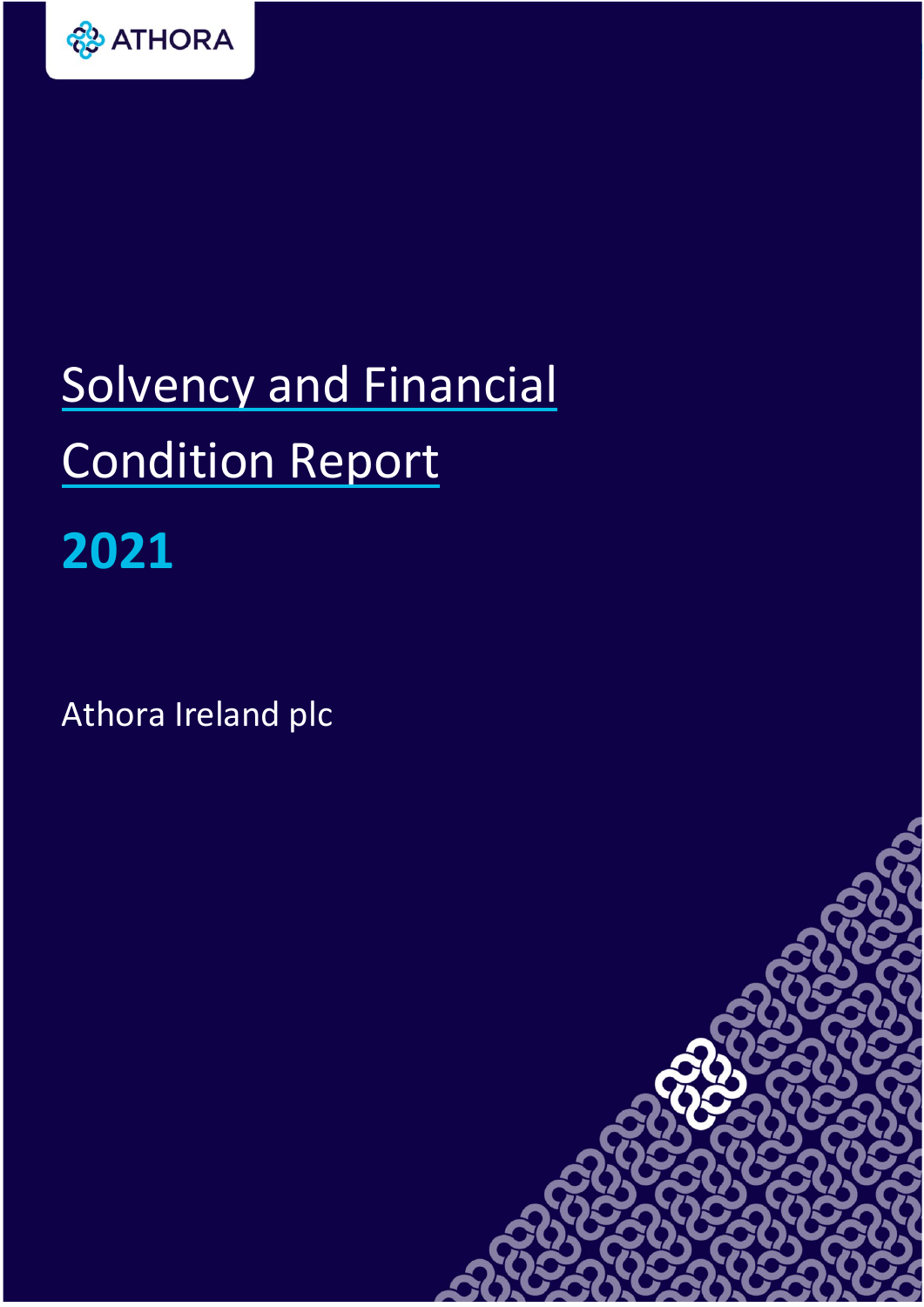# **CONTENTS**

| B.3 Risk management system including the Own Risk and Solvency Assessment 22 |  |
|------------------------------------------------------------------------------|--|
|                                                                              |  |
|                                                                              |  |
|                                                                              |  |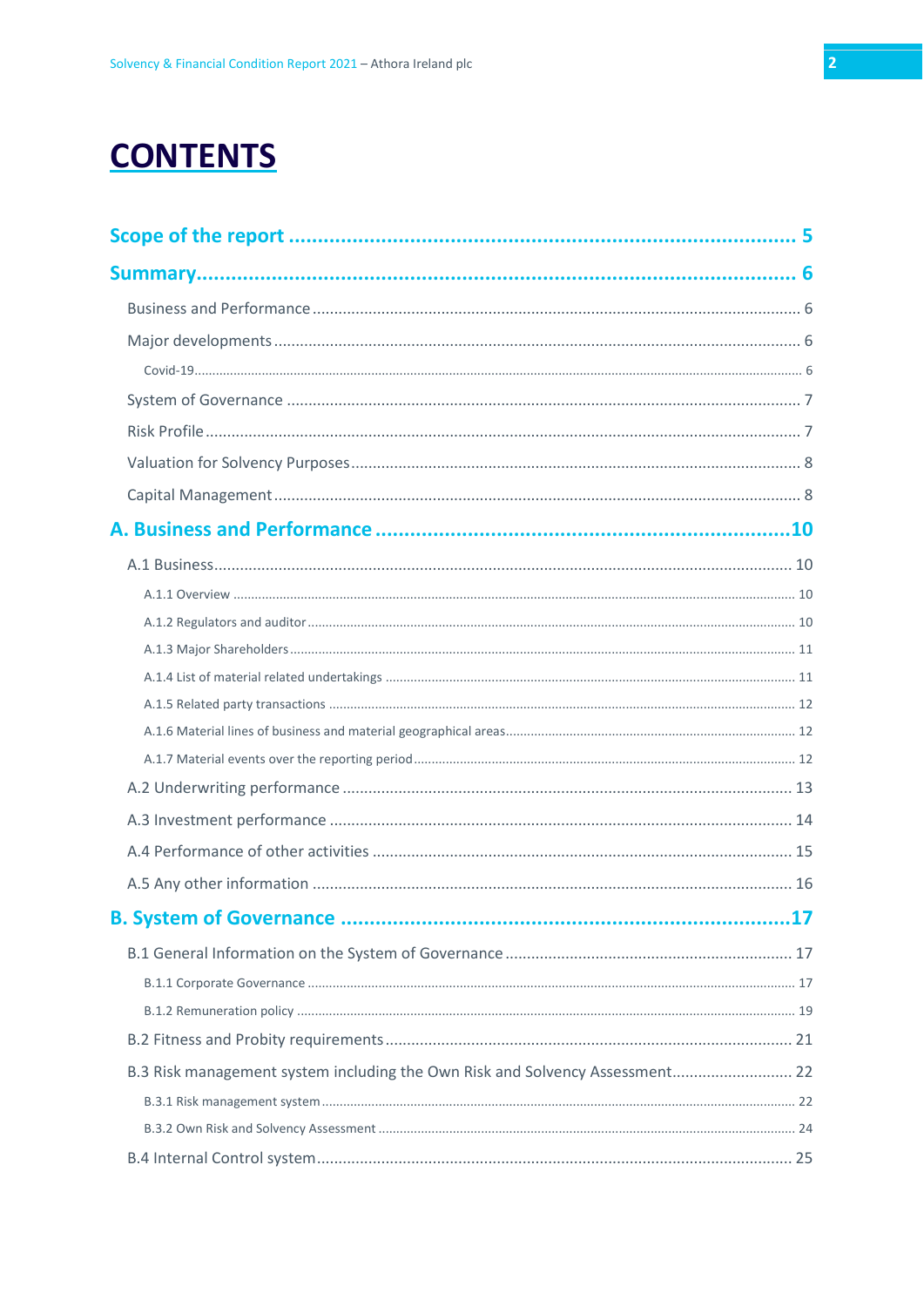| E.3 Use of the duration-based equity risk sub-module in the calculation of the Solvency Capital |  |
|-------------------------------------------------------------------------------------------------|--|
| E.4 Differences between the standard formula and any internal model used 52                     |  |
| E.5 Non-compliance with the Minimum Capital Requirement and non-compliance with the             |  |
|                                                                                                 |  |
|                                                                                                 |  |
|                                                                                                 |  |
|                                                                                                 |  |
|                                                                                                 |  |
|                                                                                                 |  |
|                                                                                                 |  |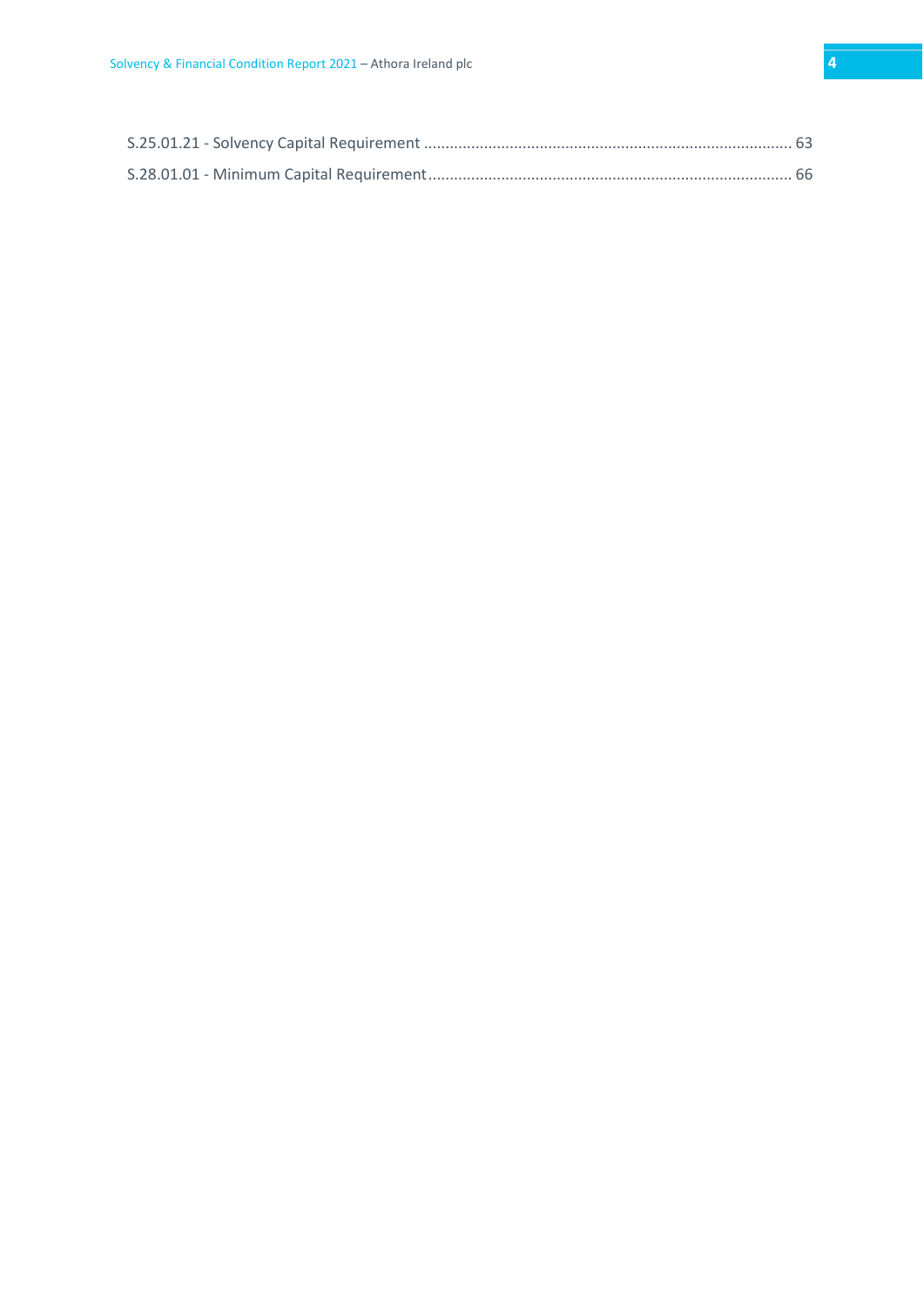# <span id="page-4-0"></span>**SCOPE OF THE REPORT**

Solvency II is a harmonised Europe-wide insurance regulatory regime. The Solvency II Directive was transposed into Irish Law and the legislation entered into force on 1 January 2016. The Solvency II framework sets out strengthened requirements around capital, governance, and risk management, and also introduces increased regulatory reporting requirements and public disclosure requirements.

Under Solvency II, the Solvency and Financial Condition Report is an annual regulatory public disclosure requirement. This report is Athora Ireland plc's ("Athora Ireland", "the Company") Solvency and Financial Condition Report for the year ended 31 December 2021. It informs Athora Ireland's stakeholders about Athora Ireland's:

- A. Business and Performance;
- B. System of Governance;
- C. Risk Profile;
- D. Valuation for Solvency Purposes; and
- E. Capital Management.

It is prepared in accordance with the 'Guidelines on reporting and public disclosure' (EIOPA-BoS-15/109) and Delegated Acts 2015/35, as issued by the European Insurance and Occupational Pensions Authority (EIOPA).

A subset of the Quantitative Reporting Templates that are included in the Appendix of this report and the qualitative information included in Sections D (Valuation for Solvency Purposes) and E (Capital Management) have been subject to external audit.

The following Quantitative Reporting Templates have been subject to external audit:

- S.02.01.02 (Balance Sheet)
- S.12.01.02 (Life & Health Technical Provisions)
- S.23.01.01 (Own funds including basic and ancillary own funds)
- S.25.01.21 (Solvency capital requirement using the standard formula)
- S.28.01.01 (Minimum capital requirement)

Within this report all figures are presented as rounded to the nearest EUR thousand, unless stated otherwise.

This report and supporting Quantitative Reporting Templates have been approved by the Board of Directors prior to submission to the Central Bank of Ireland and publication on the Athora Ireland website.

[\(https://www.athora.com/ie/reports\)](https://www.athora.com/ie/reports).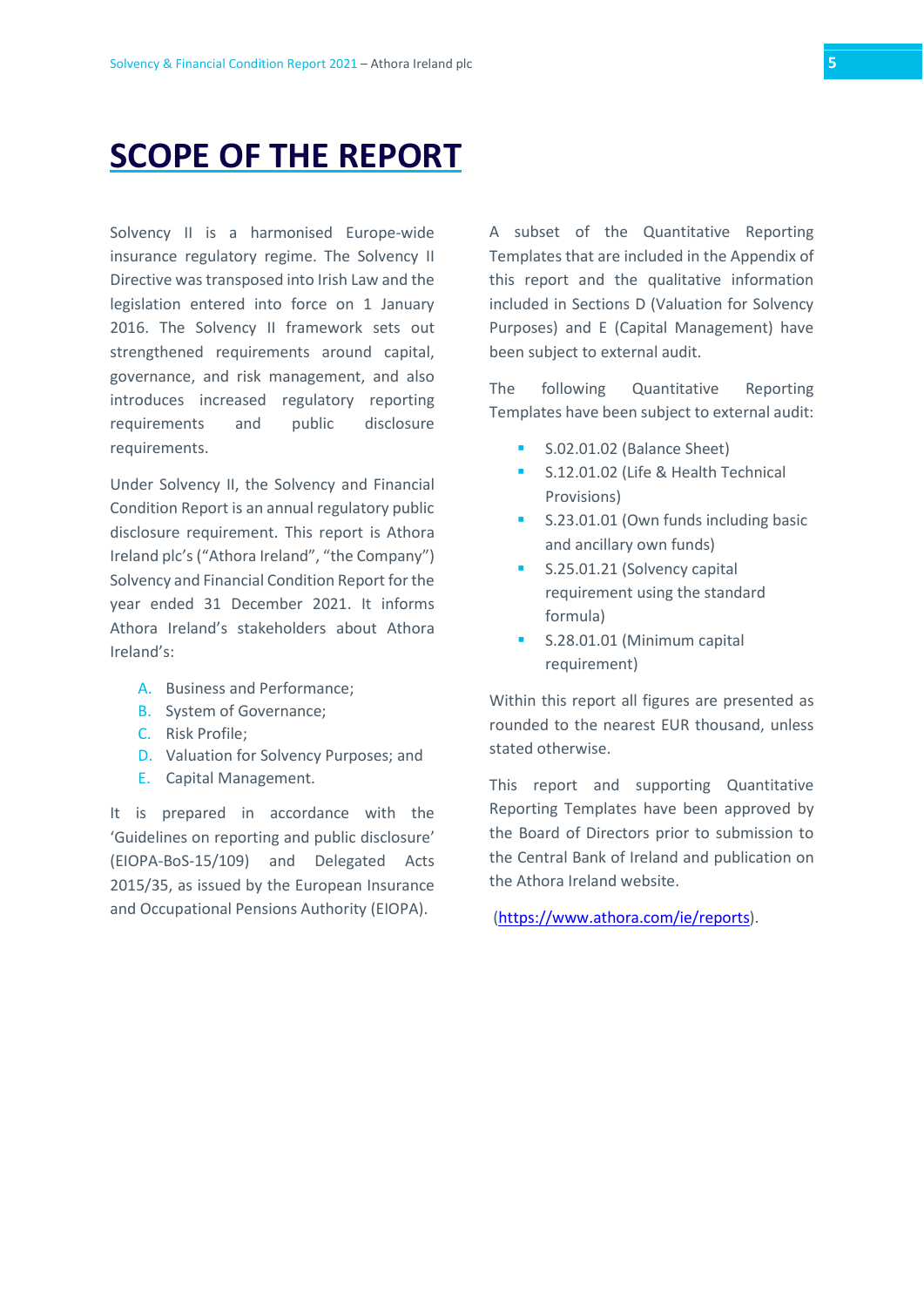# <span id="page-5-0"></span>**SUMMARY**

Athora Ireland is a public limited company incorporated under Irish law which commenced trading in July 2002 and is authorised and regulated by the Central Bank of Ireland to transact cross-border life assurance and reinsurance business in Europe.

Athora Ireland's strategy is focused on writing long-term life reinsurance for the European marketplace. Together with its parent Athora Life Re, Athora Ireland provides innovative and creative capital optimisation and risk management solutions to European life insurers.

# <span id="page-5-1"></span>**Business and Performance**

In 2021, Athora Ireland completed the transfer of its portfolio of Unit Linked Guarantee ("ULG") policies in the UK, Germany, and the Netherlands, along with its related reinsurance contracts covering ULG policies in the UK and France, to Monument Life Insurance DAC "MLIDAC".

Throughout 2021, Athora Ireland has continued to pursue its strategy of sourcing and pricing long-term life reinsurance for the European marketplace. Together with its parent Athora Life Re, Athora Ireland provides innovative and creative capital optimisation and risk management solutions to European life insurers.

In 2020, Athora Ireland executed an inwards quota share reinsurance contract of a subset of Athora Belgium's Group Life pension portfolio. This reinsurance contract comprises Athora Ireland's in-force liabilities at 31 December 2021, with retrocession of a proportion to Athora Life Re on a modified coinsurance basis under which risk related to both the liabilities and the backing assets are passed to Athora Life Re.

Athora Ireland produces its financial statements in accordance with International Financial Reporting Standards ("IFRS"), as adopted by EU, and reported a pre-tax profit of €3,115k on continuing operations and a pre-tax loss of €55,491k on discontinued operations at 31 December 2021. This compares with a pretax loss of €4,346k on continuing operations and a pre-tax loss of €2,436k on discontinued operations at 31 December 2020. This pre-tax loss has been further segregated into an underwriting loss of €117,793k (FY2020: profit of €53,525k) and investment profit of €65,417k (FY2020: loss of €60,307k).

#### <span id="page-5-2"></span>**Major developments**

#### <span id="page-5-3"></span>**Covid-19**

Much uncertainty around the impact of Covid-19 on the economic landscape and business operations remained at the end of 2021. However, the roll-out of Covid-19 vaccines globally and in Ireland has supported a continued economic recovery and allowed a reduction in government restrictions, which is expected to allow a full return to the office where appropriate for staff.

Our financial position coupled with the robustness of our operations since March 2020 gives comfort that the Company can withstand a prolongation of the pandemic and reinstitution of restrictions. Economic effects linger, however, not least inflation which has increased during 2021 and will continue to be monitored as a risk.

The Company's financial position reflects appropriate reserves, an investment portfolio and capital in excess of the minimum regulatory requirement. In addition, the Board has reviewed the Company's projections for the 12 months from approval of the financial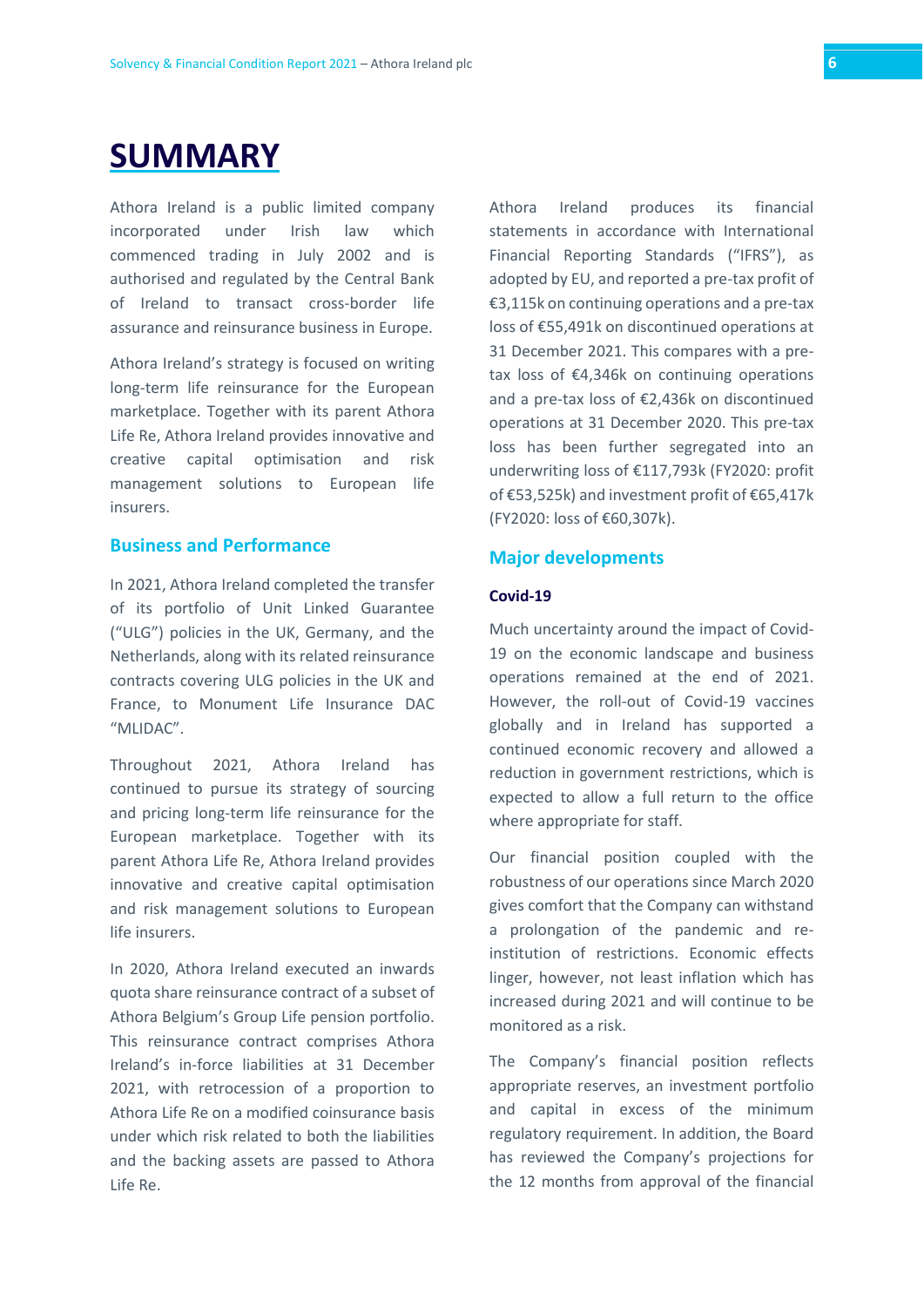statements, including regulatory capital surpluses and has considered the potential impacts arising from the Covid pandemic and rising geo-political tensions, specifically the conflict in Ukraine that could impact global markets as well as the group and its customers.

#### <span id="page-6-0"></span>**System of Governance**

The Board is responsible for the overall governance of Athora Ireland's business and strategic objectives. Athora Ireland recognises the critical importance of having efficient and effective risk management systems in place and has established a governance framework for monitoring and overseeing strategy, conduct of business standards and operations of the business.

The Own Risk and Solvency Assessment (ORSA) is one of the key elements of the system of governance. It is an ongoing assessment performed by the Board of the risks facing Athora Ireland, and the capital required by and available to Athora Ireland in order to meet its commitments in light of those risks, both now and into the future.

Athora Ireland is satisfied that the system of governance remains fit for purpose and appropriate for the nature, scale, and complexity of risks inherent in its business.

# <span id="page-6-1"></span>**Risk Profile**

Athora Ireland faces a number of risks which are external in nature, primarily financial market risks (e.g. movements in interest rates) and underwriting risks (e.g. unexpected changes in longevity trends). Other risks arise from internal factors, such as inadequate systems or processes. Both external and internal risks can affect Athora Ireland´s operations, its earnings, the value of its investments, or the sale of its products.

Risk is managed and controlled in line with Solvency II principles. Athora Ireland's risk management framework defines the tools, policies and processes used to measure and manage risks, and to help guide the development of Athora Ireland's desired risk profile. The risk management and control systems are designed to ensure that these risks are managed effectively and efficiently in a way that is aligned with Athora Ireland's risk strategy.

Athora Ireland's risk profile changed over the reporting period. The following changes to Athora Ireland's risk profile have taken place:

- Athora Ireland announced the transfer of the legacy ULG portfolio to MLIDAC on 1 March 2021, with the transfer of liabilities completing on 31 December 2021. This business was reinsured outwards on a 100% quota share basis to New Re and was non-core to the Company's strategy.
- As part of the associated re-structuring, the Company sold a large portion of its private asset holdings to fund the transaction.
- Athora Ireland has refined its expectations for the pace at which future new business will be written in line with the Company's view of the reinsurance business pipeline.
- For the purposes of Asset-Liability Management ('ALM') Athora Ireland initiated a Hedging Programme to manage the stability of Athora Ireland's solvency ratio.
- Athora Ireland introduced a new smart working policy allowing for a hybrid approach between working from the office and from home

As at the end of 2021, the most significant risk exposures of Athora Ireland are to market, counterparty default and policyholder behaviour risk.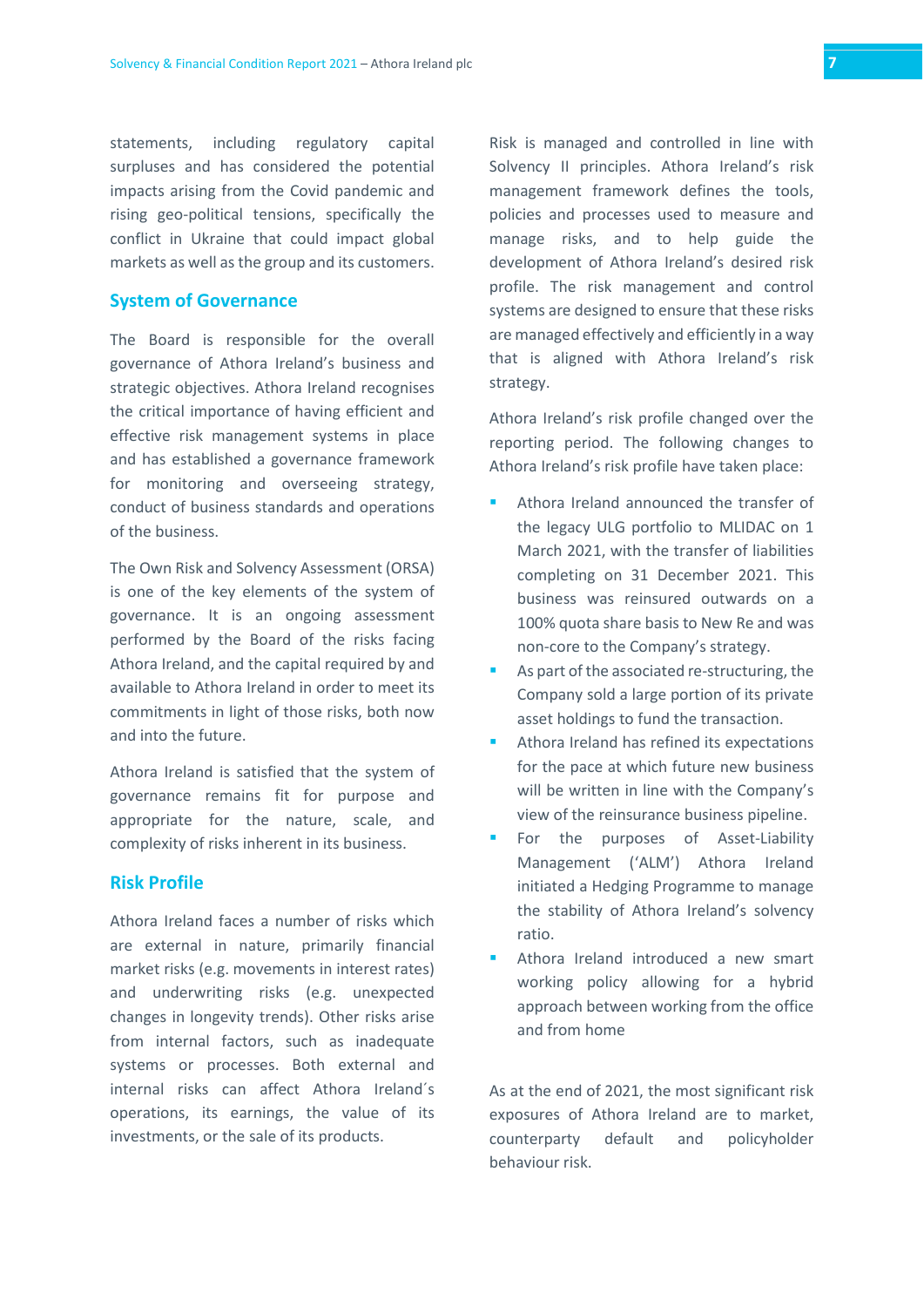# <span id="page-7-0"></span>**Valuation for Solvency Purposes**

Athora Ireland values its assets and liabilities on a market consistent basis, i.e. using information which is market observable where possible. Athora Ireland's assets comprise those held to back the reinsurance liabilities and assets on Athora Ireland's general account. The former can be further distinguished between assets to which Athora Ireland retains economic exposure, and 'funds withheld' in respect of the retrocession of a quota-share of the Athora Belgium reinsurance contract, the risks and returns of which accrue to Athora Life Re. The assets to which Athora Ireland retains exposure consist of government and corporate bonds, private credit, residential mortgage loans, alternative assets, subordinated debt and cash or equivalents. During the reporting period, Athora Ireland did not make any material changes to the recognition, valuation basis or estimation techniques used for its asset valuation.

The technical provisions comprise the Best Estimate Liability and the Risk Margin. A number of assumptions feed into the calculation of the technical provisions. Following the annual assumption review and experience investigations, assumptions for policyholder behaviour, mortality, and expenses were all updated to reflect the latest experience. During 2021, the Company was granted regulatory approval to apply the Volatility Adjustment in the calculation of its technical provisions.

There were no material changes to the methodology used for the valuation of other liabilities over the reporting period.

#### <span id="page-7-1"></span>**Capital Management**

Athora Ireland's approach to capital management and how it manages available own funds is outlined in Athora Ireland's

Capital Management Policy. Key objectives of the policy are to be compliant with all applicable laws, rules and regulations governing the management of capital and to maintain, at all times, sufficient own funds to cover both the Solvency Capital Requirement and Minimum Capital Requirement. The policy and associated processes help to protect the financial strength of Athora Ireland, by identifying various capital management zones and requiring appropriate actions depending on the current level of capital.

The Capital Management and Risk Committees, together with the Board, regularly consider capital assessments and projections for Athora Ireland to ensure that capital is managed with continuous adherence to Athora Ireland's principles around capital adequacy, financial flexibility, and the efficient use of capital.

Athora Ireland uses the prescribed Standard Formula approach for calculating the Solvency Capital Requirement. There were no incidences of non-compliance with capital requirements throughout the reporting period.

The key Solvency II figures for Athora Ireland at 31 December 2021 and the previous year are presented in the table on the next page.

At 31 December 2021, Athora Ireland's available own funds comprise €140,509k Tier 1 capital (92.6%) and  $£11,227k$  Tier 3 capital (7.4%). The own funds eligible to meet the Solvency Capital Requirement comprise the total amount of Tier 1 and Tier 3 capital. The own funds eligible to meet the Minimum Capital Requirement comprise the total Tier 1 capital.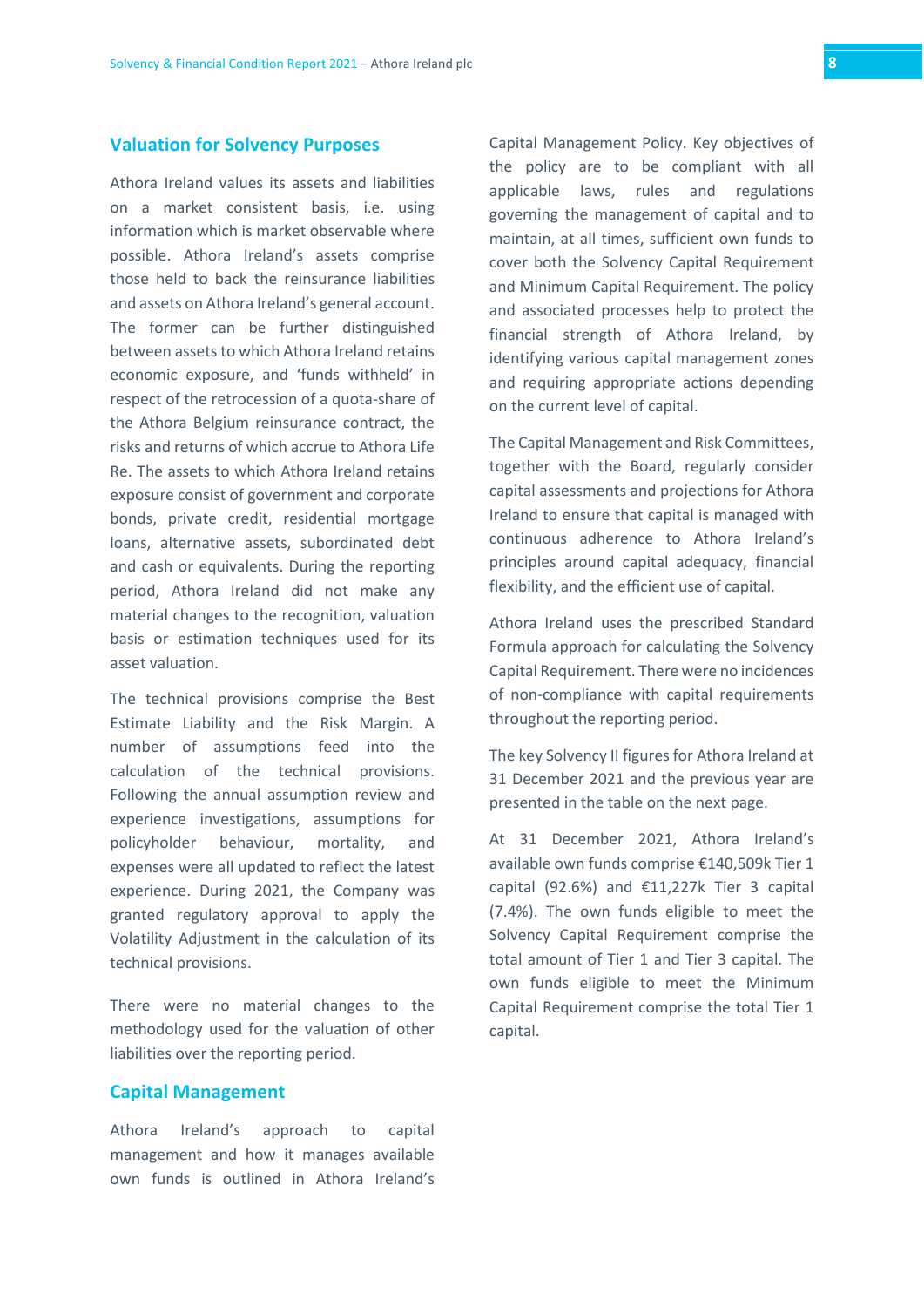| <b>Solvency Ratio (EUR thousands)</b> | <b>FY2021</b> | <b>FY2020</b> |
|---------------------------------------|---------------|---------------|
| Eligible own funds to meet the SCR    | 148,171       | 168,855       |
| Minimum Capital Requirement           | 12,770        | 27,158        |
| <b>Solvency Capital Requirement</b>   | 51,081        | 108,631       |
| <b>Solvency Ratio</b>                 | 290%          | 155%          |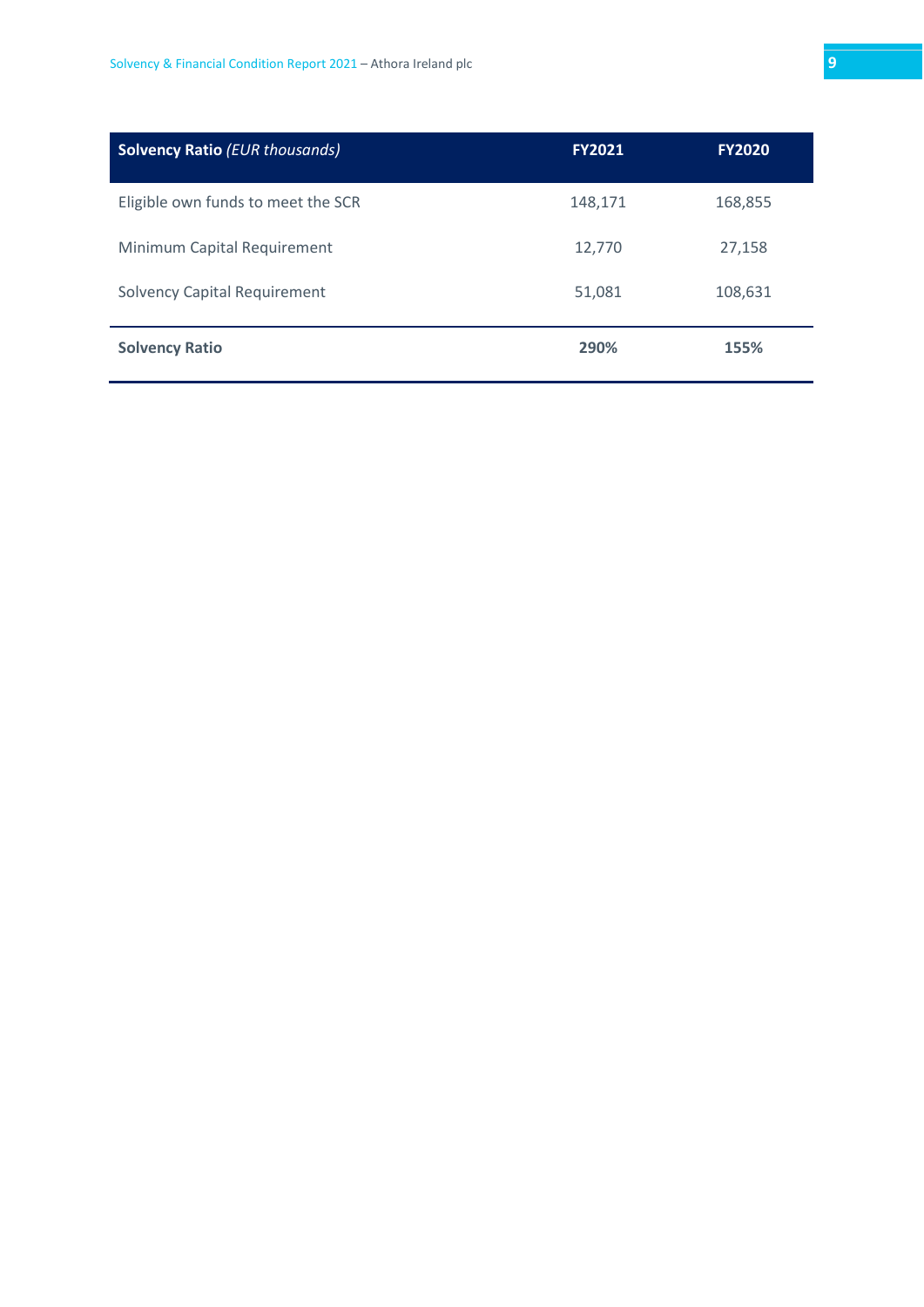# <span id="page-9-0"></span>**A. BUSINESS AND PERFORMANCE**

# <span id="page-9-1"></span>**A.1 Business**

#### <span id="page-9-2"></span>**A.1.1 Overview**

Athora Ireland is a public limited company registered in Ireland under company number 346275.

#### <span id="page-9-3"></span>**A.1.2 Regulators and auditor**

Athora Ireland is authorised and regulated by the Central Bank of Ireland to transact crossborder life assurance and reinsurance business in Europe. The contact details for the Central Bank of Ireland are as follows:

#### **Central Bank of Ireland**

New Wapping Street North Wall Quay Dublin 1 Telephone: +353 1 224 4000 Athora Ireland was also subject to limited regulation by the Financial Conduct Authority in the UK and the Federal Financial Supervisory Authority (BaFin) in Germany during 2021.

Athora Ireland appointed Ernst & Young as external auditors for the year ending 31 December 2021. The contact details for Ernst & Young are as follows:

# **Ernst & Young** Harcourt Centre Harcourt Street Dublin 2 Telephone: +353 1 475 0555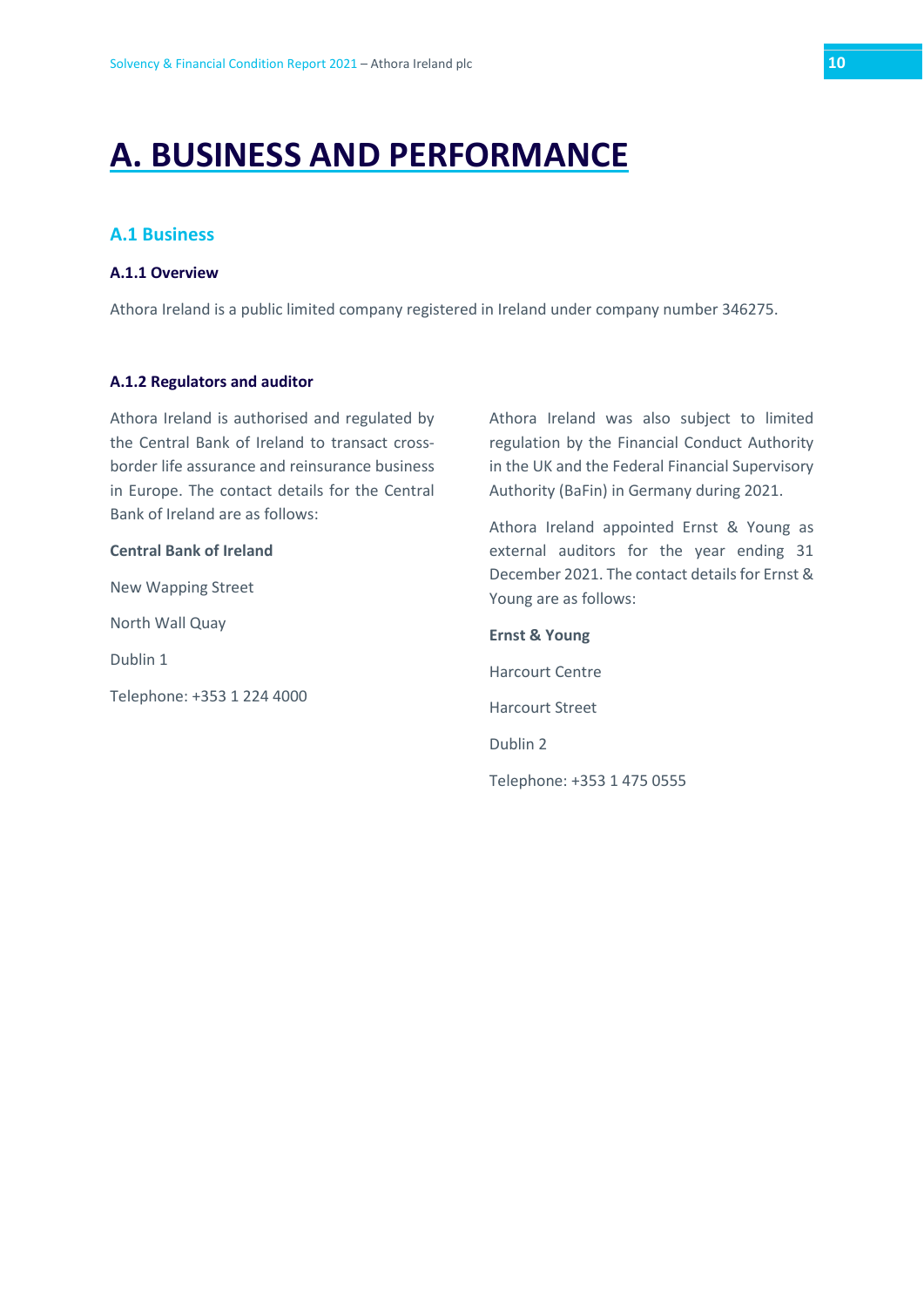#### <span id="page-10-0"></span>**A.1.3 Major Shareholders**

As at 31 December 2021, Athora Ireland's ultimate parent company is Athora Holding Ltd ('AHL'). All of the shares of Athora Ireland are beneficially owned by Athora Life Re Ltd which is a subsidiary of Athora Holding Ltd. The issued share capital of Athora Ireland at 31 December 2021 was €105,660k. A simplified group structure is shown below. Athora Holding Ltd and Athora Life Re Ltd are incorporated in Bermuda.



#### <span id="page-10-1"></span>**A.1.4 List of material related undertakings**

Athora Ireland is based in Dublin.

The Company holds 100% of shares in Athora Europe Investments DAC ("AEI"), an unconsolidated structured entity, that issues profit participating notes (PPN) to clients. As the holder of the shares, the Company can appoint and recall the board of management/directors of AEI, who in turn appoint an investment manager to execute the day-to-day operations and decision making subject to board of management oversight. This means that not all control criteria for consolidation per IFRS are met. Furthermore, voting, or similar rights are not considered a

dominant factor in this assessment of control given that AEI meets the definition of unconsolidated structured entities. There are no assets nor liabilities recognised other than in relation to the fee of €1,000 charged to the PPN holders. Also, there is no current intention on the part of the Company to provide any financial or other support to the unconsolidated structured entity. Consequently, the Company is not required to consolidate AEI.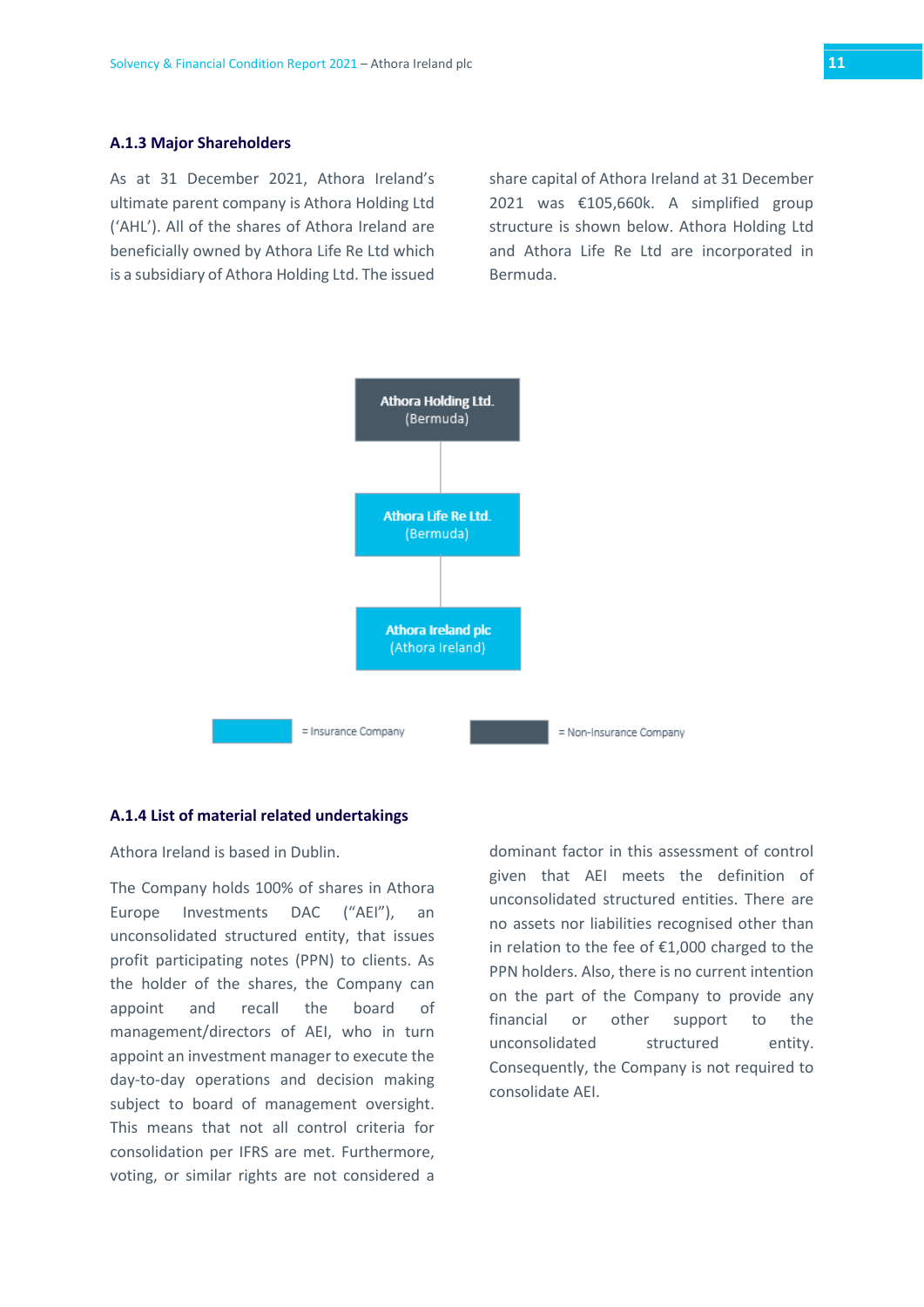<span id="page-11-0"></span>During 2021, material transactions between Athora Ireland and related parties of the Athora Group comprised the following:

- A loan from Athora Ireland plc to Athora Holdings Ltd of €40,000k was repaid and a new loan for €7,000k was entered into.
- Athora Ireland plc reduced its investment of €3,000k in a subordinated bond issued by Athora Belgium in 2020 to a holding size of €1,000k.
- **E** Athora Ireland continues to hold a €30,000k position in a subordinated bond issued by Athora Lebenversicherung AG in 2019.

Intragroup transactions have taken place on an arm's length basis. In 2021, Athora Ireland paid recharges for services which were provided by various entities of the Athora Group.

# <span id="page-11-1"></span>**A.1.6 Material lines of business and material geographical areas**

#### *Lines of Business*

As at year end 2021, Athora Ireland's only material lines of business is life reinsurance, which relates to contracts with options or guarantees.

#### *Material geographical areas*

The only geographical area in which Athora Ireland has liabilities is in Belgium via the inwards reinsurance of a traditional guaranteed Group Life portfolio from Athora Belgium, with a subsequent retrocession arrangement with Athora Life Re, a parent entity domiciled in Bermuda.

# <span id="page-11-2"></span>**A.1.7 Material events over the reporting period**

A summary is provided below of the material events that have occurred over 2021:

#### *Market conditions*

The Covid-19 pandemic continued to impact economic and social conditions during 2021, requiring further accommodative actions from central banks across the globe. Equity markets continued the recovery from March 2020 lows, with the Eurostoxx 50 index increasing in value by 21% over the year. Euro credit spreads also reduced over the year and Euro interest rates remained lower.

Athora Ireland's direct exposure to market risks can lead to changes in Athora Ireland's solvency ratio through their impact on the value of reserves for future operating expenses, and on the Risk Margin and Solvency Capital Requirement under Solvency II. Falling interest rates in particular served to increase the Risk Margin and SCR associated with underwriting risks; however, these effects were offset by other factors.

Athora Ireland is exposed to falls in the market value of shareholder assets due to changes in credit spreads and expected defaults.

#### *Risk and capital management actions*

Athora Ireland's focus continues to be to deploy shareholder capital in line with its overall business strategy and risk appetite. Key actions over the reporting period include the reallocation of risks within the return seeking asset classes and the implementation of the hedging programme in order to improve the way the Company manages and monitors its asset liability management framework. The interest rate exposure associated with the reinsured liabilities was closely matched with backing assets from the date the risk was transferred and is monitored on an ongoing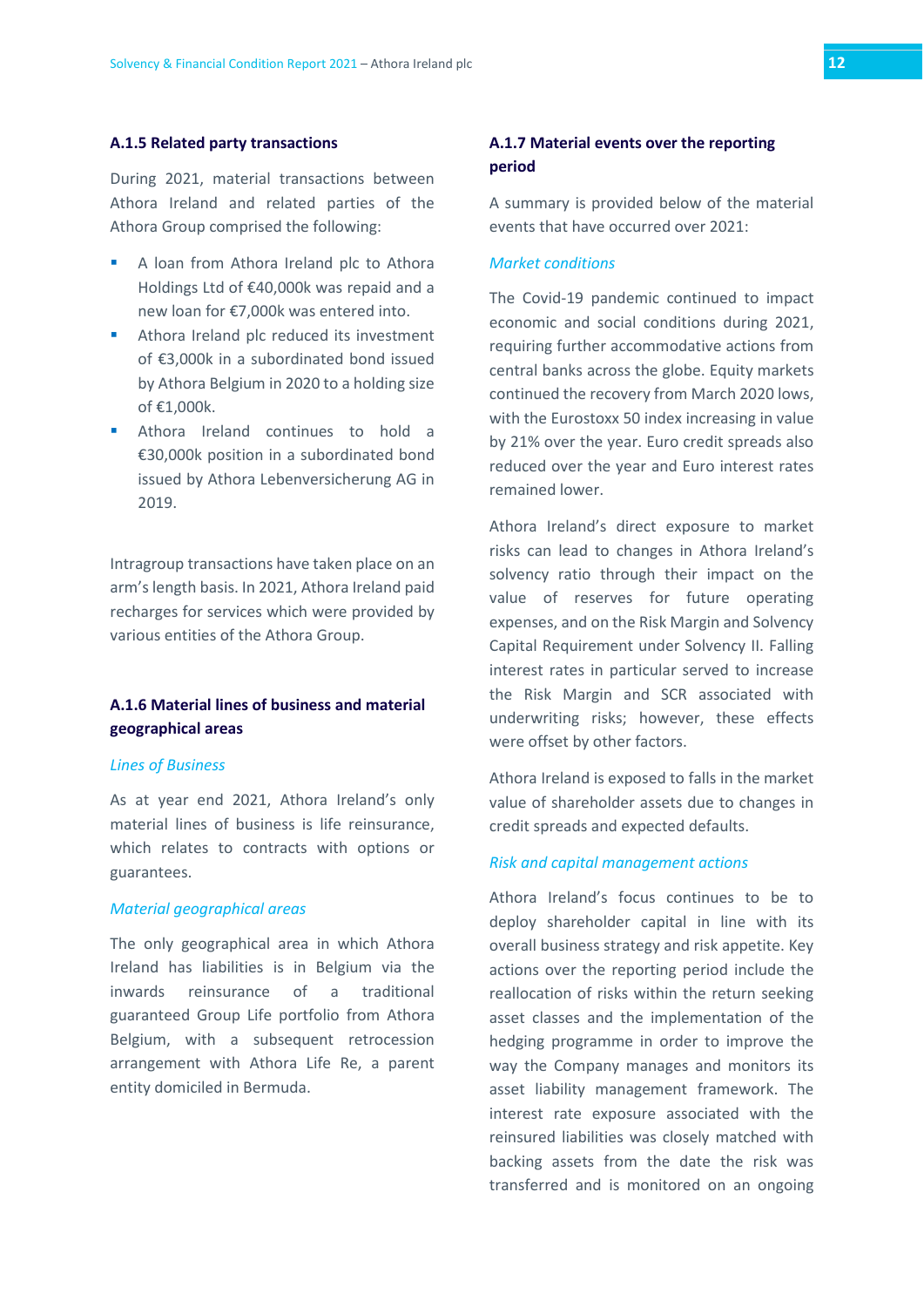basis. In addition, interest rate swaps were purchased to manage the stability of Athora Ireland's solvency ratio by providing a hedge against changes in the Solvency II Risk Margin and target SCR in respect of the reinsured portfolio.

# <span id="page-12-0"></span>**A.2 Underwriting performance**

Athora Ireland's underwriting performance for 2021 and 2020 is shown in the table below:

| <b>Underwriting performance (EUR thousands)</b> | <b>FY2021</b> | <b>FY2020</b> |
|-------------------------------------------------|---------------|---------------|
| Adviser charges                                 | (793)         | (830)         |
| Net earned premium                              | (11, 484)     | 285,844       |
| Gross benefits and claims paid                  | (109, 222)    | (99, 181)     |
| Fee and commission income                       | 19,067        | 18,861        |
| Realised gains                                  | 37,052        | 1,399         |
| Change in insurance contract liabilities        | 34,856        | (95, 873)     |
| Expenses and other costs                        | (87, 269)     | (56, 695)     |
| <b>Total performance</b>                        | (117, 793)    | 53,525        |

The variances observed between 2020 and 2021 are primarily due to the completion of an inwards reinsurance transaction with Athora Belgium in 2020 and the transfer of the legacy ULG portfolio to MLIDAC in 2021.

The reduction in 'net earned premium' in 2021 is driven by the upfront premium on the Athora Belgium reinsurance agreement in 2020. Athora Ireland paid €793k in adviser charges in 2021.

'Gross benefits and claims paid' consists of regular withdrawals made by policyholders and other benefits which have been paid by Athora Ireland (e.g. on death or surrender of the policy).

'Fees and commission income' relate to fees earned on the ULG business and is broadly in line with the prior year.

'Realised gains' contains realised and fair value gains and losses on policyholder investments.

'Changes in insurance contract liabilities' contains movements in ULG and reinsurance contract liabilities and the expense reserve. The increase is driven by the transfer of the ULG portfolio to MLIDAC in 2021.

'Expenses and other costs' consist of reinsurance expenses €77,756k, net operating expenses of €4,478k and other expenses of €5,035k.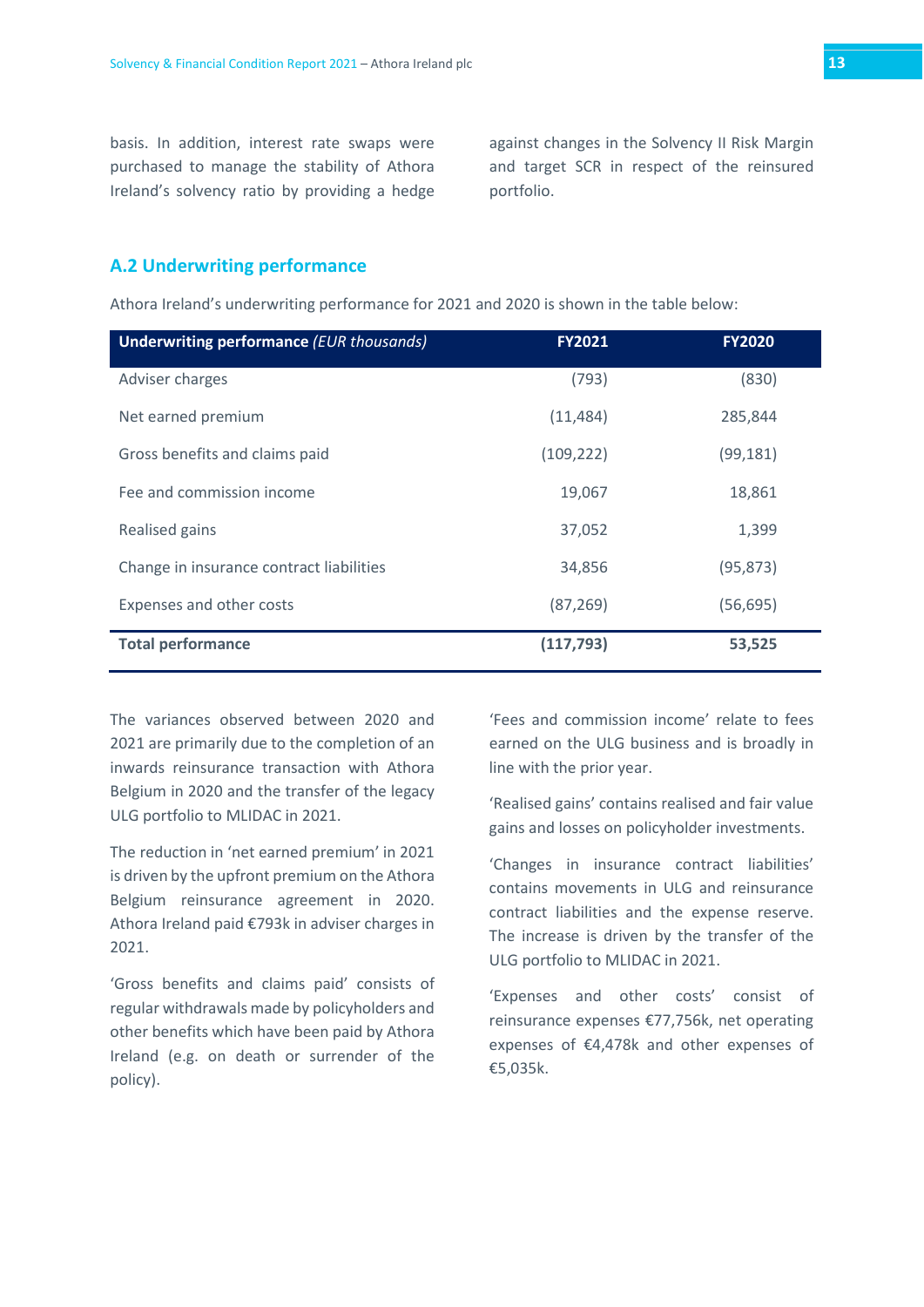A geographical split of premiums claims and expenses for 2021 and 2020 is shown below.

|                    | <b>Premiums, claims and expenses</b> |                | <b>FY2021</b>            |       |         |
|--------------------|--------------------------------------|----------------|--------------------------|-------|---------|
| (EUR<br>thousands) | <b>Belgium</b>                       | United Kingdom | Germany                  | Other | Total   |
| Premiums           | 19,729                               | 3,727          | $\overline{\phantom{a}}$ | 2,242 | 25,698  |
| Claims             | 37,570                               | 95,225         | 6,817                    |       | 139,612 |
| <b>Expenses</b>    | 8,531                                | 5,236          | 193                      |       | 13,960  |

|                   | <b>Premiums, claims and expenses</b> |                | <b>FY2020</b>                |       |           |
|-------------------|--------------------------------------|----------------|------------------------------|-------|-----------|
| EUR<br>thousands) | <b>Belgium</b>                       | United Kingdom | Germany                      | Other | Total     |
| Premiums          | 1,073,421                            | 4.017          | $\qquad \qquad \blacksquare$ | 2,262 | 1,079,700 |
| Claims            | 4,476                                | 96,483         | 1,965                        | 64    | 102,988   |
| <b>Expenses</b>   | -                                    | 11.773         | 104                          | -     | 11,877    |

The reduction in net earned premium in Belgium is driven by the upfront premium on the Athora Belgium reinsurance agreement that came into force in 2020. Claims in other geographies are broadly in line with 2020 reflecting the continued run-off of the ULG

business, which closed to new business in 2018. The table for 2021 is consistent with the information presented in the Quantitative Reporting Template included in the Appendix (S.05.02.01).

#### <span id="page-13-0"></span>**A.3 Investment performance**

Athora Ireland holds investments on behalf of the shareholder.

The shareholder investment performance for 2021 and 2020 is shown in the tables below:

| <b>FY2021 Investment Performance</b><br>(EUR thousands) | <b>Income</b> | <b>Movements in</b><br><b>Fair Value</b> | <b>Total</b><br><b>Performance</b> |
|---------------------------------------------------------|---------------|------------------------------------------|------------------------------------|
| <b>Embedded Derivative</b>                              |               | 54,841                                   | 54,841                             |
| Shareholder Investments                                 | 8,776         | 2,645                                    | 11,421                             |
| <b>Derivatives</b>                                      | 63            | (908)                                    | (845)                              |
| <b>Total</b>                                            | 8,839         | 56,578                                   | 65,417                             |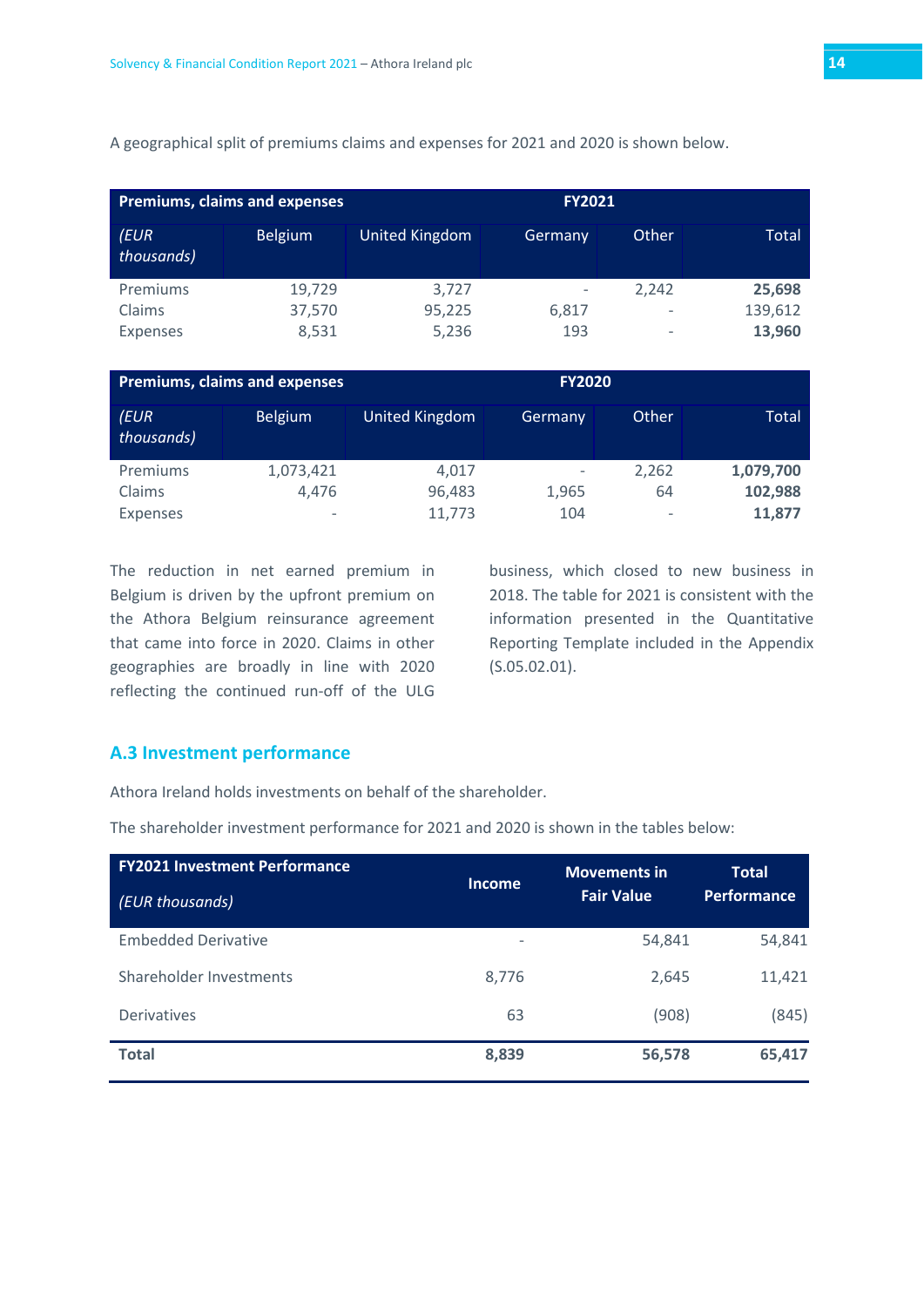| <b>FY2020 Investment Performance</b><br>(EUR thousands) | <b>Income</b> | <b>Movements in</b><br><b>Fair Value</b> | <b>Total</b><br><b>Performance</b> |
|---------------------------------------------------------|---------------|------------------------------------------|------------------------------------|
| <b>Embedded Derivative</b>                              |               | (57, 910)                                | (57, 910)                          |
| Shareholder Investments                                 | 3,768         | (6, 165)                                 | (2, 397)                           |
| <b>Total</b>                                            | 3,768         | (64, 075)                                | (60, 307)                          |

Under IFRS, a liability was held to reflect the derivatives embedded within the ULG insurance contracts. The movement in the 'Embedded Derivative' reflects the change in fair value of this IFRS ULG reserve, which reflected the value of the guarantees underlying these products. The risk associated with this derivative was reinsured and a recoverable asset separately recorded, the movement in fair value of which exactly offset that of the Embedded Derivative over the reporting period.

The overall positive investment performance over 2021 is driven by an increase in fair value in the embedded derivative.

Shareholder investments consist of sovereign and investment grade corporate bonds, private credit, and equity, and three intercompany exposures comprising a corporate loan and two subordinated bonds. Athora Ireland also indirectly invests in commercial real estate debt ("CRE") and residential mortgage loans ("RML") via Athora Europe Investment DAC

(AEI). Collective investment funds are utilised for certain asset classes. The portfolio is managed by Apollo Asset Management Europe (AAME) on a discretionary basis within constraints set by the Company.

Movements in the fair value of shareholder investments of €2,645k are driven by realised gains on Collective Investment Undertakings of €10,481k offset by realised losses on sovereign and corporate bonds of €-7,836k. Income from shareholder investments of €8,776k is driven by interest on sovereign and corporate bonds and subordinated loans.

Athora Ireland initiated the Hedging Programme for the purposes of Asset-Liability Management ('ALM') during 2021. Interest rate swaps were purchased to manage the stability of Athora Ireland's solvency ratio by providing a hedge against changes in the Solvency II Risk Margin and target SCR in respect of the reinsured portfolio. The market value movement on these derivatives was €- 908k in 2021.

# <span id="page-14-0"></span>**A.4 Performance of other activities**

Athora Ireland's only activity is life insurance and reinsurance and there are no other material activities to disclose. Currently Athora Ireland has one operating lease. Athora Ireland renewed this property lease with IFSC South

Block Limited in respect of the second floor of IFSC House during 2020. The duration of the lease is 15 years, and it is cancellable after 8 years. The cost of the lease for 2021 is included above in 'Expenses and other costs' on page 13.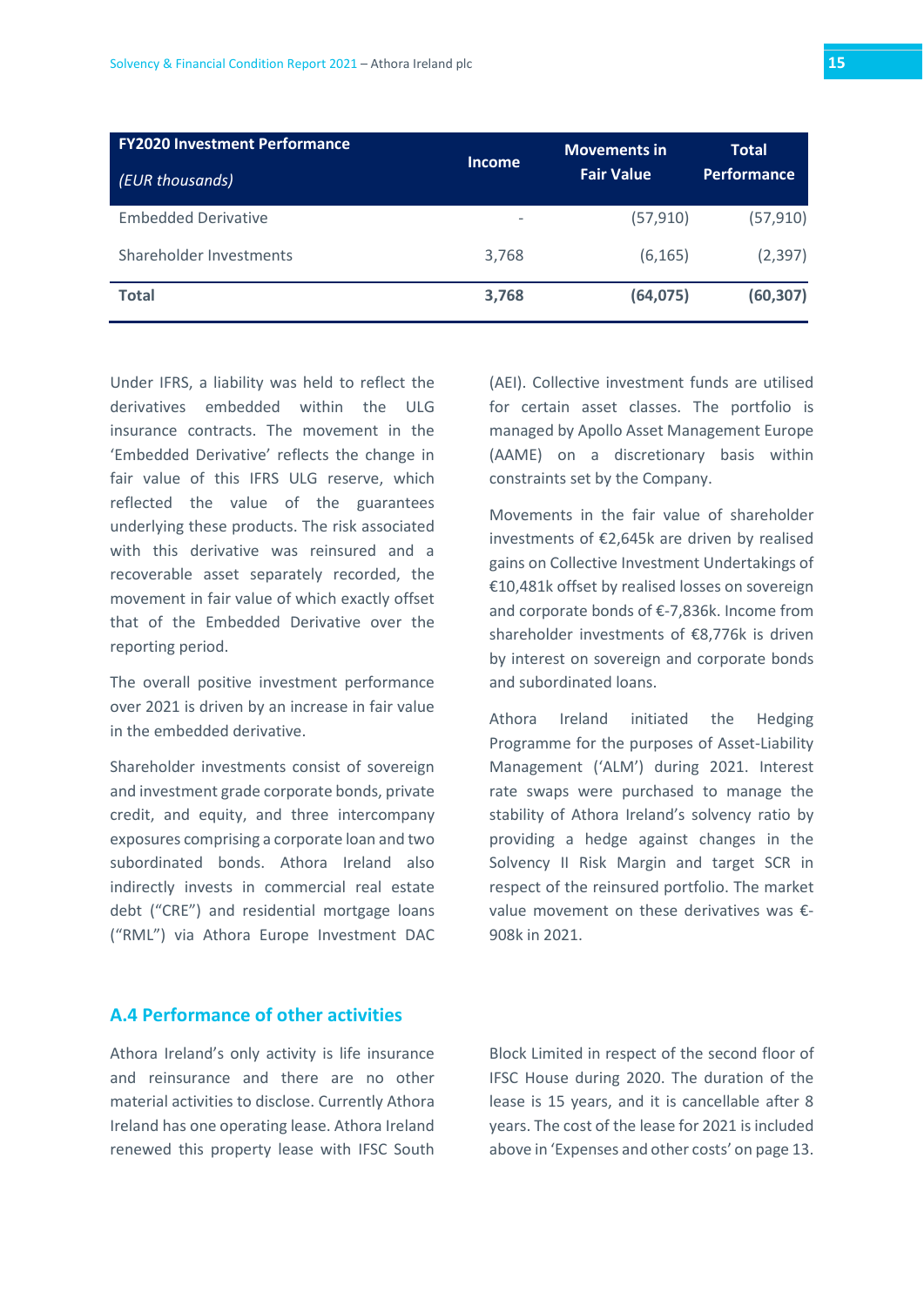# <span id="page-15-0"></span>**A.5 Any other information**

No other material information to note.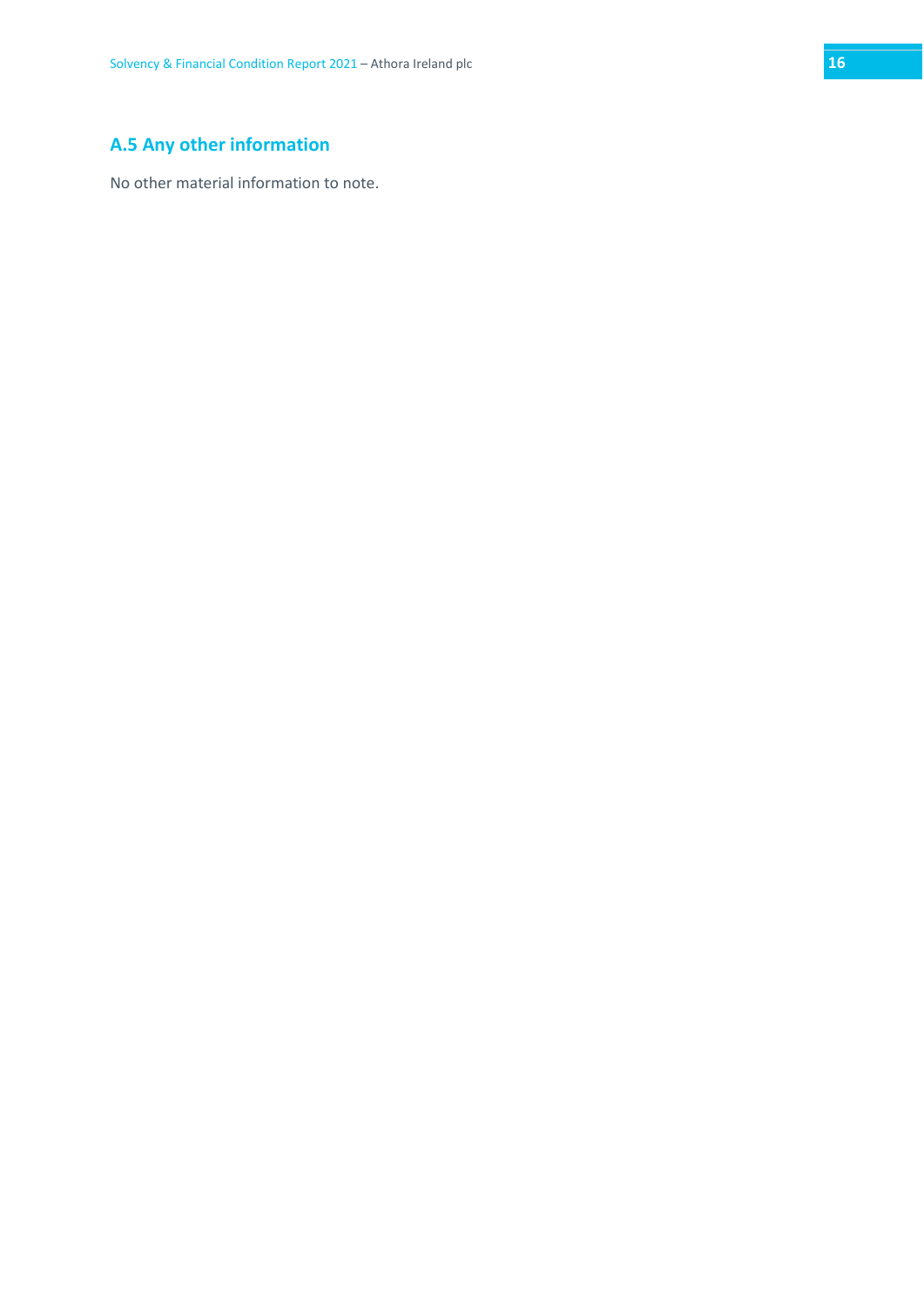# <span id="page-16-0"></span>**B. SYSTEM OF GOVERNANCE**

### <span id="page-16-1"></span>**B.1 General Information on the System of Governance**

#### <span id="page-16-2"></span>**B.1.1 Corporate Governance**

Athora Ireland is satisfied that the system of governance is fit for purpose and appropriate for the nature, scale, and complexity of risks inherent in its business.

Since 2015, the Company is required to comply with the Corporate Governance Code for Credit Institutions and Insurance Undertakings issued by the Central Bank of Ireland and has developed a corporate governance framework in line with this Code and best practice. The Company is currently rated as a Medium Low entity according to the Central Bank of Ireland PRISM system and is therefore not required to comply with the additional requirements for High Impact designated institutions.

The Board is responsible for the overall governance of Athora Ireland's business and strategic objectives. Athora Ireland recognises the critical importance of having efficient and effective risk management systems in place. To this end, as at 31 December 2021, Athora Ireland has a governance framework that includes:

- a clearly stated corporate organisational structure, and written terms of reference for the Board and its Committees, with appropriate delegated authorities;
- a Fitness and Probity policy to ensure those holding key function positions possess the appropriate qualifications, experience, and knowledge;
- a Board Risk Committee, comprising three members, one non-executive director and two independent non-executive directors, which oversees risk;
- a Risk Management Function providing a second line of defence, independent from operations and with responsibility for monitoring and reporting risk and ensuring compliance with the Athora Ireland Enterprise Risk Management Framework;
- a Compliance Function providing a second line of defence, with responsibility for monitoring and reporting on compliance with regulations and legal requirements;
- **a** Board Audit Committee, comprising one non-executive director and two independent non-executive directors, which oversees internal control and financial reporting matters; and
- a third line of defence, whereby Athora Ireland is subject to periodic internal and external audits.

#### *Board of Directors*

The Board is responsible for the overall governance of Athora Ireland's business and strategic objectives. As at 31 December 2021, the Board has seven directors, six of whom are non-executive directors. During 2021 the Board of Athora Ireland was responsible for:

- The business strategy of Athora Ireland;
- The amounts, types and distribution of both internal capital and own funds adequate to cover the risks of Athora Ireland;
- The strategy for the ongoing management of material risks;
- A robust and transparent organisational structure with effective communications and reporting channels;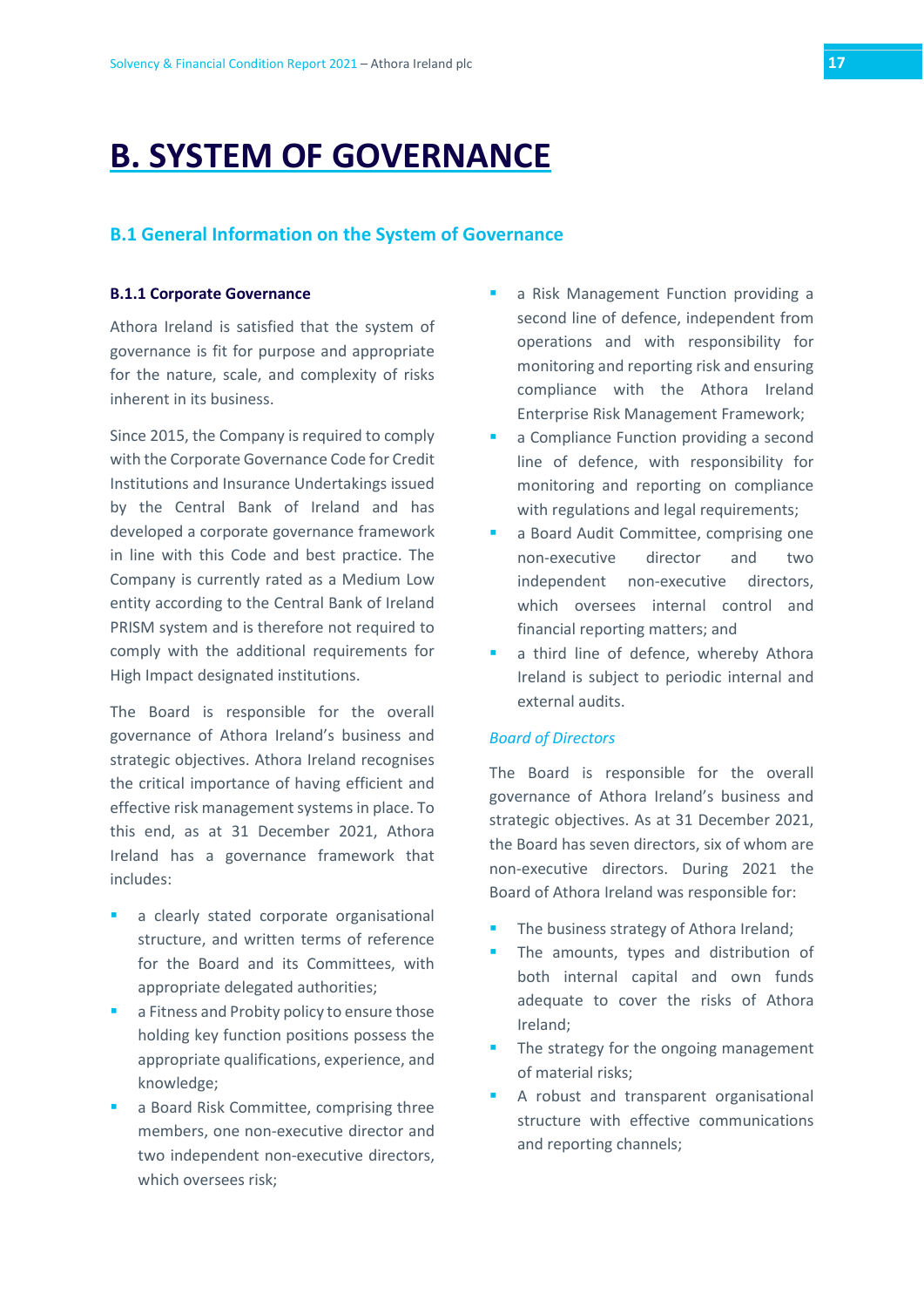- A remuneration framework that is in line with the risk strategies of Athora Ireland; and
- An adequate and effective internal control system that includes well-functioning risk management, compliance, and internal audit functions as well as an appropriate financial reporting and accounting framework.

The principal responsibilities of the Board are documented in the Board Charter.

#### *Board Committees*

The Board has established two Board Committees to which it has delegated certain functions, although the Board remains responsible for the oversight of each Committee.



#### *Risk Committee*

The Risk Committee is responsible for advising the Board on risk appetite and risk tolerances based on the current and future strategy. It takes account of the Board's overall risk appetite, the current financial position of Athora Ireland and the current and prospective macroeconomic and financial environment and, drawing on the work of the Audit Committee and the External Auditor, the Company's capacity to manage and control risks within the agreed strategy. The Risk Committee also oversees the risk management function.

#### *Audit Committee*

The Audit Committee is responsible for assisting the Board in fulfilling its oversight role in relation to financial reporting and internal control. This includes reviewing the integrity of the financial statements and the financial reporting process, the systems of audit, internal accounting and financial controls, the internal audit function, and the annual independent audit of the financial statements in addition to Athora Ireland's legal and regulatory compliance and ethical standards. The Audit Committee regularly meets with the external auditor and internal auditor in the absence of the Executive Director.

#### *Senior Management Team (SMT)*

The Board has delegated the day-to-day running of the business to the Executive Director and key members of senior management, together referred to as the "Senior Management Team". The Senior Management Team is mandated and responsible for managing Athora Ireland in accordance with the strategies, risk appetites, objectives and policies set by the Board.

The Senior Management Team is supported by a number of sub-committees, including the Investment, Capital Management, Reinsurance and Operations, and Risk Committees.

#### *2022 Governance Review*

As a result of the transfer of the ULG business, a review of the existing Board, Committees and Management sub-committees is planned for 2022. This review will take account of changes in mandate and responsibilities for both the governance forums and Senior Management Team.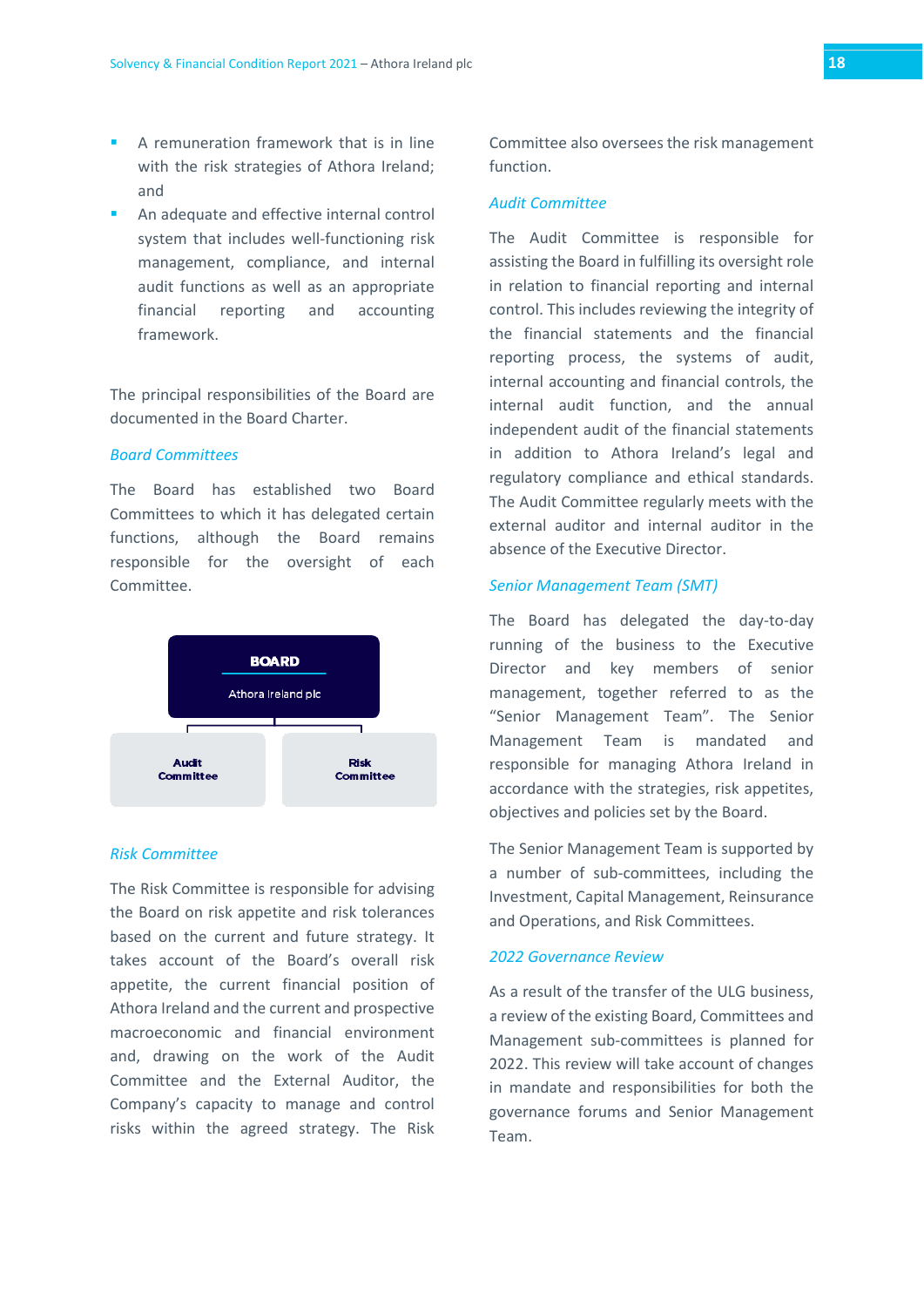#### *Lines of defence and key functions*

Athora Ireland's risk management structure is organised along three 'lines of defence', as summarised in the diagram below:

| <b>Three Lines of Defence</b> |                                                               |                              |  |
|-------------------------------|---------------------------------------------------------------|------------------------------|--|
| <b>First Line of Defence</b>  | <b>Second Line of Defence</b>                                 | <b>Third Line of Defence</b> |  |
| <b>Business Functions</b>     | <b>Risk Management Function</b><br><b>Compliance Function</b> | Internal Audit Function      |  |

Athora Ireland's first line of defence is the business and support functions which have direct responsibility for managing and taking risk in accordance with defined risk strategy, risk tolerances and risk policies.

- In line with the guidelines on the Solvency II Systems of Governance, Athora Ireland also has four key functions embedded in the organisation:
- *Actuarial Function* The Actuarial Function spans the first and second lines of defence and is responsible for informing the Board of the reliability and adequacy of the calculation of technical provisions.

#### <span id="page-18-0"></span>**B.1.2 Remuneration policy**

#### *Remuneration Principles*

The Athora Group has established a Group Remuneration Policy ('the Policy'). This Policy contains the Group Remuneration Principles which provide the foundation for remuneration policies and practices throughout the Athora Group. The key principles are that remuneration should be balanced, compliant, fair, competitive,

- *Risk Management Function* This function forms part of the second line of defence and performs an oversight role in the major processes which allows for robust challenge of decisions and processes across the business.
- *Compliance Function* This function also forms part of the second line of defence and is responsible for monitoring and reporting on compliance with laws and regulations.
- *Internal Audit Function* This function forms part of the third line of defence and provides independent assurance opinions on the effectiveness of the systems of internal control, risk management and governance.

motivational, performance-related, aligned to business strategy and risk-prudent.

Specific terms and conditions are defined for the employment of different groups of staff. 'Identified Staff' are one of the specific groups of employees who are covered by a separate section of the Policy. Identified staff are considered to be material risk takers. They are identified separately in order to recognise the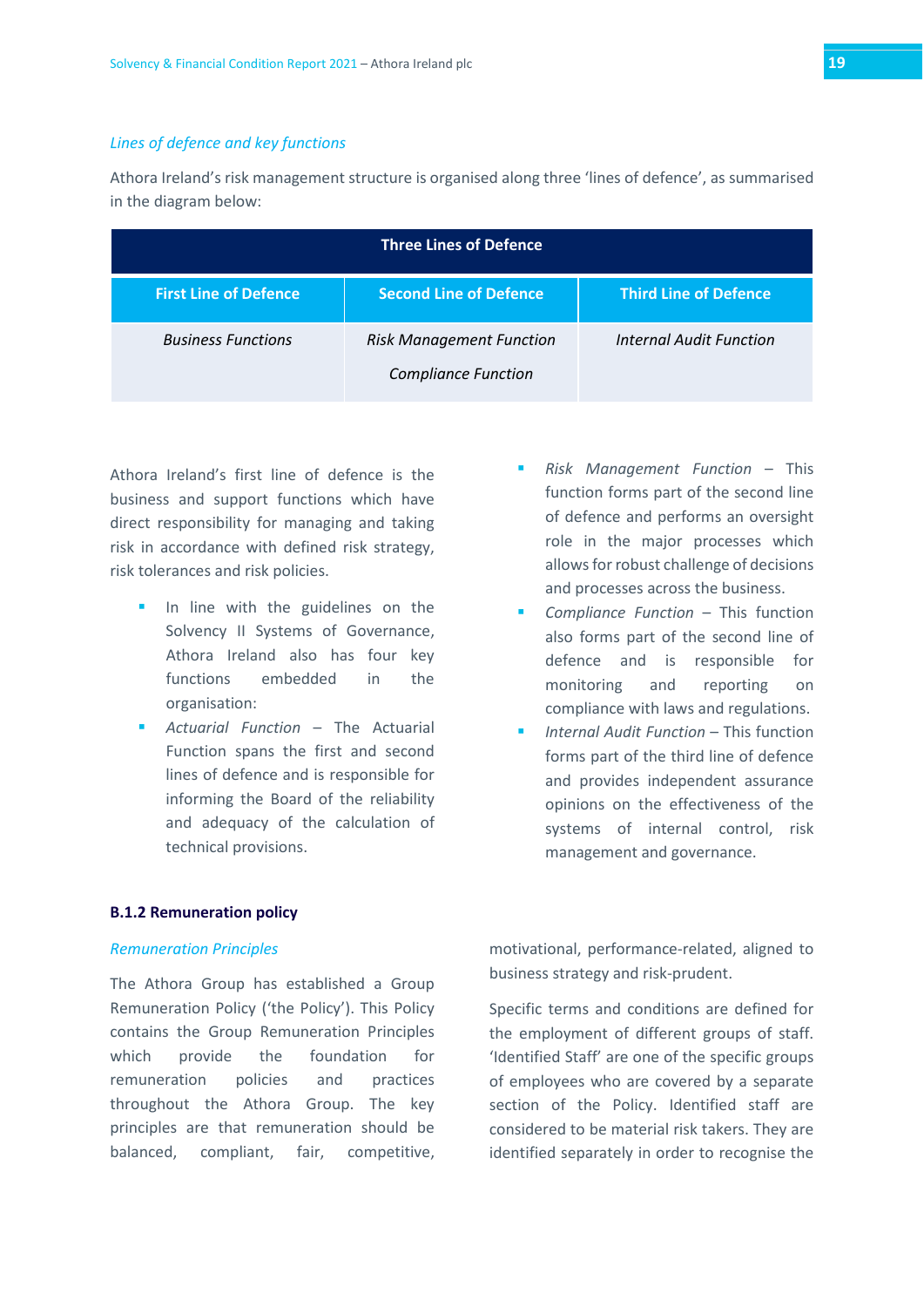fact that these employees' roles and responsibilities require specific risk mitigating measures and governance processes.

Athora Ireland's remuneration practices and processes have not materially changed compared to the previous reporting period.

#### *General compensation practices*

As part of Athora's Human Resources Strategy, a Total Reward philosophy has been adopted, by which the highest possible levels of engagement, motivation, performance, and cost-effectiveness are sought whilst ensuring that there is no encouragement of excessive risk-taking. This is achieved through employing a wide range of tangible elements of compensation and benefits alongside intangible elements, such as strong and effective leadership, climate, and culture.

The Group Remuneration Policy recognises that while variable compensation can strengthen the commitment of staff in general to Athora Ireland's objectives, business strategy, risk tolerance and long-term performance, it must be set at a level appropriate to driving behaviours consistent with risk mitigation. The level of actual variable compensation is driven by a number of individual, function, and overall company performance indicators as appropriate to that role. The indicators are regularly evaluated by experts in Athora Ireland's Finance, Risk Management, Audit and Human Resources departments to ensure their alignment remains strong. Variable compensation is capped at an appropriate level, as a percentage of base pay: It is paid out typically in cash and/or phantom shares aligned to the longerterm performance of the Group and is, where

appropriate, subject to deferral and further conditions being fulfilled. Variable compensation already paid out may also be subject to clawback under certain circumstances.

Each year, the Board reviews total compensation levels to ensure they remain competitive and provide proper, risk-based incentives to identified members of staff.

#### *Board Remuneration*

The Remuneration Policy for members of the Board is aimed at ensuring fair compensation and protecting the independence of the Board members. The remuneration of independent non-executive directors is fee-based, with each of the applicable fees being a fixed amount. The fees are reviewed, benchmarked, and contractually agreed every three years.

Non-executive directors, other than independent non-executive directors, are employees of Athora Group and are remunerated in line with the Group Remuneration Policy and any country-specific terms and conditions. The Chief Executive Officer and his/her direct management team are classified as Identified Staff within Athora Ireland.

# *Supplementary Pension/Early Retirement Schemes*

The only pension scheme currently in operation within Athora Ireland is the Athora Ireland Defined Contribution Pension Scheme. There are no supplementary or early retirement schemes currently in operation for employees or members of the Board.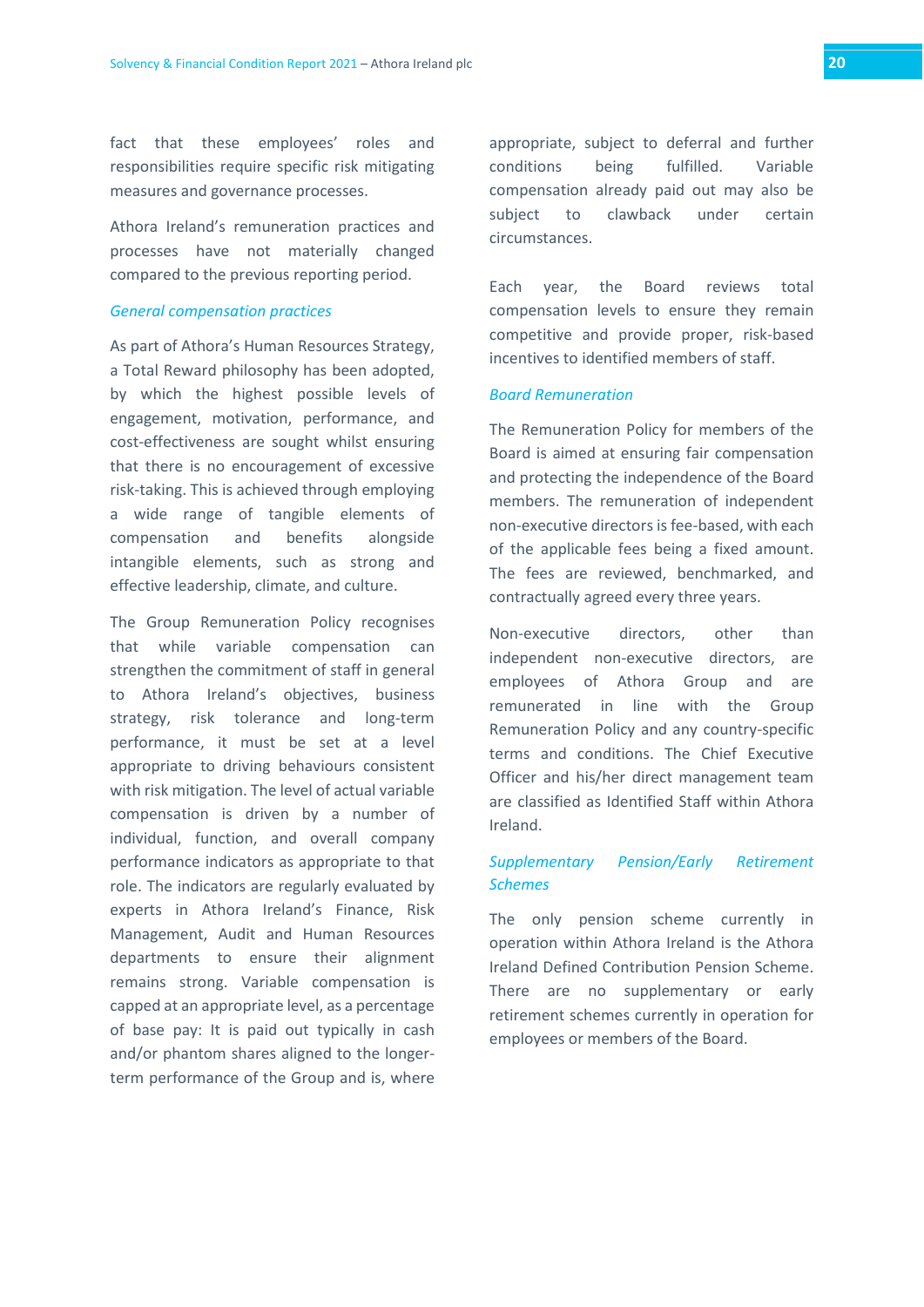# <span id="page-20-0"></span>**B.2 Fitness and Probity requirements**

Athora Ireland is obliged to ensure that all persons who run the business or who hold key functions within the business, fulfil the following requirements:

- a) Their professional qualifications, knowledge and experience are adequate to enable sound and prudent management; and
- b) They are of good repute and integrity.

These requirements are known as the 'Fitness and Probity Standards' (the Standards).

The Standards apply to Irish regulated undertakings on the appointment and ongoing employment of individuals to certain senior positions known as Pre-Approval Controlled Functions and to certain specific functions, known as Controlled Functions. The Standards require those appointed as Pre-Approval Controlled Function and Controlled Function holders to be competent and capable, honest, ethical, to act with integrity and to be financially sound.

Athora Ireland has established a Fitness and Probity Policy and procedure with the aim of providing guidance on the Standards to ensure that each Pre-Approval Controlled Function and Controlled Function holder appointed within the business:

 Possesses the necessary professional qualifications, knowledge, experience, competence, and capacity appropriate to their function;

- Has obtained the skills appropriate to the relevant function, through training or employment;
- Demonstrates the competence and proficiency required to undertake the relevant function through the performance of previous similar roles;
- Has a sound knowledge of the business as a whole, and the specific responsibilities that are to be undertaken;
- Has a clear and comprehensive understanding of the appropriate regulatory and legal environment;
- Manages responsibilities so as to not impair their ability to discharge their duties;
- Complies with the Central Bank of Ireland's Minimum Competency Code (if applicable).

A specific job profile is prepared for each role or function and the fitness of the relevant individual is assessed against that profile as part of the recruitment or appointment process. The ongoing compliance of Controlled Function holders with their obligations under the Standards is monitored by Athora Ireland and the Fitness and Probity Policy provides guidance on situations which may give rise to re-assessments being conducted. In the event of any changes to the status or identity of Controlled Function holders, Athora Ireland has established procedures to notify the Central Bank of Ireland.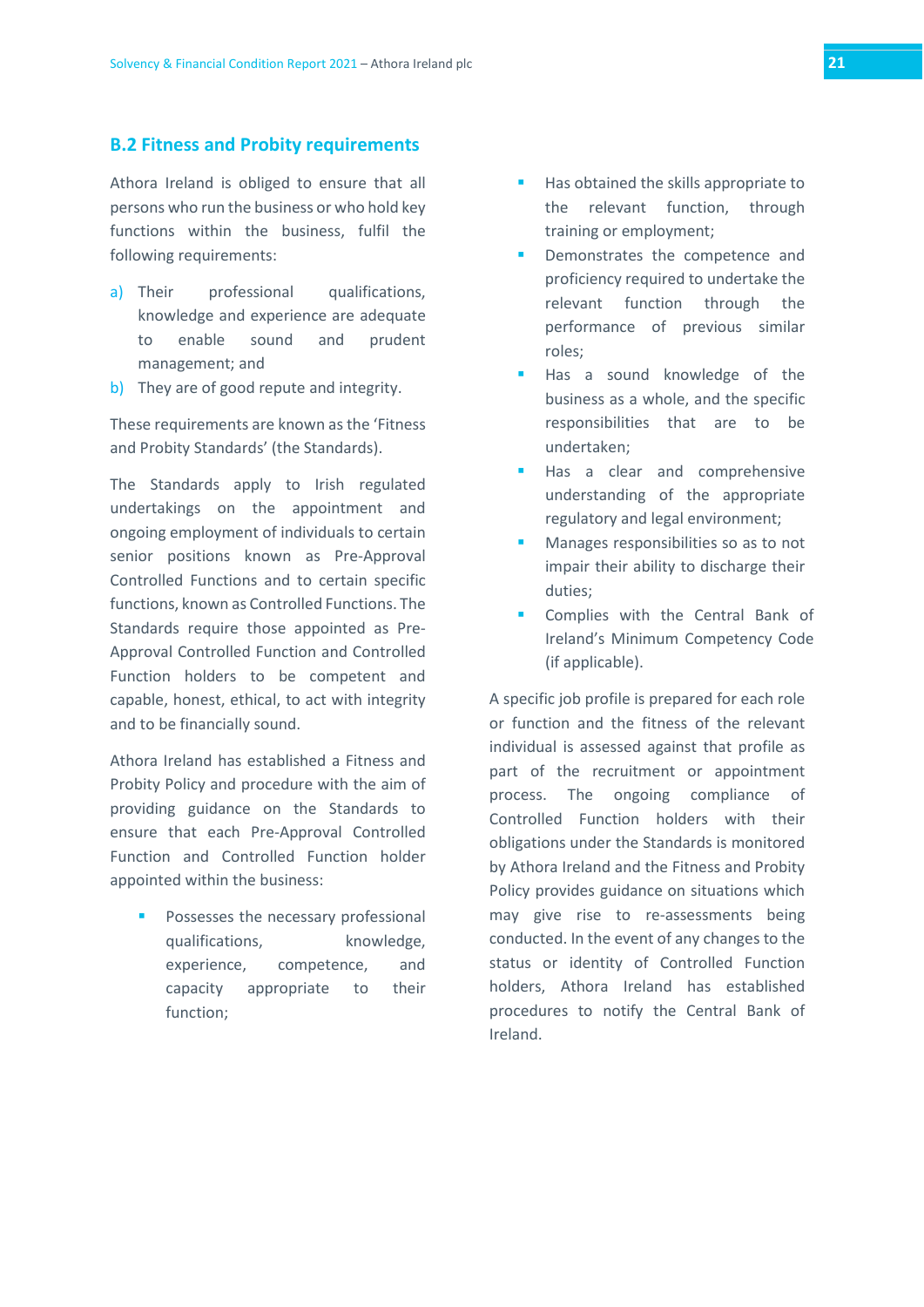# <span id="page-21-0"></span>**B.3 Risk management system including the Own Risk and Solvency Assessment**

#### <span id="page-21-1"></span>**B.3.1 Risk management system**

# *Introduction to Enterprise Risk Management Framework*

Athora Ireland has an Enterprise Risk Management ('ERM') Framework which lays the foundation for managing risk throughout its operations. The aim of the Enterprise Risk Management Framework is to enable management to deal effectively with uncertainty, and the associated risk and opportunity, by enhancing the organisation's capacity to build value which contributes to the fulfilment of its corporate strategy.

The Enterprise Risk Management Framework is made up of multiple components, where each of the building blocks can and does influence each other.

### *Risk Appetite & Strategy*

The aim of the risk strategy is to support the corporate strategy in a manner that is aligned with the stated risk tolerance of Athora Ireland, is sustainable and considers the requirements of Athora Ireland's stakeholders (e.g. policyholders, shareholder, regulator, and employees). An assessment of Athora Ireland's risk preferences leads to a targeted risk profile that reflects the risks Athora Ireland wants to keep on the balance sheet, and which risks it would like to avoid by means of risk mitigation techniques or other management actions.

Athora Ireland sets out qualitative risk appetite statements for each risk type in the Risk Universe to provide direction as to how the risk appetite statement indicator is to be interpreted. Athora Ireland has appetite for idiosyncratic risks – such as credit risks sourced through Apollo Asset Management Europe (AAME) – that it can understand, control, and manage. In contrast, Athora Ireland avoids, or manages dynamically, other risks like underwriting, operational and systemic market risks (e.g. interest rates or listed equities), which Athora Ireland understands but cannot fully control. These qualitative appetite statements work alongside other more quantitative statements, including the two overarching quantitative risk appetite statements which do not apply to any one particular risk category, but which play a major role in Athora strategy:

- A. Financial Strength Statement This statement defines Athora Ireland's targeted level of financial strength, in order to meet its regulatory capital obligations and to compete in key markets as a financially strong reinsurer.
- B. Risk Balance Statement This statement is targeted at managing the concentration of risk, to encourage appropriate risk diversification, and to ensure that the risk profile is in line with the Business Strategy.

#### *Risk Universe*

The Athora ERM Framework identifies a "risk universe" which represents a comprehensive list of categories and sub-categories of risk which the business faces or may face in the future. Athora categorises risks into the following areas: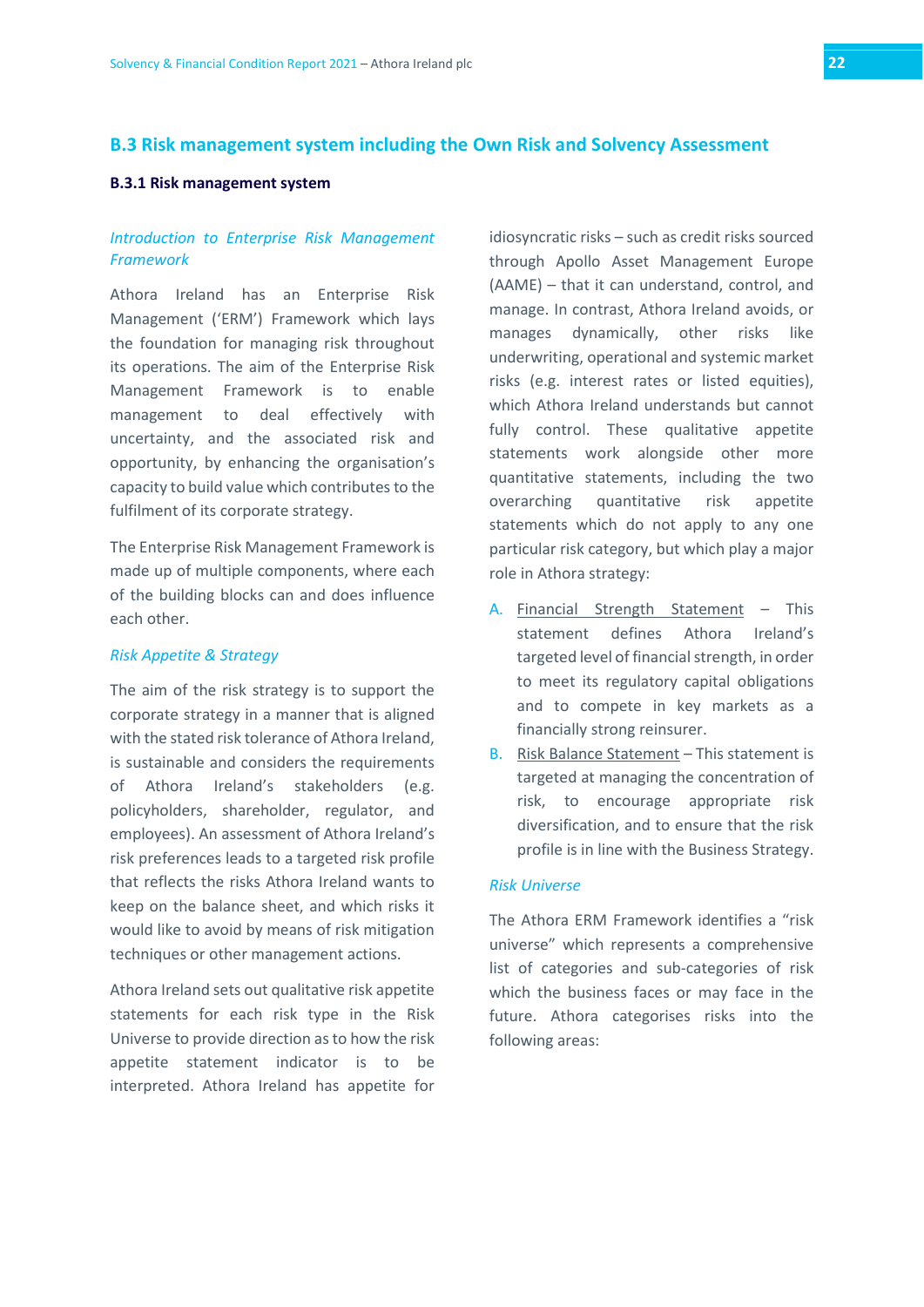

#### **Athora Risk Universe**

#### *Risk Governance*

The Company maintains a comprehensive governance system in order to support its Board oversight and effectiveness. The Company governs risk through risk policies and business standards, risk oversight committees and clear roles, responsibilities, and delegated authorities.

The Company keeps a suite of risk policies covering the different areas of the business. All policies are subject to annual review and depending on materiality are approved by either senior management, the Board Risk Committee, or the Board. Where available, the Company usually seeks to adopt the relevant Athora Group Risk Policy, with a local addendum where required. Senior management and the Board monitor compliance with all risk policies, setting up action plans to address any existing gaps.

### *Risk Assessment, Measurement, Monitoring, Oversight and Reporting*

The most material risk issues are identified and monitored on a regular basis in the Board's "Top and Emerging Risks" list prepared by the Chief Risk Officer. A risk dashboard is presented to, and monitored by, the Risk Committee quarterly, providing an update on risk exposures against risk limits and containing scores for each risk category based on specified quantitative and qualitative measures.

The financial strength metrics are compared to the different capital zones in the Capital Management Policy.

Continuity related statements on capital and liquidity risks are tested at least quarterly.

A comprehensive set of risk reports to measure, monitor and manage the risks in the business is produced, showing the impact of key market and underwriting risk drivers on earnings and regulatory capital, with additional reports for credit concentration risk, liquidity risk and operational risk.

The Risk Management Function has a direct line to the Board via the right of escalation as determined in the Risk Committee's terms of reference.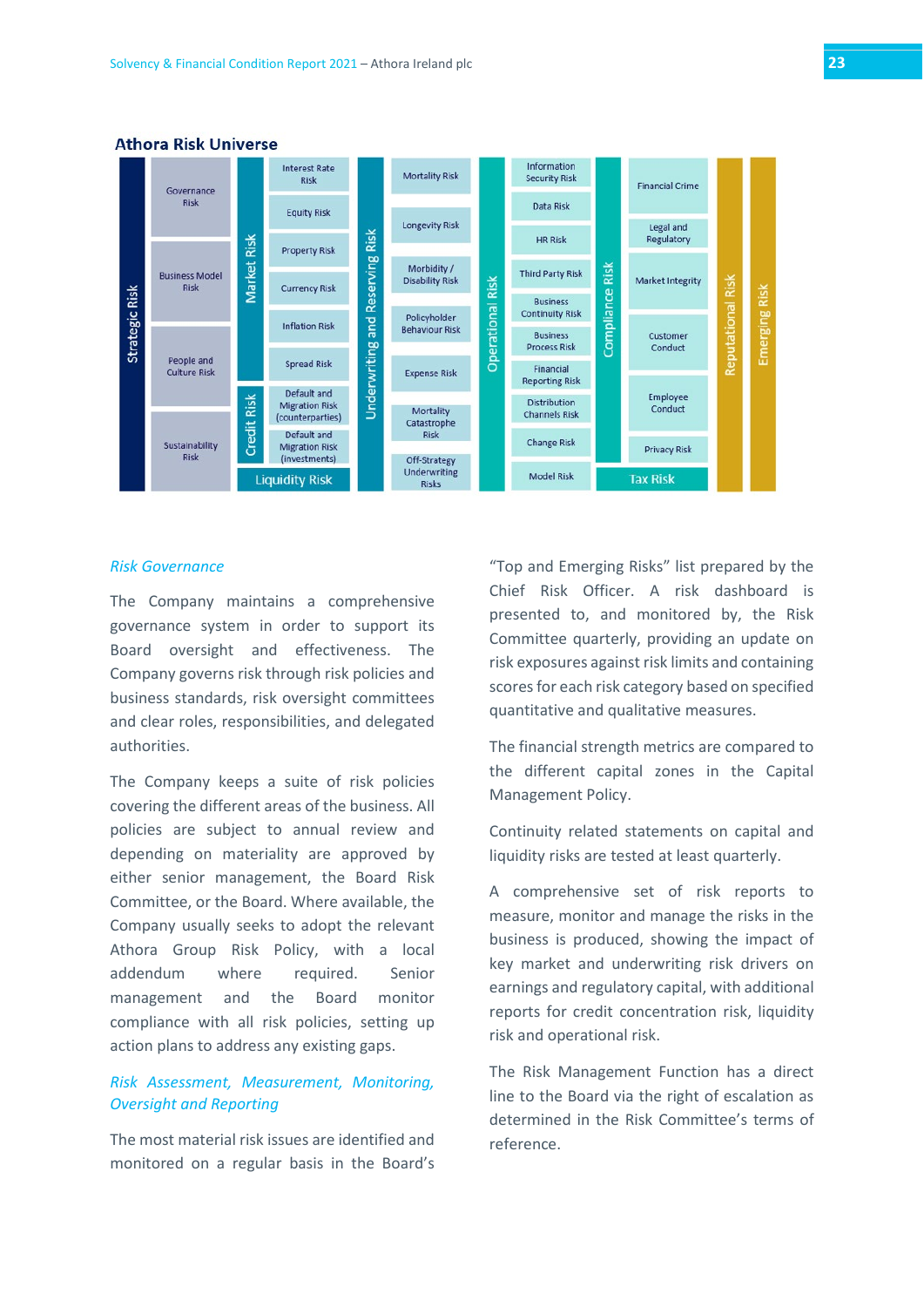#### *Risk Culture*

Risk culture is a component of the Company's organisational culture and is therefore rooted in the values, attitudes, beliefs, and behaviours which inform and drive how risk-taking is managed within the business. Athora Ireland is

#### <span id="page-23-0"></span>**B.3.2 Own Risk and Solvency Assessment**

#### *Own Risk and Solvency Assessment*

The Own Risk and Solvency Assessment (ORSA) is the ongoing assessment by the Board of the risks facing Athora Ireland, and the capital required by and available to Athora Ireland in order to meet its commitments in light of those risks, both now and into the future.

The Board is responsible for ensuring that the ORSA process is appropriately designed and implemented. An ORSA Policy is maintained in order to ensure the ORSA process is compliant with the Solvency II regulations and integrated within the management of the business. The Board reviews the ORSA Policy on an annual basis to ensure ongoing appropriateness.

The full ORSA process is performed annually, or more often when the Board deems necessary. In 2021, an ORSA report was produced in December, reflecting the risk profile and strategy over the year.

A summary of the process is as follows:

- **The process is iterative and subject to on**going monitoring to ensure the ORSA responds to major changes impacting the business.
- The process is such that the Group and subsidiary level assessments are coordinated in terms of assumptions, timelines, methodologies, and approach, as directed by Group Risk.

committed to building and maintaining a strong risk culture, in which the collective ability to identify and understand, openly discuss, and act on current and future risks is embedded across the business.

- The business strategy is clearly set out, with key business objectives outlined, a risk strategy (which is linked to appetite and tolerance) and a capital management plan.
- The business incorporates potential variances and forward-looking risk assessments.
- The output from the business strategy, business plan and capital management plan are used in the overall own risk and solvency assessment and decision-making process.
- The output of risk reporting and dashboards are a key input to the process on an on-going basis.
- At all stages of the process, consideration is given to external environment factors and emerging and long-term risks.
- The Risk Committee is actively involved throughout this process, where relevant.
- All of the above is evidenced.

Athora Ireland manages capital in line with a Capital Management Policy, and risks in line with the Enterprise Risk Management Framework, with both these key ORSA subprocesses delivered through formal governance committees.

The Capital Management Policy ensures the financial strength of Athora Ireland is protected. The policy defines target capital management zones and management is required to maintain capital within these target zones and take appropriate actions when outside of them.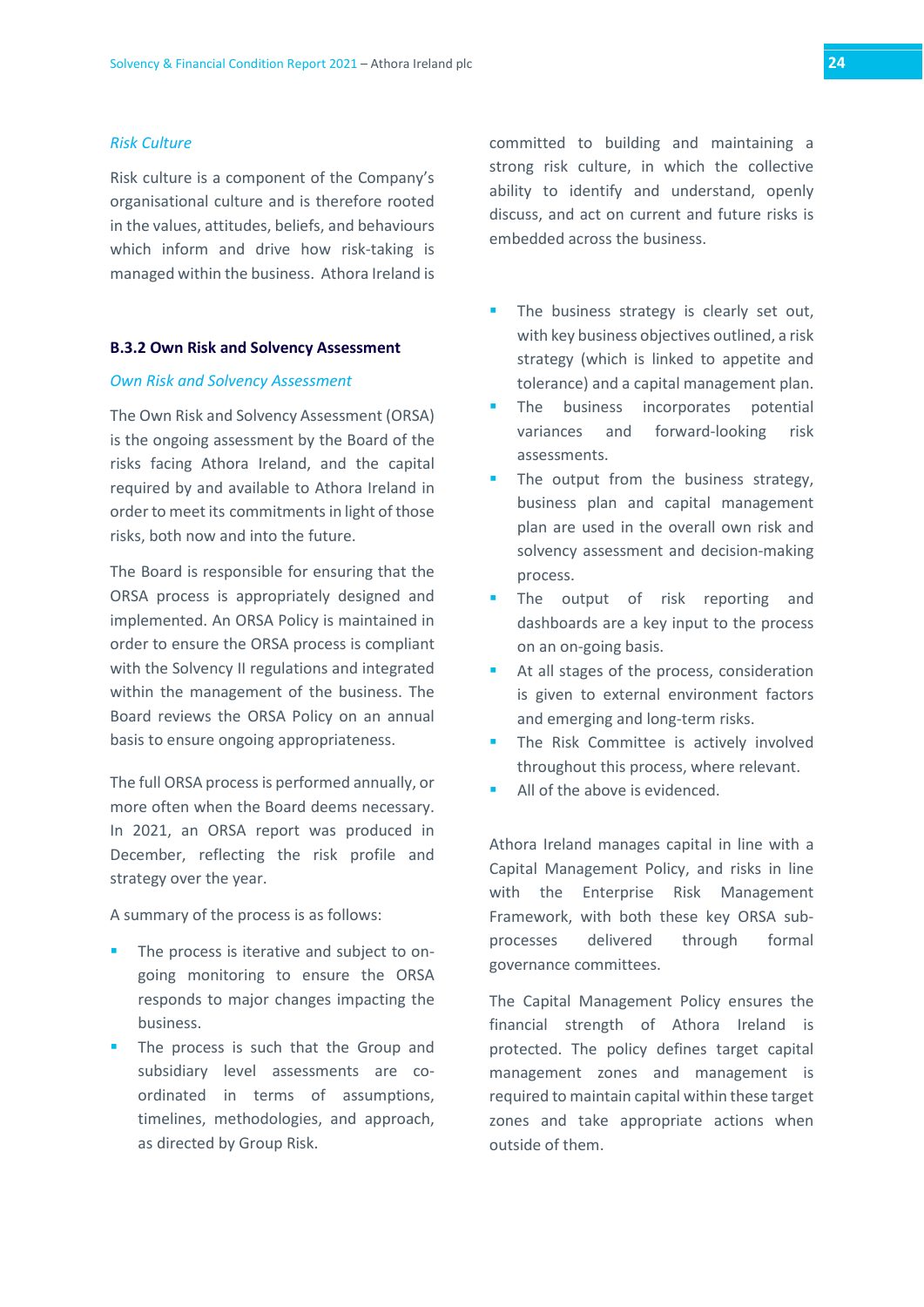The allocation of capital to different risks is guided by the Risk Appetite Statements which are a fundamental part of the Enterprise Risk Management Framework. Together, the Capital Management Policy and the Risk Appetite Statements ensure that Athora Ireland is adequately capitalised and that the capital is allocated to risks in line with Athora Ireland's strategy.

Athora Ireland determines its projected solvency needs by performing capital projections over the business planning period, allowing for the current and expected business strategy, risk profile and capital management activities.

The ORSA is an ongoing process, and the Board is engaged in the process throughout the year

and when key decisions are being made. Regular updates are provided to the Board on strategic objectives, current and projected solvency positions, risk monitoring and business initiatives to facilitate the ongoing monitoring of the ORSA. These discussions are reflected in the annual ORSA report, or separate reports as required. The Company completed an adhoc ORSA as a result of the transfer of the ULG portfolio.

The ORSA Policy provides a list of potential triggers for producing a non-regular ORSA report; however, it is neither an exhaustive list nor an automatic process, and the ultimate decision resides with the Board.

### <span id="page-24-0"></span>**B.4 Internal Control system**

Athora Ireland has developed an Internal Control System which aims to ensure compliance with applicable laws, regulation and administrative processes and the effectiveness and efficiency of operations, as well as the availability and reliability of financial and non-financial information.

In particular, Athora Ireland's control activities aim to ensure an adequate level of internal control over operational activities and financial reporting. The objective is to provide assurance regarding the reliability, accuracy, completeness, timeliness and quality of internal and external reporting and the safeguarding of assets. The principles of the Enterprise Risk Management Framework and Internal Control System have been embedded into underlying policies across the business.

During the year the Company worked towards the implementation of a renewed Internal Control Framework aligned with the Athora

Group strategy around robust control governance.

# *General principles of Athora's Internal Control System*

The general principles of Athora Ireland's Internal Control System ('ICS') apply to all functional areas or departments. These principles are:

- A comprehensive governance structure is adopted, which provides effective risk oversight across each risk type. This enables adequate and efficient risk decision-making processes, and effective control;
- Clearly defined roles and responsibilities are articulated for the performance, management, and maintenance of internal controls. This includes specific responsibilities applicable to senior management;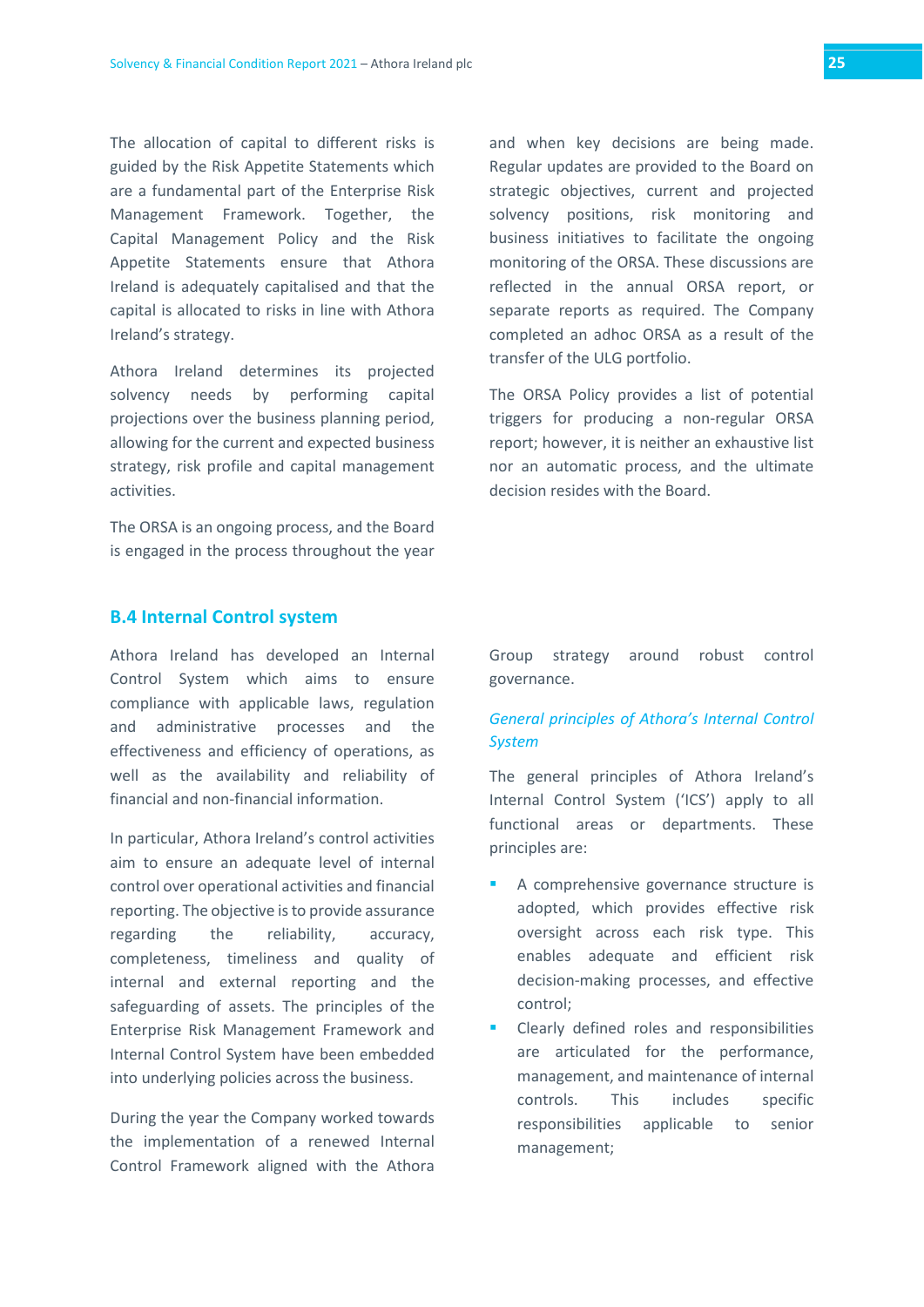- Responsibility for the design of the overarching framework sits with the second line of defence, led by the risk function. Those in the first line are accountable for the management of their risks within that framework, and the execution of the Internal Control System in their business areas;
- The key elements of the risk identification and assessment approach are standardised across Athora Ireland; including how risks are assessed and aggregated (from an impact and likelihood perspective), and organised (against a defined hierarchy);
- The control activities set out in the ICS ensure that staff are equipped with clear role definitions, appropriately supported structures, sufficient authority, and resources, such that control activities are carried out to mitigate identified risks;
- The ICS facilitates independent Testing and Assurance of key controls based on risk,

#### *Compliance Function*

The Compliance Function is outsourced to Athora Ireland Services Ltd ('AIS') and is responsible for providing oversight, challenge and assistance to the business in delivering the business plan within the requirements of applicable laws and regulations. In order to ensure compliance policies and procedures are being properly implemented by the business, the Compliance Function also regularly conducts compliance monitoring.

The Compliance Function is independent from the first line functions within Athora Ireland and within AIS to ensure its effectiveness. This is implemented as follows:

 The Compliance Function has formal status within Athora Ireland and AIS:

frequency, and other criteria. A periodic assurance and testing strategy and plan are formally documented and approved for key controls;

The organisation has the skills, resources, and tools to embed and sustain the ICS into the future.

#### *Operational Risk Management Framework*

A key element of the Internal Control System is the Athora Operational Risk Management framework. This framework reflects Athora's interpretation as to how the Solvency II requirements with respect to operational risk management practices should be practically implemented. The fundamental components for this framework include a loss database, periodic risk and control self-assessments, scenario analysis and operational risk capital, and key risk indicators.

- The Head of Compliance has overall responsibility for coordinating the management of compliance risks;
- The Head of Compliance reports to the Athora Ireland Board Audit Committee and the Athora Group General Counsel. As this function is outsourced to AIS, there is also a reporting line to the Athora Ireland Chief Executive Officer;
- The Compliance Team and, in particular, the Head of Compliance, are not placed in a position where there is a potential conflict of interest between their compliance responsibilities and other responsibilities they may have; and
- The Compliance Function has full access at all times to information and personnel necessary to carry out their responsibilities.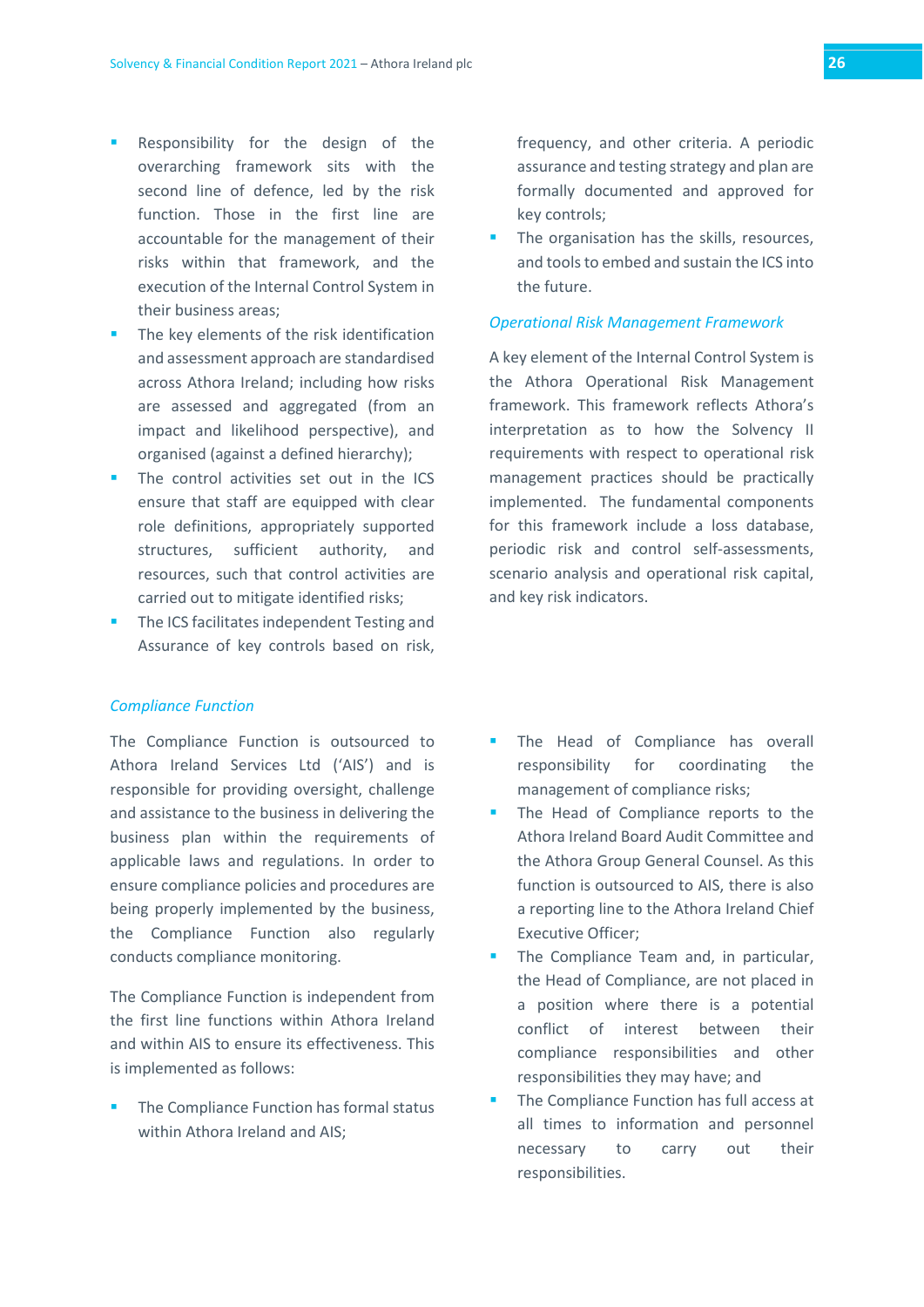All employees have a personal responsibility to ensure their work is performed in compliance with applicable rules, regulations, the Athora Code of Conduct, and internal policies. The head of each business unit within Athora Ireland and AIS is responsible for implementing the systems, policies, and procedures to provide assurance that breaches of relevant obligations are prevented, and that business is being conducted in line with local law and regulation.

Where a compliance issue or breach is identified, this must be reported without delay to the Compliance Team. The relevant business area is responsible for implementing any resolution and the Compliance Team monitors this implementation to ensure desired outcomes are achieved.

# <span id="page-26-0"></span>**B.5 Internal Audit Function**

As part of the third line of defence, the Internal Audit Function assists the Senior Management Team and the Board Audit Committee in protecting Athora Ireland's assets, reputation, and sustainability by independently and objectively evaluating the effectiveness of internal controls, risk management and governance processes.

Internal Audit's main tasks and responsibilities are to:

- Prepare and execute a risk-based audit plan which is approved by the Board Audit Committee.
- Identify, and agree with management, opportunities to improve internal controls, risk management and governance processes and verify that such improvements are implemented within a reasonable period of time.
- Assist in the investigation of any significant suspected fraudulent activities within Athora Ireland or conduct special reviews or consulting which may not usually be included in the scope of the Internal Audit and notify the regulator, if appropriate, of the results of these activities.
- Issue periodic reports to management and the Board Audit Committee, summarising the progress and results of the annual audit

plan, as well as on the sufficiency of Internal Audit resources.

- Assemble and maintain a professional audit staff (of an adequate size relative to the size and nature of the organisation and the remit of the internal audit function) with sufficient knowledge, skills, experience, and professional certifications.
- Ensure the Board Audit Committee and Senior Management Team are kept informed of emerging trends and successful practices in internal auditing.
- Consider the scope of work of the external auditors, regulators, and internal compliance and risk management teams, as appropriate, for the purpose of providing optimal audit coverage to the organisation at a reasonable overall cost.
- Coordinate and work together with other control and monitoring functions (e.g. risk management, compliance, and external auditors).
- **Execute audits on the functioning of the** first and second lines of defence.

# *Independence and objectivity of the Internal Audit function*

The Internal Audit Function, which is outsourced to AIS, is independent of senior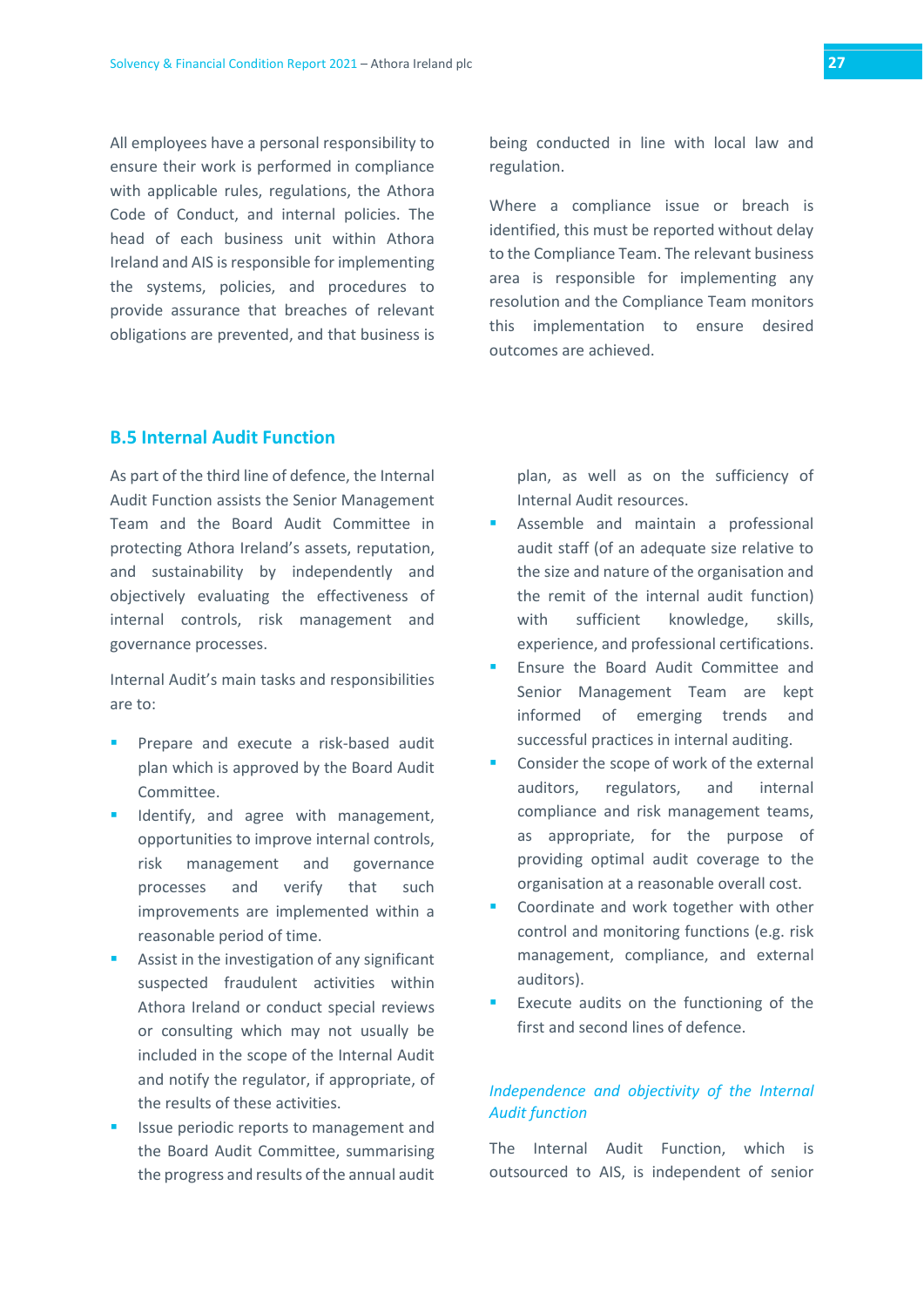management and is therefore able to provide independent assurance opinions on the effectiveness of the systems of internal control, risk management and governance.

To provide for the independence of Internal Audit, the Head of Internal Audit reports to the Chair of the Athora Ireland Board Audit Committee and to the Athora Group Chief Internal Auditor ('GCIA'). The GCIA reports directly to the Chairman of the AHL Audit Committee and administratively to the Athora Group Chief Executive Officer.

### <span id="page-27-0"></span>**B.6 Actuarial Function**

The Board is responsible for providing an effective Actuarial Function as part of the overall system of governance. The Board must also appoint a Head of Actuarial Function. This position is held, on an outsourced basis, by Brian Morrissey of KPMG, an actuarial consulting firm.

The Actuarial Function is responsible for coordinating the calculation of technical provisions, ensuring appropriateness of the methodologies and underlying models used and assumptions made, assessing the sufficiency and quality of data used in the calculation of the technical provisions and comparing best estimates against experience.

Internal Audit executes its duties freely and objectively in accordance with the Institute of Internal Auditors' International Standards for the Professional Practices of Internal Audit, including the Code of Ethics, as well as with Athora Group policies and procedures. Internal Audit avoids any conflicts of interest and accesses the expertise and knowledge necessary to undertake work in respect of specialist business functions

It is also responsible for informing the Board of the reliability and adequacy of the calculation of technical provisions.

The Actuarial Function and, in particular, the Head of Actuarial Function, has additional responsibilities under the Central Bank of Ireland's Domestic Actuarial Regime, including submitting a written report to the Board on at least an annual basis which documents all material tasks undertaken by the Actuarial Function over the reporting period and their results and identifies any deficiencies and includes recommendations as to how they should be remedied.

# <span id="page-27-1"></span>**B.7 Outsourcing**

#### *Outsourcing & Supplier Risk Policy*

Outsourcing arrangements and material suppliers' impact operational risk as a result of potential material changes to, and reduced control over, the related people, processes, and systems. To manage outsourcing and supplier risk, Athora Ireland has established an Outsourcing Risk Policy.

The aim of the Outsourcing Risk Policy is to ensure that arrangements entered into by Athora Ireland which can result in material risk are subject to appropriate due diligence, approval, and ongoing monitoring. All material risks arising from these activities must be appropriately managed to ensure that Athora Ireland is able to meet both its financial and service obligations.

In the case of material intra-group outsourcing arrangements, the Outsourcing Risk Policy requirements are the same as an external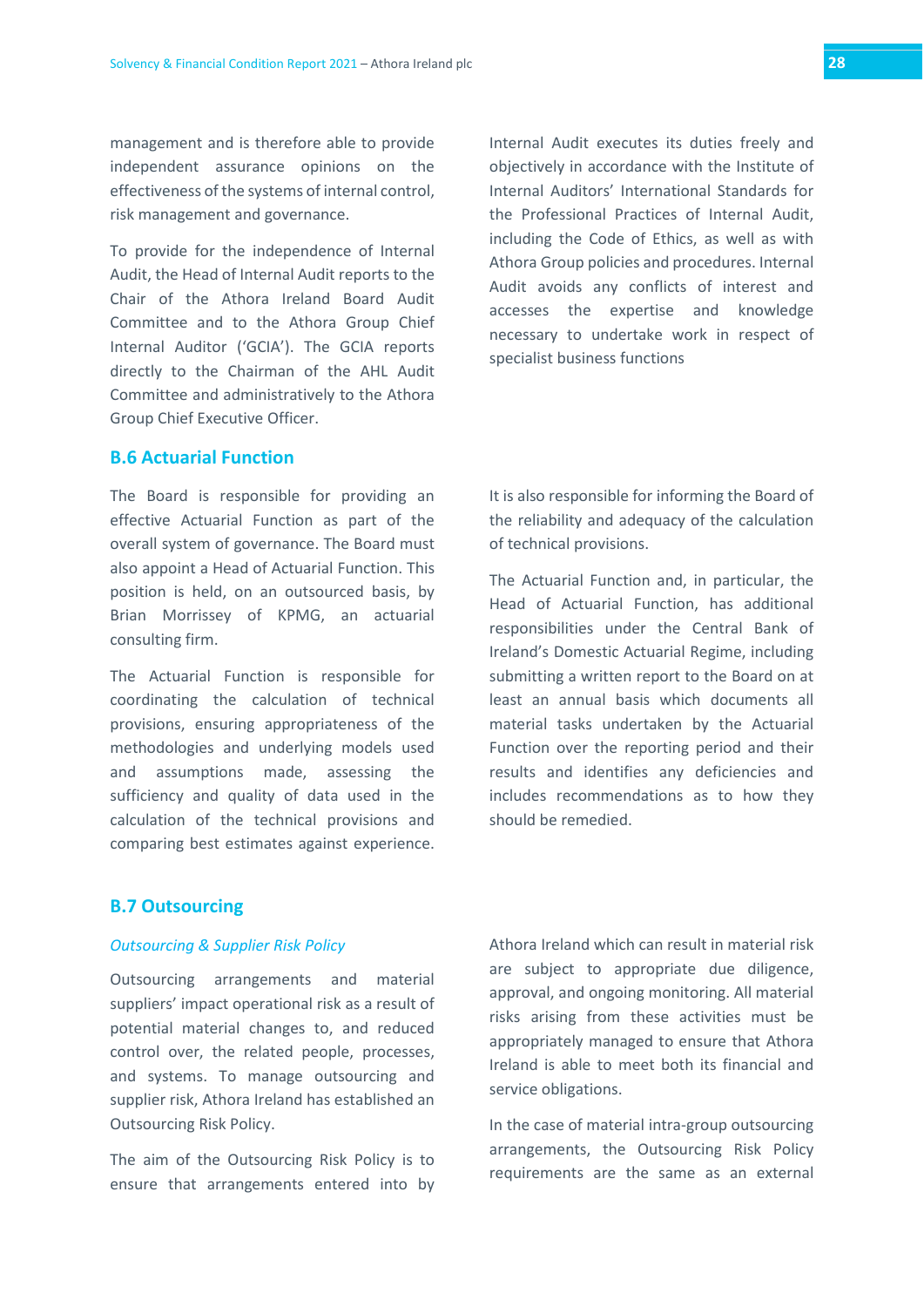outsourcing arrangement, except that the examination in choosing the vendor may be less detailed, provided Athora Ireland has greater familiarity with the vendor and has sufficient control over, or can influence, the actions of the vendor.

All new outsourcing arrangements must be assessed to determine the risk classification at the point of initial engagement with the service provider. Due diligence requirements must be carried out and documented, before entering into or significantly changing an outsourcing arrangement. As part of Athora Ireland's outsourcing oversight process, the due diligence of critical and / or important functions is reviewed annually with the outcomes documented.

A written agreement, including a service level agreement (if applicable) stipulating duties and responsibilities of both parties must exist for all outsourcing arrangements, including intragroup arrangements.

The service provider performance and internal control must be adequately monitored on an ongoing basis, and operational risk is assessed with the service provider at least annually. For intra-group arrangements, monthly service review meetings are in place with oversight provided via the quarterly Reinsurance Operations Committee, which is responsible for managing escalated issues. A service quality report on all outsourcing arrangements is provided quarterly to the Reinsurance Operations Committee and twice yearly to the Board.

# *Critical & Important outsourcing arrangements ("CIFA")*

Details of all supplier and outsourcing arrangements for Athora Ireland are stored in central inventory. The outsourcing arrangements of Athora Ireland which relate to critical and/or important functions or activities are:

- An intra-group agreement with Athora Ireland Services Ltd, for the provision of services relating to policy administration, customer service, IT, HR, Finance, Actuarial, Risk Management, Compliance, Internal Audit and Corporate Communications. Functional reporting is completed on a monthly basis and service level reporting on a quarterly basis.
- An arrangement with AAME which provides investment management and related services to Athora Ireland.
- An external agreement with LAB Group, a company based in Luxembourg. LAB provides document scanning and storage services to Athora Ireland.
- An external agreement with KPMG, a consulting firm with a Dublin-based actuarial function, for the provision of services to fulfil the role of the Head of Actuarial Function.

All four arrangements meet the requirements of the Outsourcing Risk Policy.

Athora Ireland has two chain outsourcing arrangements that fall into the Critical or Important Functions or Activities ("CIFA") category with the relationship and contract owned by AIS. These are:

- Integrity 360 which provides Network & Security Services, including network firewalls and infrastructure, intrusion prevention/detection, vulnerability management.
- Microsoft 365 whose services include email and collaboration services, including email processing, email security and monitoring, and access to Office 365.

Athora Ireland has a number of other outsourcing and supplier arrangements which have not been listed here, as they are not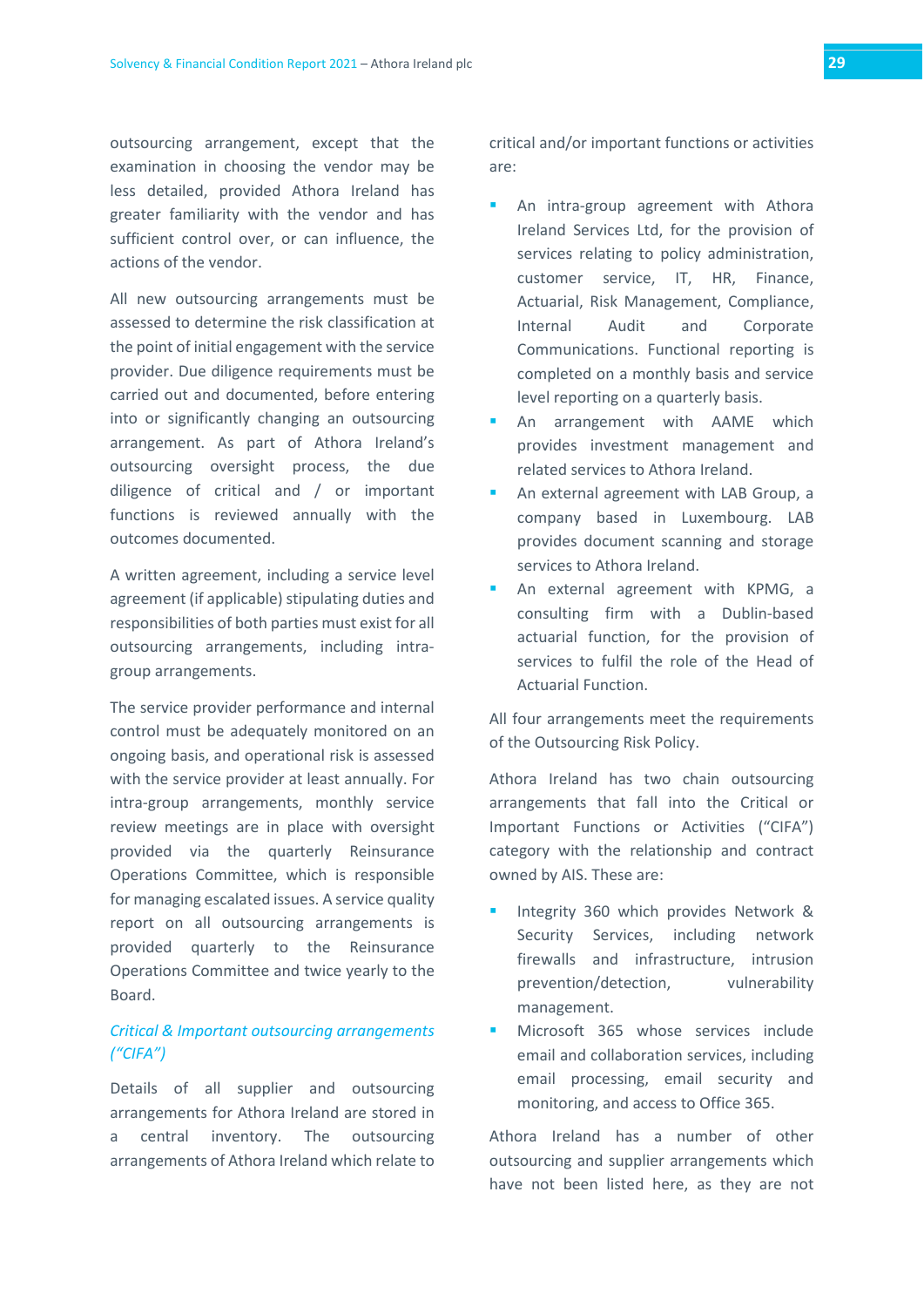defined as relating to critical or important functions or activities under Solvency II. However, they are still considered material from an operational risk perspective and therefore must also meet the requirements of the Outsourcing Risk Policy. All other material third party arrangements not covered by the Outsourcing Risk Policy are managed under the Third-Party Arrangement Risk Guidelines. Due to the transfer of the ULG book in 2021, several CIFA and non-CIFA outsourcing arrangements will cease during 2022.

#### <span id="page-29-0"></span>**B.8 Any other information**

Athora Ireland's system of governance complies with the Athora Code of Business Conduct and Ethics which consists of Athora Ireland's Purpose, Core Values, Business Principles and Rules of Conduct. The Code of Conduct also addresses governance aspects, internal guidelines and policies, the compliance with laws and regulations, information sharing and the identification and management of risks in a prudent way.

Athora Ireland's overall corporate governance structure and adherence to the Code of Conduct is the responsibility of the Board. Athora Ireland is satisfied that the system of governance remains fit for purpose and appropriate for the nature, scale, and complexity of risks inherent in its business.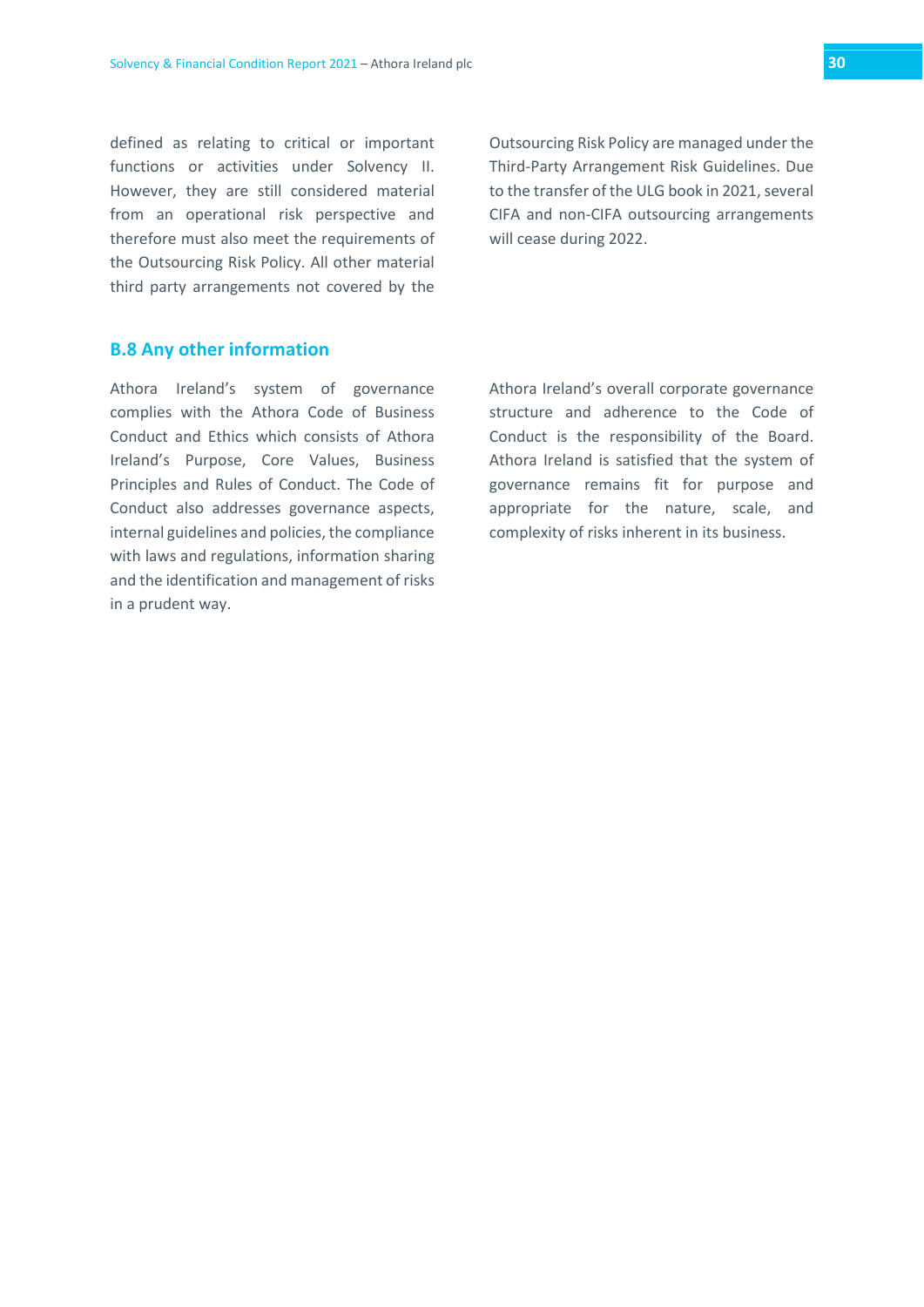# <span id="page-30-0"></span>**C. RISK PROFILE**

#### *General*

Athora Ireland's risk strategy provides direction for the targeted risk profile while supporting the business strategy. Risk tolerances and limits are established as part of the risk strategy to ensure that Athora Ireland maintains, at all times, a solvency and liquidity position such that no plausible scenario would cause Athora Ireland to default on its obligations to policyholders.

Athora Ireland manages risk for the benefit of its customers and other stakeholders. Athora Ireland is exposed to a range of underwriting, operational and financial risks. The risk management and control systems are designed to ensure that these risks are managed effectively and efficiently in a way that is aligned with Athora Ireland's strategy.

An important aspect of the ORSA process is stress and scenario testing, and some of these sensitivities are reflected throughout Section C.

# The sensitivities involve recalculating the solvency position at points throughout the year and as at 31 December 2021 following adverse stresses. The sensitivity impacts are calculated using Athora Ireland's standard reporting process in so far as possible.

In 2021, the risk profile of the Company changed materially mainly due to the transfer of the ULG portfolio to MLIDAC, transferring c.€1.1bn of assets and expense and longevity risk. The post-transaction risk balance moved towards the target range with a significant decrease in underwriting risks. Additionally, there was a decrease in operational risk, as the temporary elevation in this risk resulting from execution of the 2020 Oyster reinsurance transaction was unwound.

#### *Prudent Person Principle*

The 'prudent person principle' requires that companies only invest in assets and instruments whose risks they can properly identify, measure, monitor, manage, control and report, and appropriately take into account in the assessment of its overall solvency needs. Athora Ireland considers these requirements before any investment in new assets or instruments.

To meet the requirements of the prudent person principle, Athora Ireland only uses investment managers with which it has investment management agreements or subscription agreements in place.

Athora Ireland invests its shareholder assets in sovereign and corporate bonds, residential mortgages, private credit and alternative assets, intra-company loans and cash or equivalents. These investments take account of applicable internal risk policies including the Credit Concentration and Counterparty Risk Policy.

Athora Ireland identifies and measures the risks associated with its investments by receiving regular investment reports, which provide detailed information on the underlying assets, as well as their performance.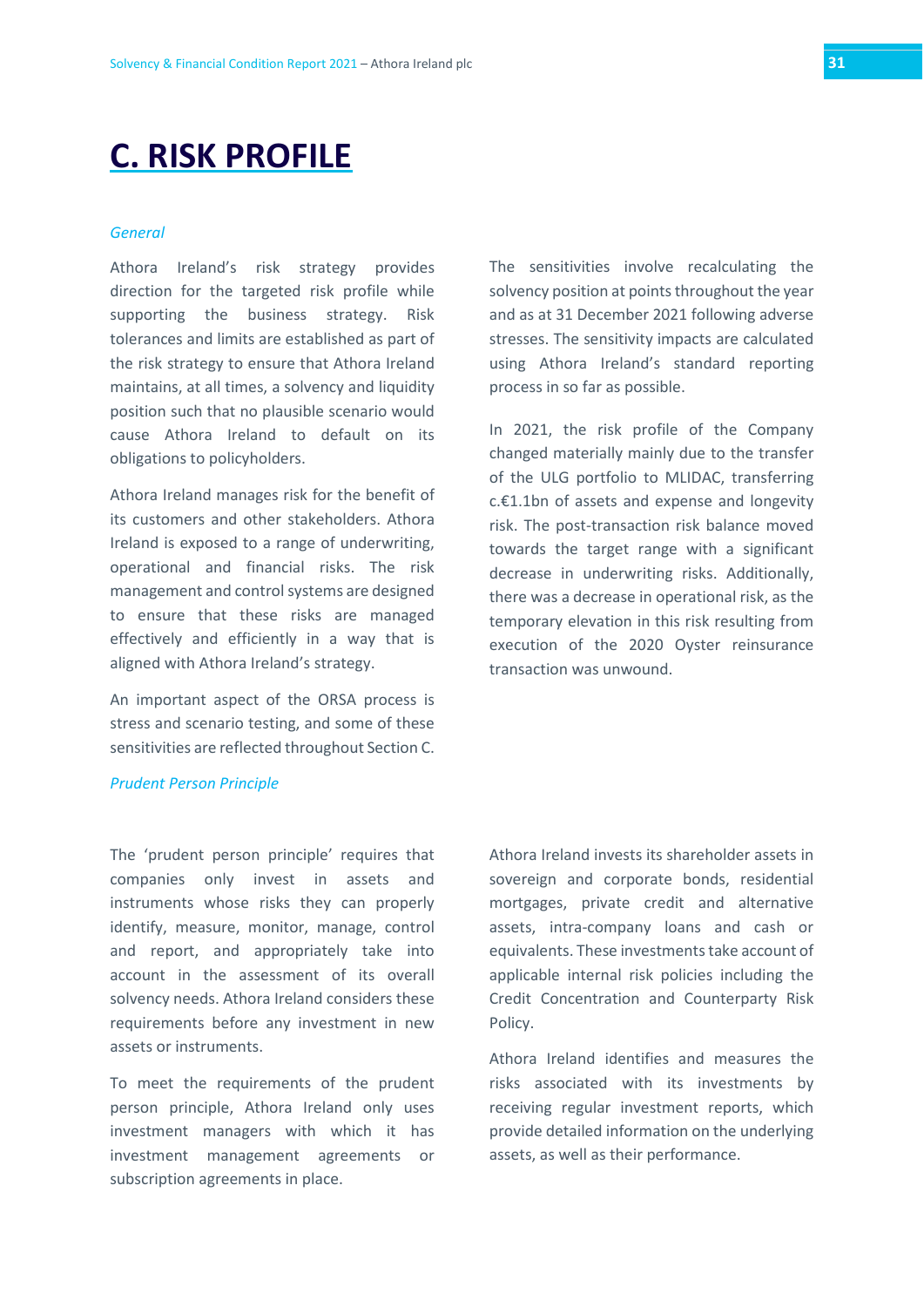Athora Ireland manages and controls the risks associated with the investments made through its risk policies, documented processes, and risk tolerance statements. Athora Ireland seeks to ensure an appropriate level of prudence is exercised when considering which investments to hold. This is supported by a number of underlying policies which are reviewed annually and help to prevent risk concentrations or excessive accumulation of risk in the portfolio as a whole.

Athora Ireland monitors the investments and performance through various committees which meet regularly. These include the Investment Committee, the Risk Committee, and the Capital Management Committee.

The Board is ultimately responsible for the investment strategy and the risk management activities associated with it. The risk management process is governed by the Risk Committee which reviews compliance against all policies and reports at least quarterly to the Board.

#### *Off-balance sheet positions and Special Purpose Vehicles*

Athora Ireland has a single off-balance sheet position which is in relation to the guarantee attaching to Athora Ireland's operating lease for its Dublin office premises. In the event that

Athora Ireland were to default on the lease payment, Athora Holding Ltd has fully guaranteed the payment of same. Athora Ireland does not view this as a material risk.

#### <span id="page-31-0"></span>**C.1 Underwriting risk**

At 31 December 2021, underwriting risks comprised 15% of the pre-diversified reported Basic Solvency Capital Requirement. The key underwriting risks which Athora Ireland is exposed to are set out below:

#### *Longevity Risk*

The Company is exposed to longevity risk in its reinsurance portfolio. For the current portfolio of Belgian Group Life policies, longevity risk is low given the policies are fixed term and beneficiaries (i.e. employees) are younger than retirement age by design, with most employees still 10-25 years from retirement.

#### *Policyholder Behaviour Risk*

Athora Ireland is exposed to policyholder behaviour risk in the reinsurance business. Policyholder behaviour risk can emerge from lower surrenders or paid-up rates than anticipated, which lead to a longer period of accumulation of policyholders' guaranteed benefits.

Policyholder behaviour risk can arise due to mis-estimation, economic shocks and trends, competitor activity (lapse and re-entry), changes in policyholder behaviour and reputational damage. Other policyholder behaviour risks can exist, for example, selective fund switching.

#### *Expense Risk*

Athora Ireland is exposed to the risk that its future expenses are higher than currently expected. Expense risk can arise through mis-estimation, higher than expected inflation, lower volumes of business than expected, regulatory change and changes in the mix of business.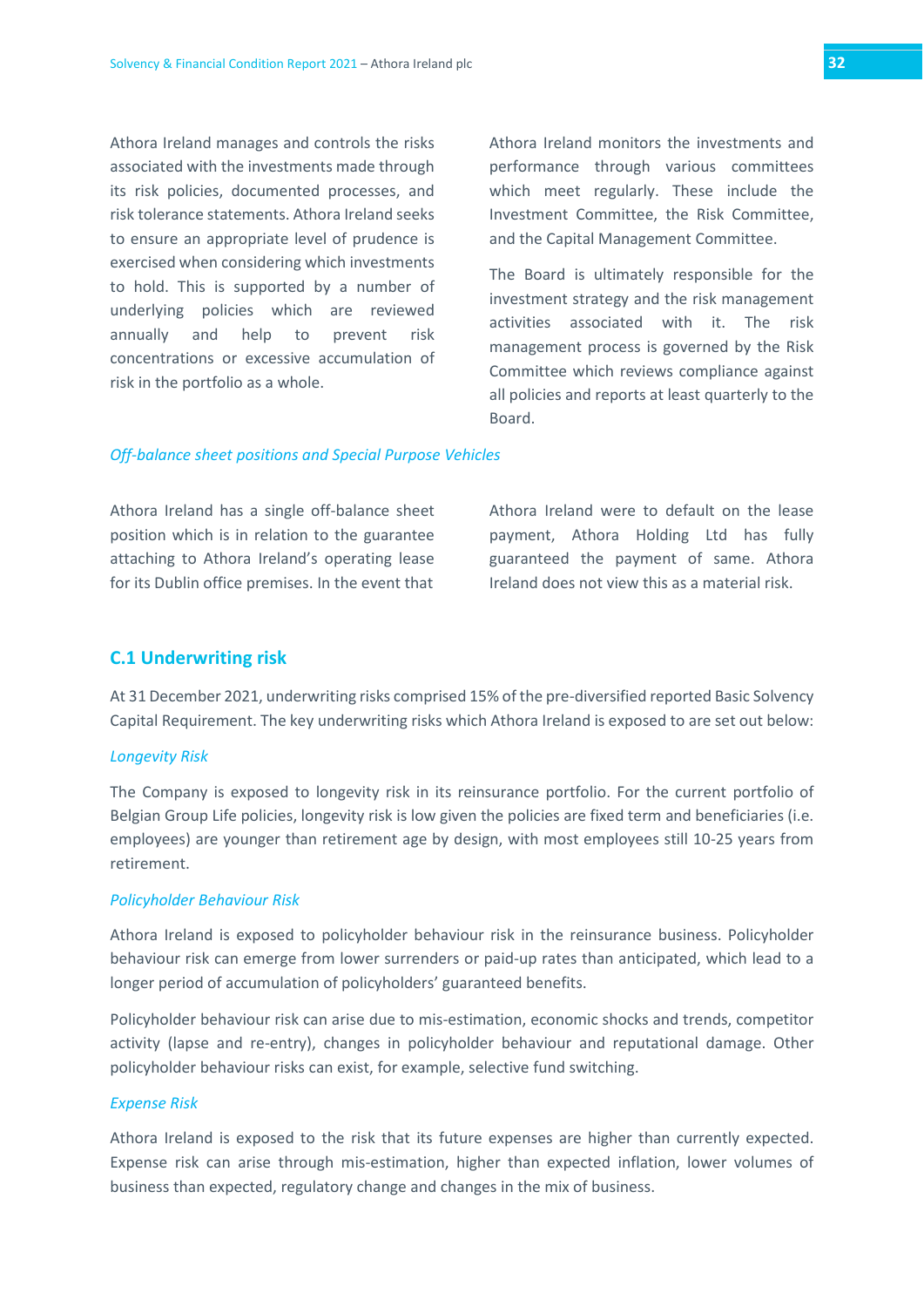The annual expense analysis resulted in an increase in the expense reserve, primarily reflecting an increased allocation of the Company's existing expenses to the in-force reinsured portfolio. Increased inflation expectations had a relatively minor impact; however this is a risk we continue to monitor.

#### *Assessment & mitigation*

Athora Ireland assesses, monitors and controls underwriting risk through a number of methods:

- Quarterly reporting highlights the performance of key underwriting risks, including analysis of variance to expectations for these risks.
- A quarterly assessment of the risk against stated risk tolerances is performed through the Risk Committee.
- **Mortality, persistency, and expense** experience investigations are conducted annually.
- **Pricing seeks to ensure that the premium** charged for any accepted risks reflects the circumstances of those risks and, where appropriate, encourages certain behaviours.
- **The ORSA aims to assess risks under** stressed conditions through a range of stress and scenario testing.

There have been no material changes to how underwriting risk is assessed over 2021.

#### *Risk concentration*

With the transfer of the ULG business the geographical concentration of Athora Ireland's (re)insurance liabilities is predominantly within Belgium e.g. Athora Ireland is exposed to a shift in the Belgian labour market impact on paid-up rates.

#### *Risk sensitivity*

The solvency position at 31 December 2021 has been re-calculated following adverse stresses for the material underwriting risks. For each of these sensitivities, the table below shows the estimated impact on the reported solvency ratio:

|                    | <b>Change in Solvency Ratio</b> |
|--------------------|---------------------------------|
| <b>Sensitivity</b> | (Post Stress – Pre-Stress)      |
| Lapse rates +20%   | $+1%$                           |
| Lapse rates -20%   | $-1\%$                          |
| Mortality +10%     | $+1%$                           |
| Mortality -10%     | $-1\%$                          |

The results of the analysis demonstrate that changes in lapse risk or longevity risk have a relatively modest impact on Athora Ireland's solvency ratio. Lapse risk arises through the impact of lower-than-expected lapse rates, which would result in the reinsured Belgian Group Life policies accruing their minimum guarantee rate for longer, and expenses to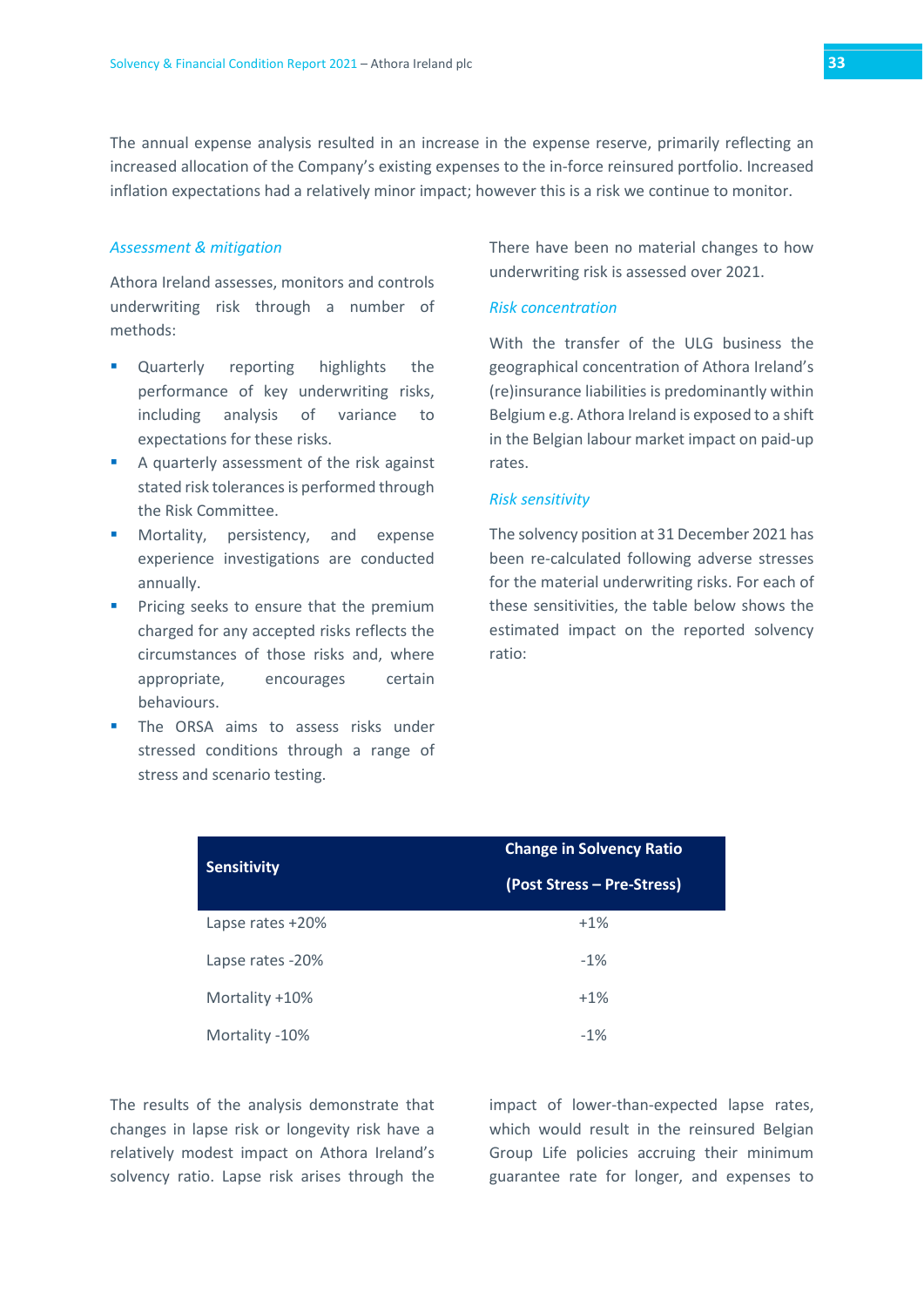support the Company's liabilities being projected for longer. Following the transfer of the ULG business, longevity risk is expected to be low given the remaining liabilities within the reinsurance portfolio mature upon retirement.

Separately, the risk of changes to expenses (for a given number of policies or amount of assets under management) could have a material impact; however, expenses are largely within management control.

#### <span id="page-33-0"></span>**C.2 Market risk**

At 31 December 2021, market risks comprise 63% of the pre-diversified reported Basic Solvency Capital Requirement. The key market risks to which Athora Ireland is exposed are set out below:

#### *Currency Risk*

Currency risk arises where changes in exchange rates create unequal fluctuations in the market value of assets and liabilities. A number of private assets in which Athora Ireland invests are denominated in USD and GBP and hedged back to EUR using derivatives.

Athora Ireland has set an upper bound tolerance range for currency risk that reflects its low appetite for the risk.

#### *Spread Risk*

Athora Ireland carries spread risk through its holdings of fixed income assets, both public sovereign and corporate bonds and private debt, held within shareholder investments and the inwards reinsurance business.

Athora Ireland's fixed income portfolio is managed by AAME, a global leader in the sourcing and management of private credit assets, along with holdings in debt issued by Athora subsidiaries. Athora Ireland's appetite for private credit is high, as the risk/return The analysis indicates that based on the current strategy and business model, Athora Ireland's underwriting risk profile can withstand severe shocks and is within the Board's risk appetite. As part of the ORSA, combined shocks are also considered. These indicate that the impact of reductions in mortality and lapse is heightened in times of low interest rates.

profile is seen as favourable and as a good match for long term, guaranteed life insurance liabilities.

Athora Ireland has a high tolerance range for spread risk, which reflects the fact that Athora Ireland's chosen business model is predicated on earning a net spread between its assets and liabilities; therefore, Athora Ireland will always have appetite for this risk, and this exposure will grow as new reinsurance business is written.

#### *Equity Risk*

Athora Ireland is exposed to equity risk through shareholder investments in holdings of alternative assets which demonstrate equitylike behaviour.

Athora Ireland has set an upper bound tolerance range for equity risk that reflects a medium appetite for the risk.

Previous reinsurance and derivative hedging of equity exposure is no longer required following the transfer of the legacy business.

#### *Interest rate risk*

Athora Ireland is exposed to interest rate risk where the movement in the value of its fixed interest assets may not offset the movement in the value of its liabilities, for example due to differences in duration. Athora Ireland is also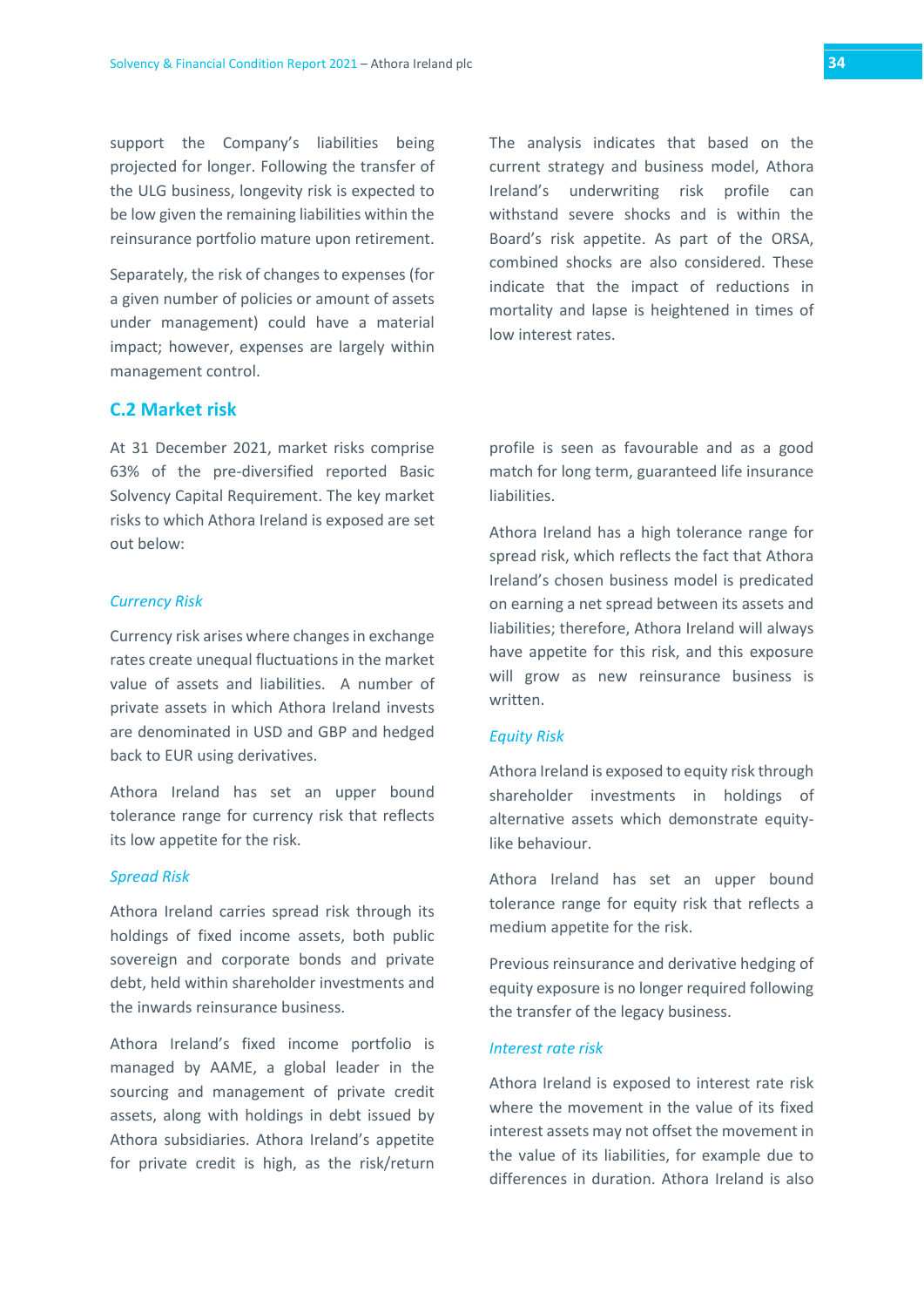exposed to changes in Risk Margin and SCR due to changes in interest rates.

#### *Assessment & mitigation*

Athora Ireland assesses, monitors, and controls market risk through a number of methods:

- A series of investment constraints that reflect Athora Ireland's risk appetite are documented in the Investment Management Agreement with AAME;
- A monthly Asset-Liability Management ('ALM') dashboard is produced which allows for the monitoring of the impact of certain market risks versus appetite and triggers management actions in order to mitigate these risks, typically via hedging;
- **Quarterly reporting to the Capital** Management Committee highlights the performance of market risks, including a

Athora Ireland's appetite for interest rate risk is low, as it is not core to Athora Ireland's business strategy.

full attribution which explains any variance to expectations for these risks;

- A quarterly assessment of the risk against stated risk tolerances is performed through the Risk Committee;
- A quarterly assessment of the Company's investment governance and PPP through the local Investment Committee
- Risk policies incorporate concentration limits in certain asset class risks;
- The ORSA aims to assess risks under stressed conditions through a range of stress and scenario testing.

There have been no material changes to how Athora Ireland assesses its market risks over the reporting period.

#### *Risk concentration*

Market risk exposures make up a material element of Athora Ireland's total Solvency Capital Requirement. The exposure to market risks is driven primarily by the strategic asset allocation of shareholder assets.

The largest concentration in Athora Ireland's shareholder assets is to the French government, comprising c. 20% of invested assets. Within Athora Ireland's wider credit holdings, the next largest exposure is to BNP Paribas entities (5%).

#### *Risk sensitivity*

The solvency position at 31 December 2021 has been calculated following adverse stresses for the material market risks. For each of these sensitivities, the table below shows the estimated impact on the reported solvency ratio: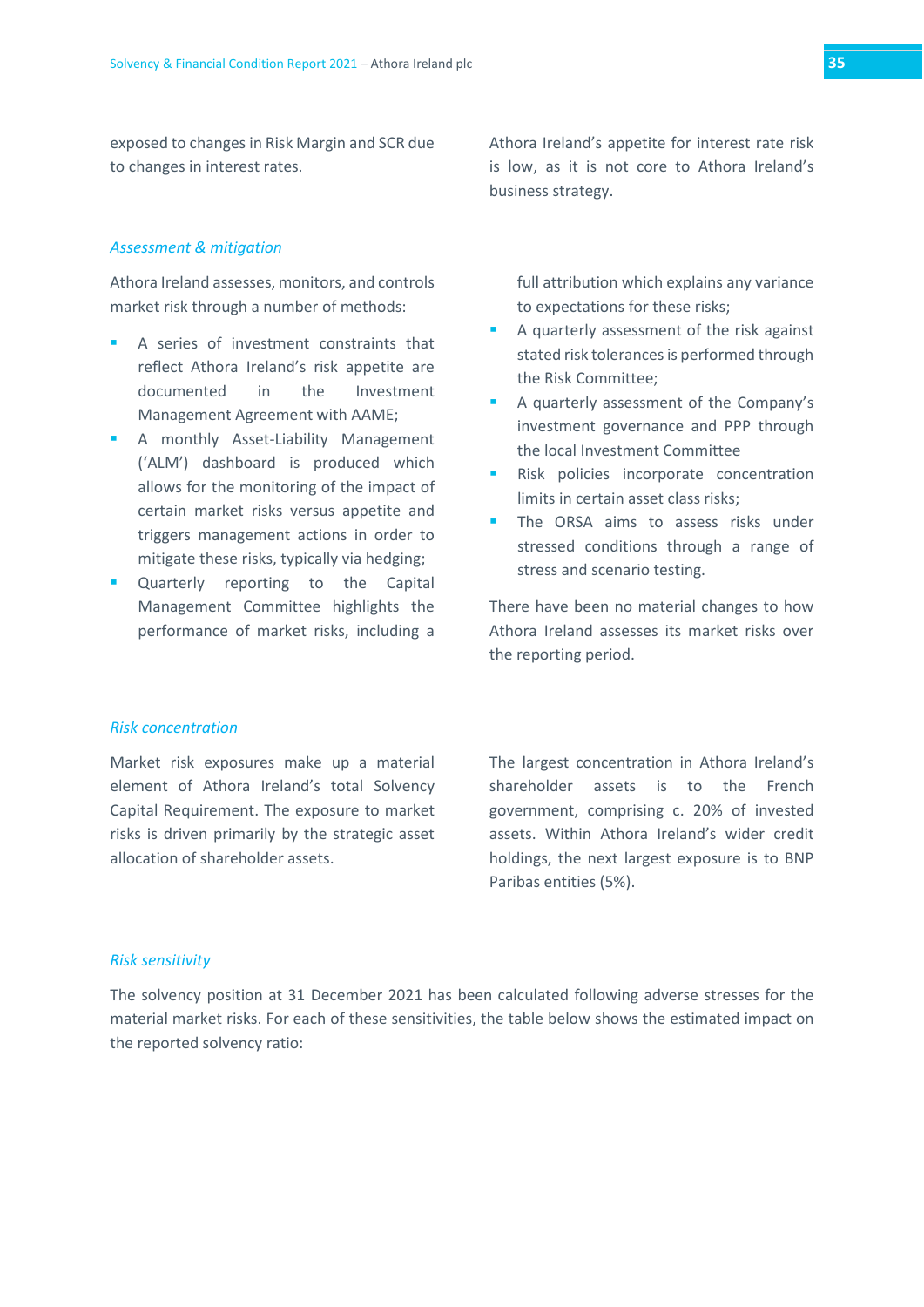|                     | <b>Change in Solvency Ratio</b> |
|---------------------|---------------------------------|
| <b>Sensitivity</b>  | (Post Stress – Pre-Stress)      |
| Equity markets +20% | $-2%$                           |
| Equity markets -20% | $+2%$                           |
| Interest Rates Up   | 0%                              |
| Interest Rates Down | $+1%$                           |
| Spreads Up          | $-3%$                           |

The Interest Rate Up and Down sensitivities show the impact of typical stresses to interest rates that could be expected one in every 40 years. The Spreads Up stress likewise represents a widening of credit spreads that could be expected once in every 40 years.

The results of the analysis demonstrate the Company's solvency low sensitivity to market

risk scenarios due to the well-matched assets and liabilities, in particular for interest rates and spread risk sensitives. At 31 December 2021 the Company was still projected to enjoy a solvency ratio in excess of 285% in any of the scenarios above, indicating that Athora Ireland's market risk profile can withstand severe shocks.

# <span id="page-35-0"></span>**C.3 Credit Risk**

Credit risk relates to default of obligors. Athora Ireland is exposed to credit risk in respect of its holdings in fixed income assets, cash deposits and its reinsurance counterparties.

At 31 December 2021, counterparty default risk comprised 15 % of the pre-diversified reported Basic Solvency Capital Requirement. This exposure is largely explained by the retrocession of a quota-share of the reinsurance business to Athora Life Re.

#### *Assessment & mitigation*

Athora Ireland assesses, monitors, and controls credit risk through a number of methods:

 The Credit Concentration and Counterparty Risk Policy ensures concentration risk exposures for shareholder investments are managed within specified limits. This policy sets out the maximum exposure Athora Ireland is willing to accept, depending on credit rating.

 Athora Ireland operates a collateral arrangement to mitigate the risks of default on the Athora Life Re reinsurance treaties.

#### *Risk concentration*

The most significant individual counterparty exposure held by Athora Ireland is to Athora Life Re, through the quota-share retrocession of the reinsured Belgian Group Life portfolio. Athora Life Re's Financial Strength rating was upgraded to A- from BBB+ in March 2021 by both Fitch and AM Best.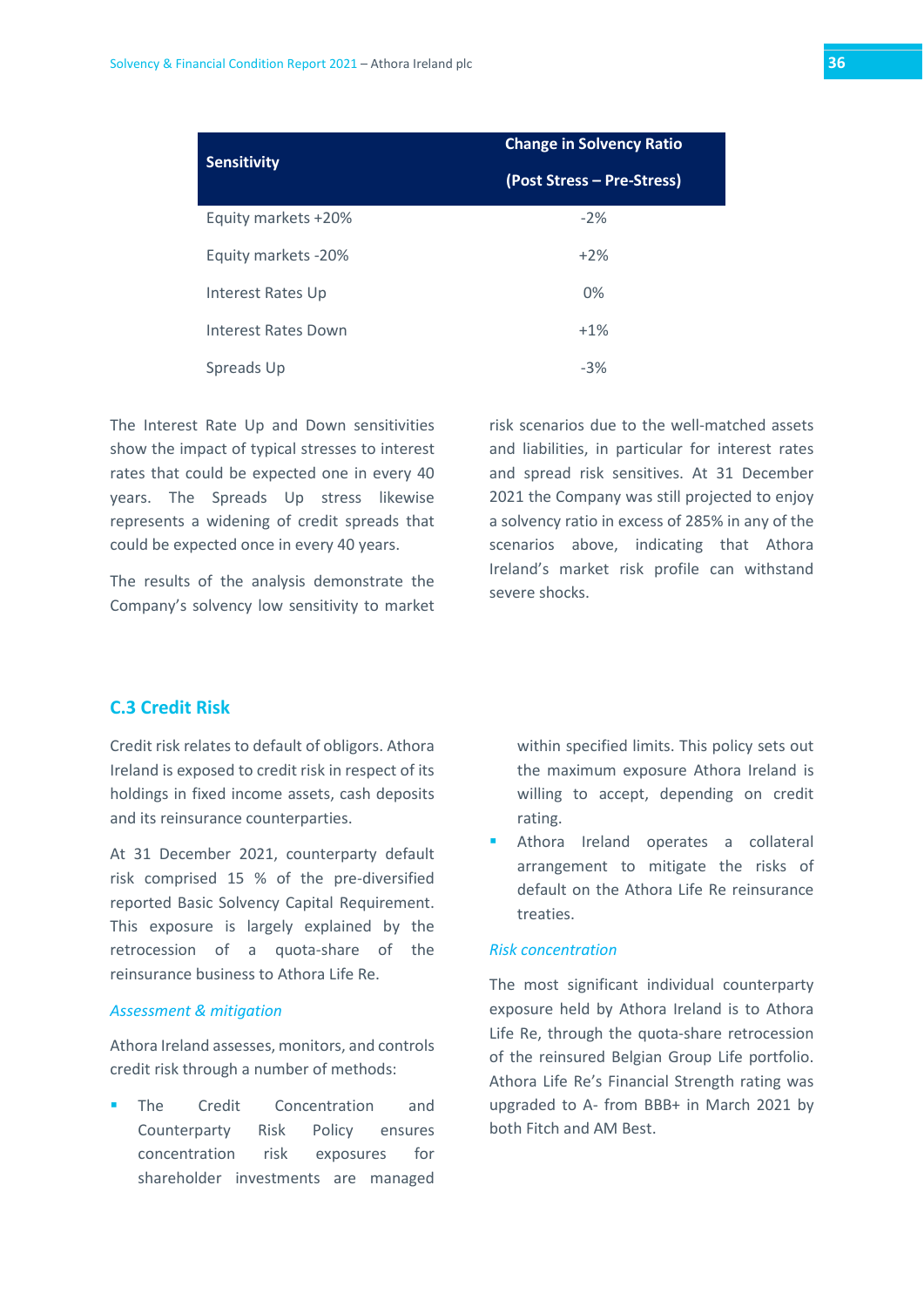#### *Risk sensitivity*

As such, the most significant counterparty risk is the risk of a downgrade of ARE's credit rating

# <span id="page-36-0"></span>**C.4 Liquidity risk**

Liquidity risk may arise due to illiquidity of the assets held to meet the cash flow requirements, but also due to insufficient capacity to raise funds to meet cash flow requirements. Illiquidity of certain investment assets may prevent Athora Ireland from selling investments at fair prices in a timely manner.

Liquidity risk is actively managed by Athora Ireland and does not give rise to a capital requirement.

#### *Assessment & mitigation*

Athora Ireland assesses, monitors, and controls liquidity risk through a number of methods:

 The Liquidity Risk Policy is designed to ensure a prudent liquidity profile is maintained. This is characterised by asset liquidity that is sufficient to meet cash demands not only under expected conditions but also under stressed conditions. This policy defines the methodology to ensure that liquidity is being measured and tested consistently.

 Stressed Liquidity Scenarios are assessed quarterly with the results presented to the Risk Committee. Any breaches in test results follow a defined escalation and action which is estimated to reduce the solvency ratio at 31 December 2021 by 46%.

Overall, Athora Ireland has a low tolerance for liquidity risk and therefore operates strict limits in relation to the proportion of its assets which are required to be held in cash or cash equivalents, rather than less liquid but higher performing asset types.

process. Athora Ireland must maintain enough liquidity in order to meet all cash needs under these stressed scenarios.

#### *Risk concentration*

There are no material concentration risks present in the portfolio.

#### *Risk sensitivity*

Athora Ireland holds liquid assets comprising cash and cash equivalents and both sovereign and investment grade securities for which there is an active and liquid market. These assets can be readily sold to meet liquidity requirements. This is demonstrated by the passing of the liquidity sensitivity tests described above.

#### <span id="page-36-1"></span>**C.5 Operational risk**

At 31 December 2021, operational risk comprised 7% of the pre-diversified reported Solvency Capital Requirement (SCR).

This represents a significant decrease from last year owing to the unwinding of the elevated operational risk following the Oyster reinsurance transaction.

Operational risk is the risk of losses resulting from inadequate or failed internal processes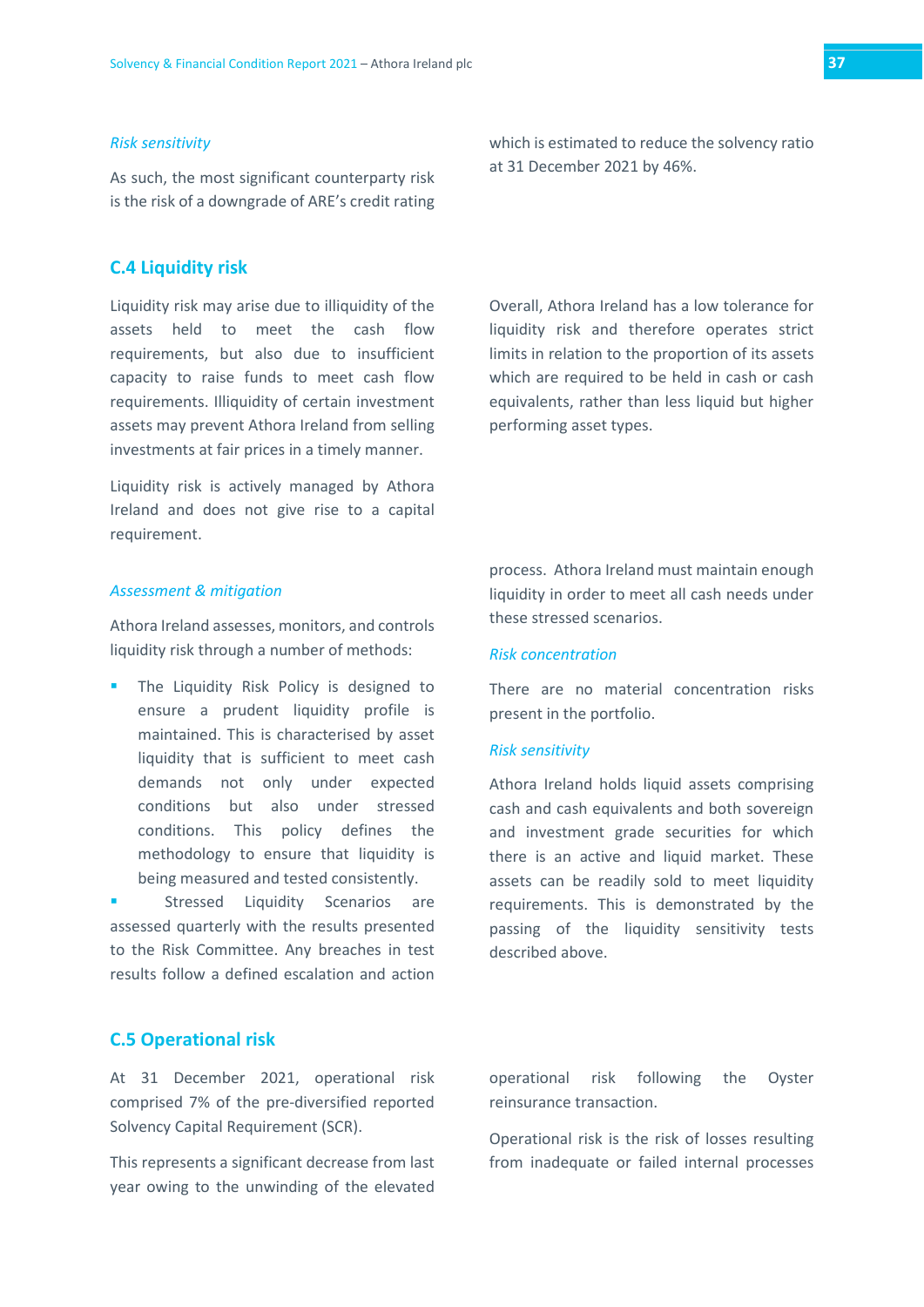and controls, people, and systems or from external events.

It is a direct consequence of operating a business and cannot be diversified or fully mitigated against. However, Athora Ireland actively manages and monitors its operational risk, and the Board has no tolerance for action

#### *Assessment & mitigation*

Athora Ireland's approach to evaluating operational risks is based on the quantitative and qualitative rating of those risks with regard to their potential impact and likelihood after consideration of the effectiveness of controls. Risk impact is assessed (at a minimum) along the following three impact dimensions: financial loss, customer & reputation, and financial misstatement. The resulting ratings reflect the uncontrolled (residual) risk the business area is running. A forward-looking operational risk profile is carried out on a quarterly basis, together with details of action plans that address key risks and, where appropriate, the Chief Risk Officer's opinion on the effectiveness of those plans. Reference is made to Section B.4 for a detailed description

#### *Risk concentration*

Athora Ireland categorises operational risk into a number of further subcomponents:

- Information Security risk
- Data risk
- Third Party risk
- Business continuity risk
- Business process risk
- Financial reporting risk
- Distribution channels risk
- Change risk

or lack of action which could lead to material adverse risk events.

Operational risks now primarily relate to the services which have been outsourced to Athora Ireland Services but are expected to increase as and when reinsurance transactions are completed.

of the Operational Risk Management Framework.

The Operational Risk Policy defines tolerances for single loss events, cumulative losses over five years and the total operational risk Solvency Capital Requirement. Any breaches to these limits require action plans to be put in place.

The Risk Management Function oversees the collation, aggregation, and analysis of operational risk management information prior to consideration at the Risk Committee. There have been no material changes to how Athora Ireland assesses its risk over the reporting period.

Model risk

Operational risk is broadly spread and not heavily concentrated within any one of these categories.

#### *Risk sensitivity*

As the output of operational risk reporting is largely qualitative, sensitivity testing is not relevant.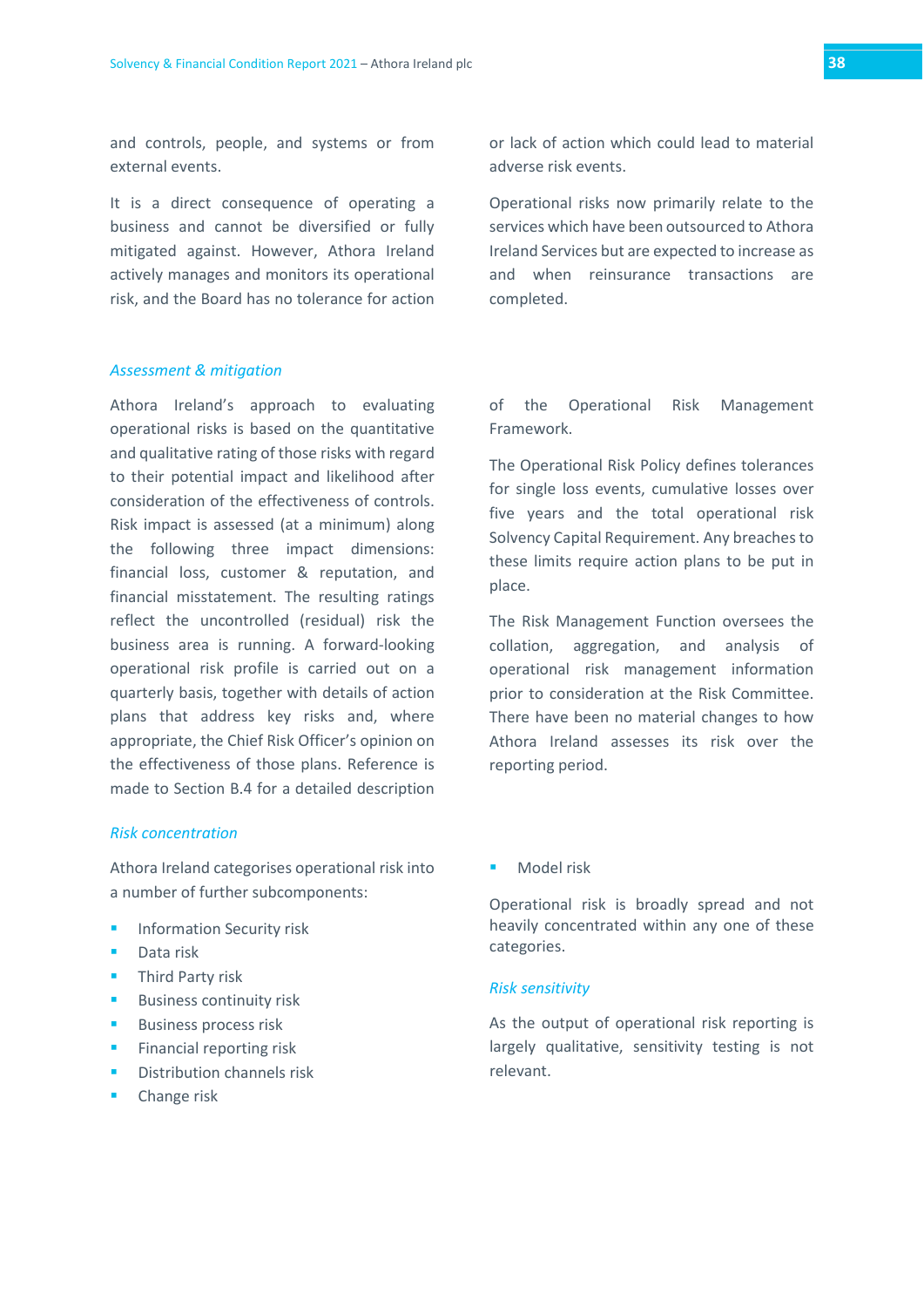# <span id="page-38-0"></span>**C.6 Other material risks**

There are no other material risks to note in relation to Athora Ireland's risk profile.

# <span id="page-38-1"></span>**C.7 Any other information**

There is no other material information to note in relation to Athora Ireland's risk profile.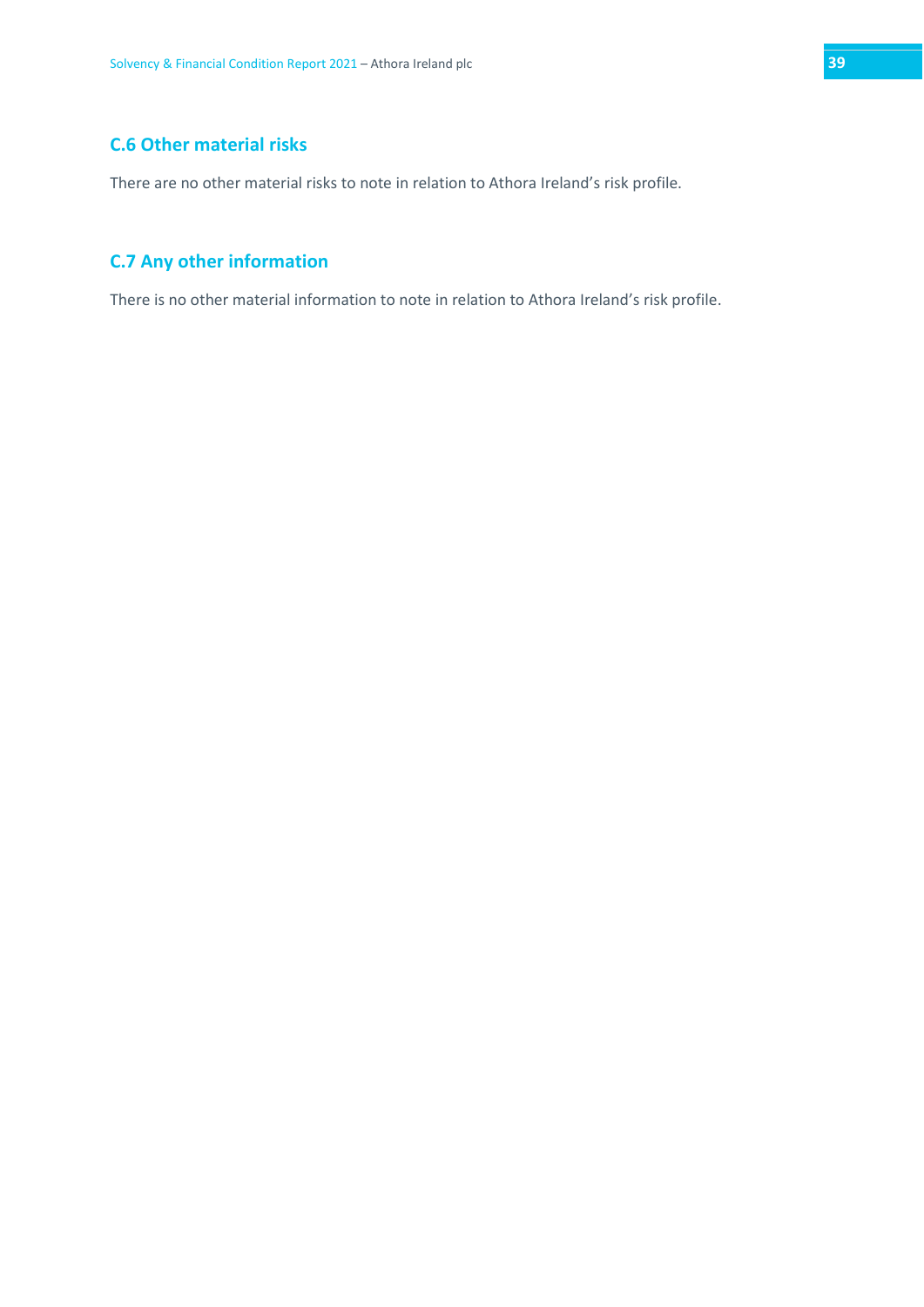# <span id="page-39-0"></span>**D. VALUATION FOR SOLVENCY PURPOSES**

This section describes the accounting policies and valuation techniques used by Athora Ireland for the Solvency II valuation of the assets and liabilities, including the differences between these Solvency II valuation principles and those applied in the financial statements.

# <span id="page-39-1"></span>**D.1 Assets**

The table below shows assets held on the Solvency II balance sheet and the comparative IFRS values as at 31 December 2021:

| <b>Assets (EUR thousands)</b>                                            | <b>Solvency II</b> | <b>IFRS</b> | <b>Difference</b> |
|--------------------------------------------------------------------------|--------------------|-------------|-------------------|
| Available-for-sale financial assets                                      | 571,224            | 566,464     | 4,760             |
| Insurance and intermediaries' receivables and<br>reinsurance recoverable | 808,709            | 703,457     | 105,252           |
| Collective investments undertakings                                      | 600,591            | 600,591     |                   |
| Loans and mortgages                                                      | 7,001              | 7,000       | 1                 |
| Cash and cash equivalents                                                | 2,423              | 2,423       |                   |
| Other                                                                    | 24,212             | 116,422     | (92, 210)         |
| <b>Total</b>                                                             | 2,014,160          | 1,996,357   | 17,803            |

During the reporting period, Athora Ireland did not make any material changes to the recognition and valuation bases used for assets, or to the estimation techniques employed.

#### *Available for sale financial assets*

Solvency II Available for sale financial assets consist of sovereign bonds with a market value plus accrued interest of €237,644k and corporate bonds totalling €333,580k measured on the same basis.

IFRS 'Financial assets' consists of government bonds of €236,424k and corporate bonds of €330,040k at market value excluding accrued interest. Accrued interest is reported separately in 'Other assets' comprising €1,220k for corporate bonds and €2,992k from sovereign bonds.

Under IFRS the amortised cost of the Athora Lebenversicherung AG subordinated bond is €30,000k and the Athora Belgium bond is €1,000k. The market value of these bonds are reported under Solvency II in 'Corporate bonds' at €31,539k and €1,003k respectively. Accrued interest on these bonds is reported under IFRS in 'Other assets' and is €994k and €0.2k respectively.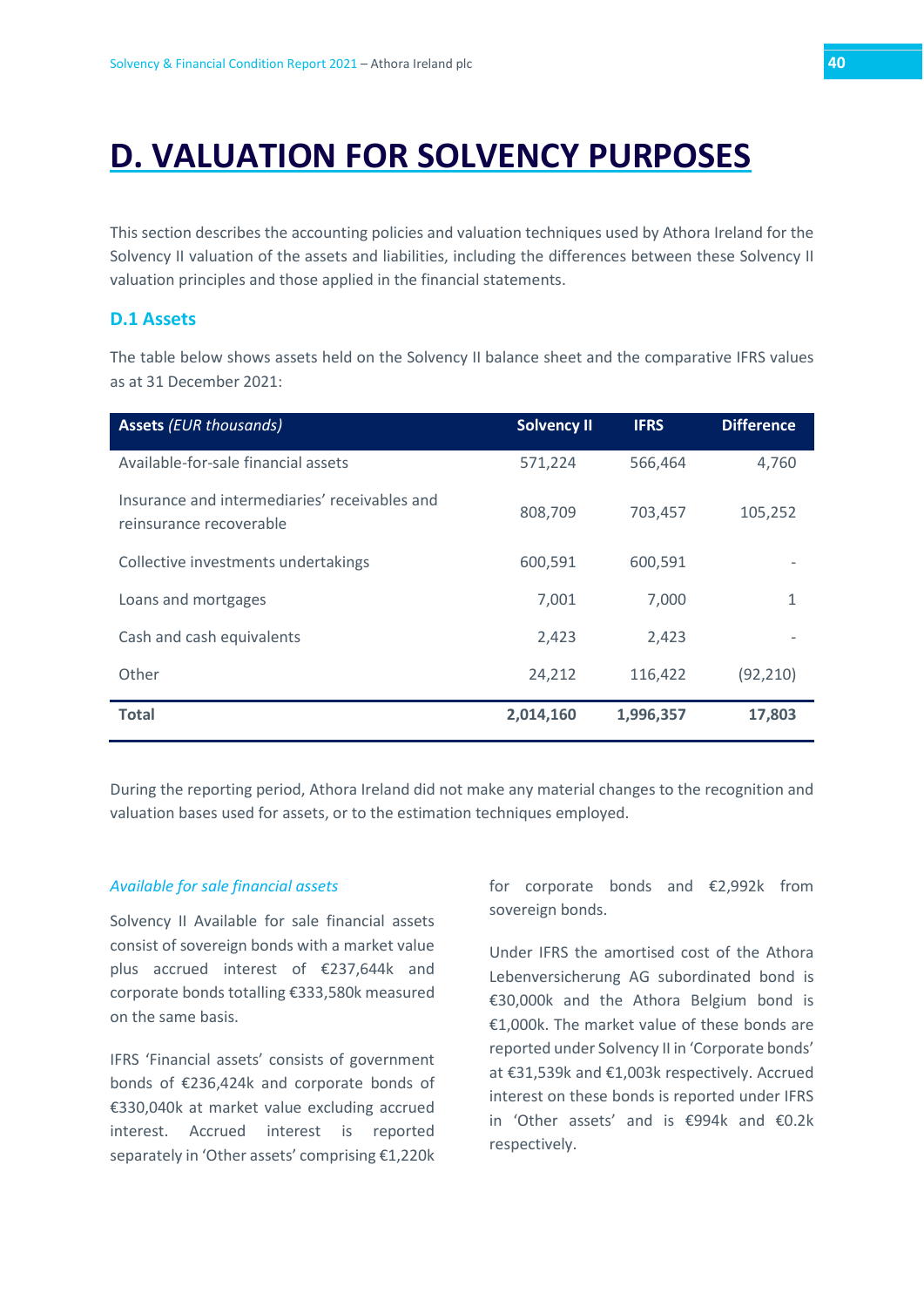# *Insurance and intermediaries' receivables and reinsurance recoverable*

The difference of €105,252k relates primarily to the reinsurance recoverable asset which is valued using differing methodologies under IFRS and Solvency II. The main driver relates to the yield curves used to value the asset.

#### *Collective Investments Undertakings*

Collective Investments Undertakings of €600,591k are valued at fair value under both IFRS and Solvency II and are presented as 'Financial assets' in the financial statements. The market value of the reinsurance Profit Participating Note (PPN) is €473,898k, with the Athora Lux funds valued at €90,753k, and the Amundi Money Market Fund at €35,940k.

#### *Loans and mortgages*

The loan to Athora Holding Ltd of €7,000k is presented as 'Loans and mortgages' under Solvency II and 'Financial assets' under IFRS. The loan includes accrued interest of €0.7k under Solvency II which is separately reported as 'Other assets' under IFRS.

#### *Cash and cash equivalents*

Cash and cash equivalents of €2,423k are valued at fair value under both IFRS and Solvency II.

#### *Derivatives*

In 2021 Interest rate swaps were purchased for the purposes of Asset-Liability Management ('ALM'). Under Solvency II they are reported under 'Derivative liabilities' at fair value plus accrued interest of €-845k. Under IFRS they are reported in 'Financial assets' at clean market value of €-908k with accrued interest of €63k reported separately in 'Other assets'.

### *Other*

The difference between Solvency II and IFRS is driven by deferred expenses which are not recognised under Solvency II and are classified as 'Other assets' under IFRS.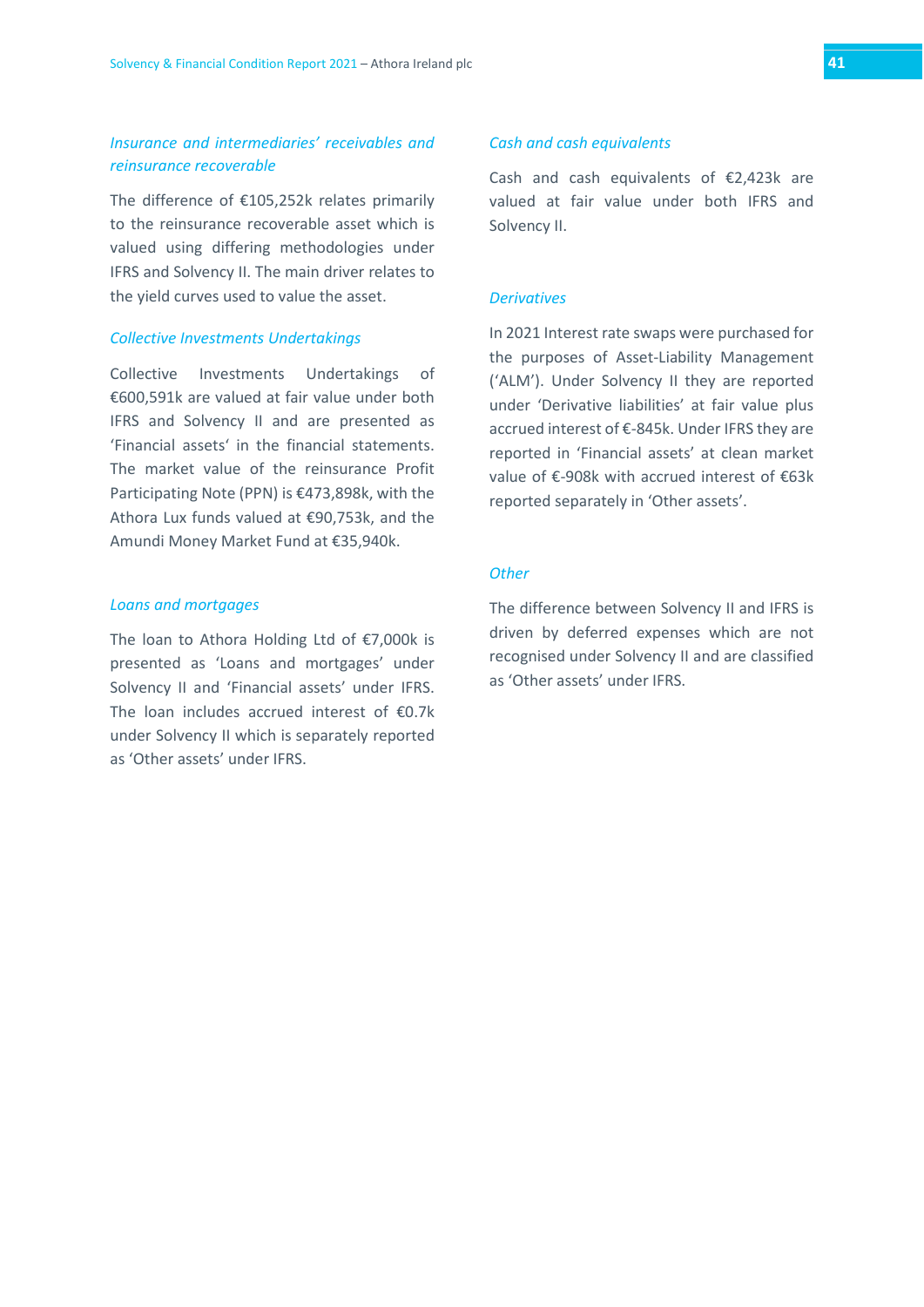# <span id="page-41-0"></span>**D.2 Technical provisions**

The technical provisions comprise the Best Estimate Liability and the Risk Margin. The table below summarises the technical provisions, split by Solvency II lines of business<sup>[1](#page-41-1)</sup>, for all life insurance obligations as at 31 December 2021:

| <b>Technical Provisions (EUR thousands)</b>             | Index-linked and<br>unit-linked<br>insurance | <b>Life</b><br>reinsurance | Total      |
|---------------------------------------------------------|----------------------------------------------|----------------------------|------------|
| <b>Best Estimate Liabilities (Gross of reinsurance)</b> |                                              | 1,089,196                  | 1,089,196  |
| Recoverables from reinsurance                           |                                              | (802, 319)                 | (802, 319) |
| Best Estimate Liabilities (Net of reinsurance)          | $\overline{\phantom{0}}$                     | 286,877                    | 286,877    |
| <b>Risk Margin</b>                                      | 37                                           | 12,295                     | 12,332     |
| <b>Technical Provisions (Gross of reinsurance)</b>      | 37                                           | 1,101,491                  | 1,101,528  |

As at 31 December 2021 Athora Ireland has not transferred any risk to special purpose vehicles. Athora Ireland has an outward reinsurance agreement in place in respect of the reinsurance business, with Athora Life Re. A simplification is applied in the estimation of the best estimate of investment management fees payable on the 'funds withheld', the returns on which are retroceded to Athora Life Re net of fees. This simplification affects the gross Best Estimate Liabilities and Recoverables from reinsurance, but has no impact on the net Best Estimate Liabilities.

Athora Ireland applies the volatility adjustment in calculation of the Best Estimate Liabilities and Recoverables from reinsurance. The Company does not apply the matching adjustment, transitional risk-free interest rate term structures or the transitional deduction.

#### *Best Estimate Liability*

The Best Estimate Liability corresponds to a probability-weighted average of future cashflows, taking account of the time value of money, using the relevant risk-free interest rate term structure prescribed by the European Insurance and Occupational Pensions Authority.

For the inward reinsurance business, a deterministic projection approach is used, with grouping of policies sharing the same characteristics.

The modelling approach in each case is proportionate to the nature, scale and complexity of the risks associated with the underlying cash flows.

#### *Recoverables from reinsurance contracts*

For the inward reinsurance business, the outwards reinsured cash flows are explicitly modelled.

The need for an allowance for counterparty default in the Best Estimate Liability (the 'Counterparty Default Adjustment' or 'CDA') in respect of the outwards reinsurance

<span id="page-41-1"></span><sup>&</sup>lt;sup>1</sup> Refer to Section A.1.6 for a description of the Solvency II lines of business.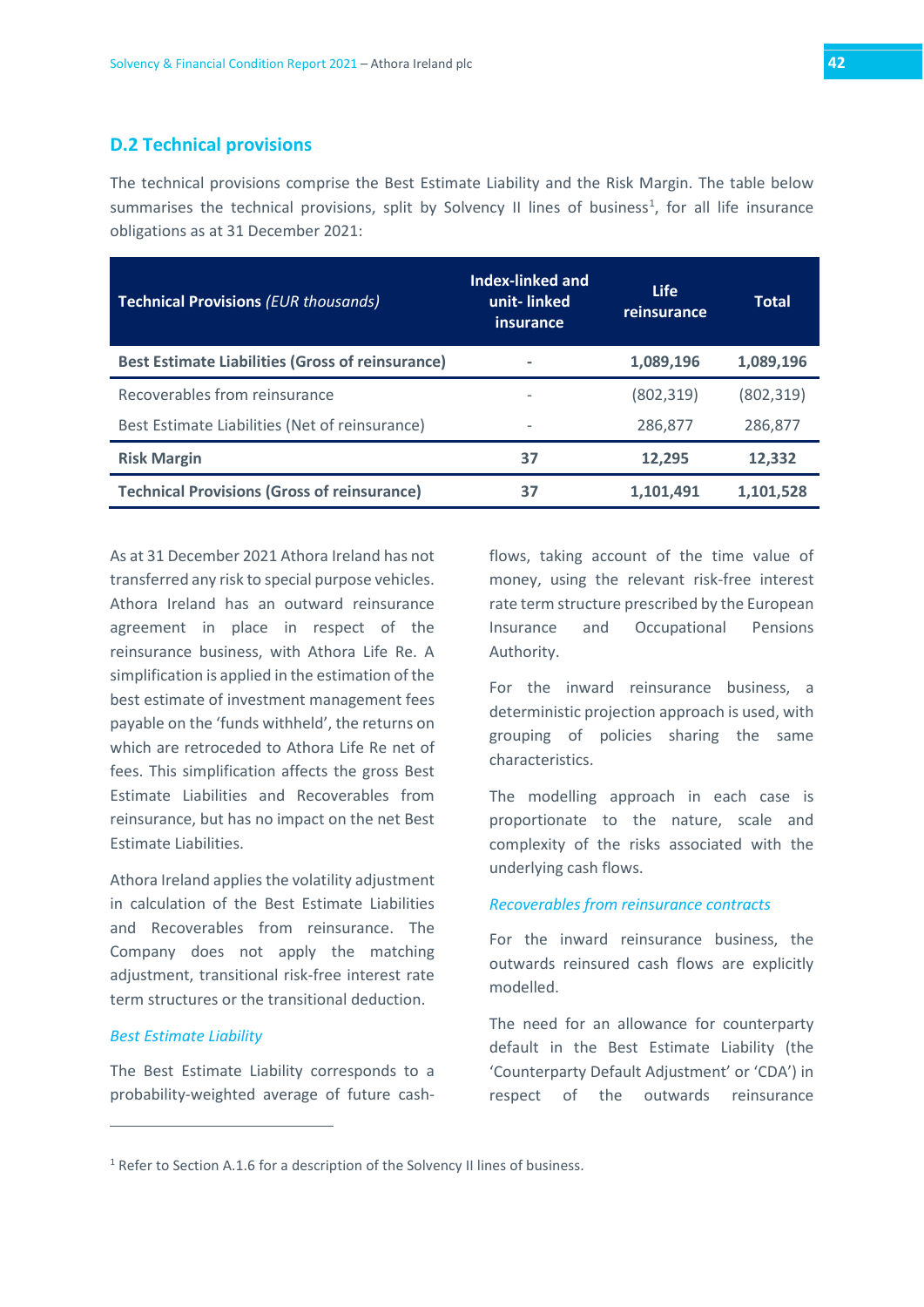agreements is assessed each quarter and a CDA is currently allowed for, reflecting the probability of default of Athora Life Re applied to the projected shortfall of the funds withheld assets relative to the retroceded claims.

#### *Risk Margin*

The Risk Margin serves to reflect the additional price that would be charged by another insurance company to cover the cost of capital required to cover the insurance risks inherent in a portfolio of insurance liabilities.

The Risk Margin is calculated per the prescribed Solvency II cost-of-capital approach, where a 6% cost of capital is charged on an amount of eligible own funds equal to the Solvency Capital Requirement necessary to run off Athora Ireland's obligations. The calculations approximate some of the projected Solvency Capital Requirements for certain risks.

Explicit projections of the most material Solvency Capital Requirements applicable (Lapse, Counterparty, and Operational SCRs) are made as part of the calculation, with Longevity and Expense SCRs projected in a simplified manner proportionate to the nature, scale, and complexity of the risks.

The Company holds €37k risk margin to cover prior year expenses for the transferred ULG portfolio.

#### *Assumptions*

Realistic assumptions are used in the calculation of the technical provisions. Market assumptions have been set to be consistent with economic conditions prevailing at the valuation date. Non-market assumptions are set on a best estimate basis, following analysis of past experience, supplemented with industry data where experience data is not sufficiently detailed. An overview of the main assumptions used in calculating the technical provisions are outlined below:

- *Interest Rates:* The projected cash flows are discounted using the prescribed EUR risk-free interest rate term structures plus the Volatility Adjustment.
- *Persistency:* Lapse and paid-up rate assumptions for the reinsurance portfolio are not assumed to be dynamic with interest rates given the very high level of moneyness of the guarantees in the current rate environment.
- *Mortality:* Assumptions reflect standard population mortality projections and industry tables as well as internal experience with appropriate credibility weighting. Assumptions are differentiated by sex.
- *Expenses:* Maintenance expense assumptions are determined with respect to the recurring costs incurred by Athora Ireland in servicing the in-force reinsurance obligations. This includes administrative expenses, investment operations expenses and claims management expenses.

During 2021 Athora Ireland updated its assumptions for persistency, mortality, and expenses.

Persistency and mortality experience studies informed the assumption update, while the expense update reflected the latest budget and a change to assumed future new business volumes (in line with business planning assumptions).

# *Uncertainty associated with technical provisions*

Uncertainty in the technical provisions primarily relates to how future actual experience will differ from the best estimate assumptions which are used in the calculations, e.g. with respect to future lapse rates or mortality improvements. Similarly, there is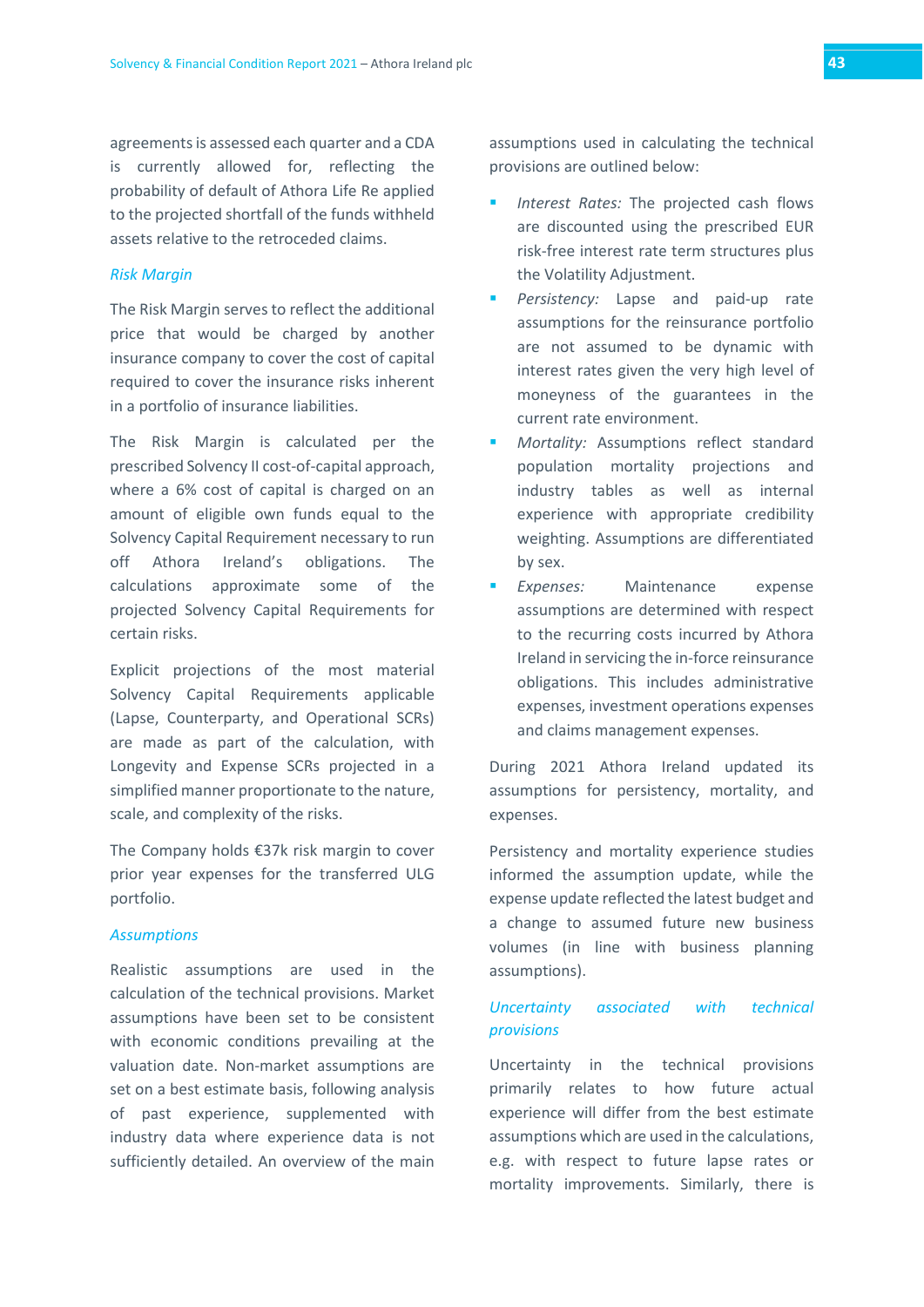uncertainty in determining appropriate market consistent expense assumptions, which requires an estimation of the future expense base of Athora Ireland, sales levels and inflation rates.

A robust assumption setting process is followed in order to ensure this uncertainty is well understood and variances against assumptions are regularly monitored. There are also a number of stress and scenario tests performed as part of the ORSA process which helps Athora Ireland to understand the sensitivity to various assumptions. In addition, Athora Ireland carries out a series of scenarios and stress tests each quarter which help to assess the uncertainty associated with the technical provisions.

The main area of uncertainty in the Risk Margin calculation is in the Solvency Capital Requirement over the projected future lifetime of Athora Ireland's obligations, given that this is dependent on the projection of economics over that time period in addition to experience with respect to lapse rates and mortality.

# *Material differences between Solvency II and the financial statements*

The table below highlights the material differences between the gross technical provisions under Solvency II and the equivalent reserves in the financial statements (i.e. before allowance for the impact of reinsurance). The equivalent valuation of the liabilities under IFRS at 31 December 2020 is c. €184,645k less than the technical provisions under Solvency II. The table is presented based on Solvency II lines of business<sup>[2](#page-43-0)</sup>:

| <b>Gross SII Technical provisions to IFRS</b><br>contract liabilities (EUR thousands) | <b>Index linked and</b><br>unit -linked<br>insurance | <b>Life</b><br>reinsurance | <b>Total</b> |
|---------------------------------------------------------------------------------------|------------------------------------------------------|----------------------------|--------------|
| <b>Solvency II Technical Provisions</b>                                               | 37                                                   | 1,101,491                  | 1,101,528    |
| Less Risk Margin                                                                      | 37                                                   | 12,295                     | 12,332       |
| Solvency II Best Estimate Liability                                                   | $\qquad \qquad$                                      | 1,089,196                  | 1,089,1965   |
| Methodology & assumption changes                                                      |                                                      | (102, 637)                 | (102, 637)   |
| IFRS insurance contract and derivative liabilities                                    |                                                      | 956,270                    | 956,270      |

*Note 1:* There is no Risk Margin required under IFRS. The removal of the Risk Margin decreases the index-linked and unit-linked insurance business by €37k and life reinsurance business by €12,156k respectively.

*Note 2:* The calculation of the Best Estimate Liability involves a projection of future cash flows on best estimate assumptions. The most significant variance relates to the discount rate assumption used for the benefit reserve for reinsurance business. Risk free discount rates are prescribed under Solvency II

<span id="page-43-0"></span><sup>&</sup>lt;sup>2</sup> ULGs are classified as Life insurance under Solvency II. Under IFRS, ULGs are classified as insurance contracts.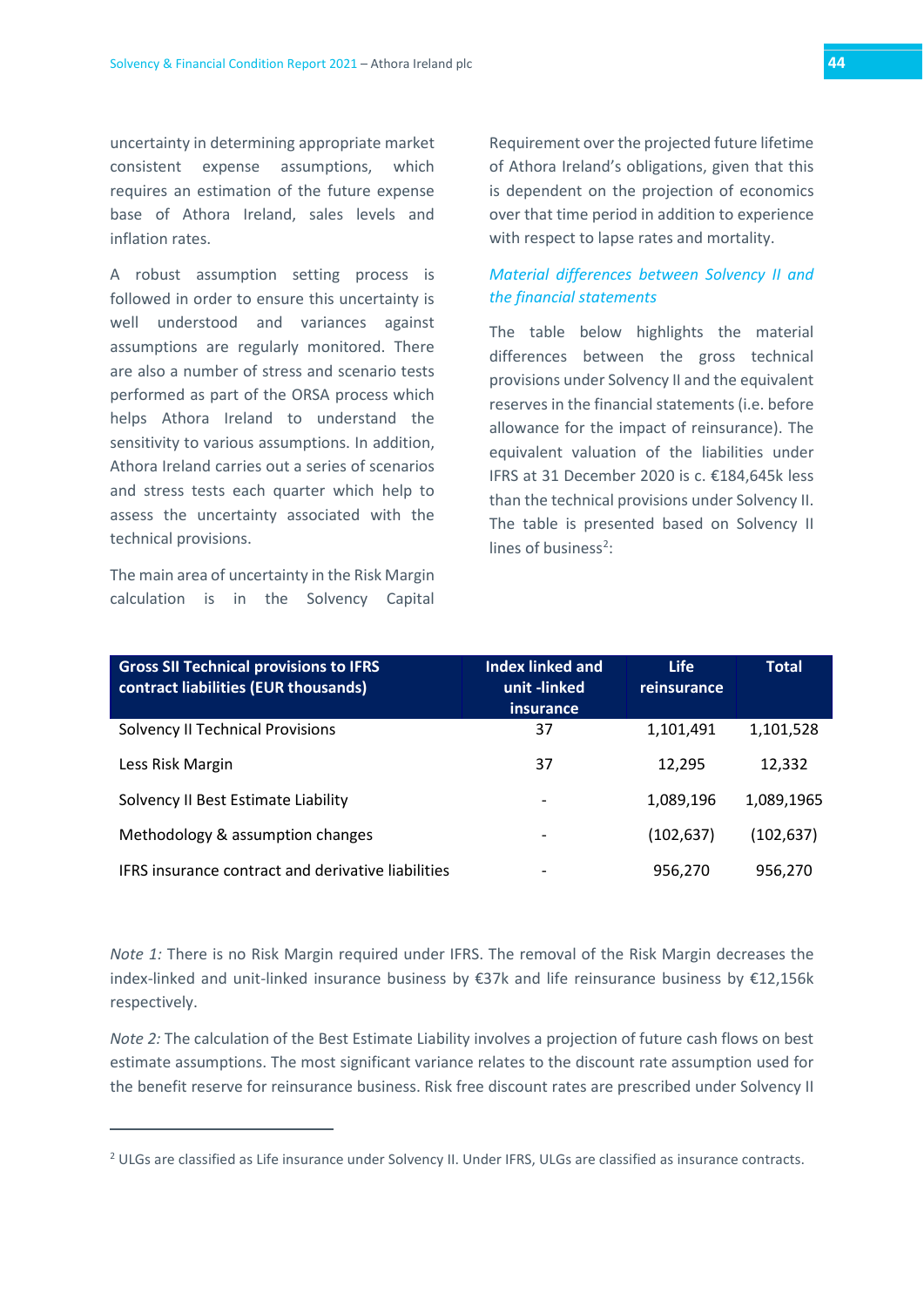whereas the expected asset returns are reflected in the IFRS discount rates. The yield curve and other economic assumptions used for the IFRS calculation are not fully aligned to Solvency II.

A further variance arises on expense reserves where the projected expense cash flows are higher under Solvency II due to the inclusion of an over-run reserve and additional investment expense reserve for the reinsurance business.

# <span id="page-44-0"></span>**D.3 Other liabilities**

The table below shows the value of other liabilities for the purposes of Solvency II valuation and the comparative IFRS values:

| Other liabilities (EUR thousands) | <b>Solvency II</b> | <b>IFRS</b> | <b>Difference</b> |
|-----------------------------------|--------------------|-------------|-------------------|
| Reinsurance payables              | 745.712            | 746,921     | (1,209)           |
| Payables                          | 12.482             | 11,681      | 801               |
| Other liabilities                 | 1,857              | 116,991     | (115, 134)        |
| <b>Total Other liabilities</b>    | 760,051            | 875,593     | (115, 542)        |

For the purposes of Solvency II, other liabilities are valued in conformity with IFRS i.e. at the market value of the liability, which is the total amount of cash that would change hands if the liability were sold. During the reporting period, Athora Ireland did not make any material changes to the recognition and valuation bases used for other liabilities, or to estimation techniques.

#### *Reinsurance Payables*

The difference of €1,209k relates to other trade payables which are reported under IFRS as

# <span id="page-44-1"></span>**D.4 Alternative methods for valuation**

Athora Ireland does not have any material assets or liabilities for which it applies alternative methods for valuation. A portion of the shareholder assets are unrated and are

'Payables' and under Solvency II as 'Payables (trade, not insurance)'.

#### *Payables*

This line item consists of payables and sundry creditors.

#### *Other liabilities*

The primary difference in 'Other liabilities' relates to deferred income which is not recognised under Solvency II.

valued based on observable valuation techniques (Level III) in line with other group entities.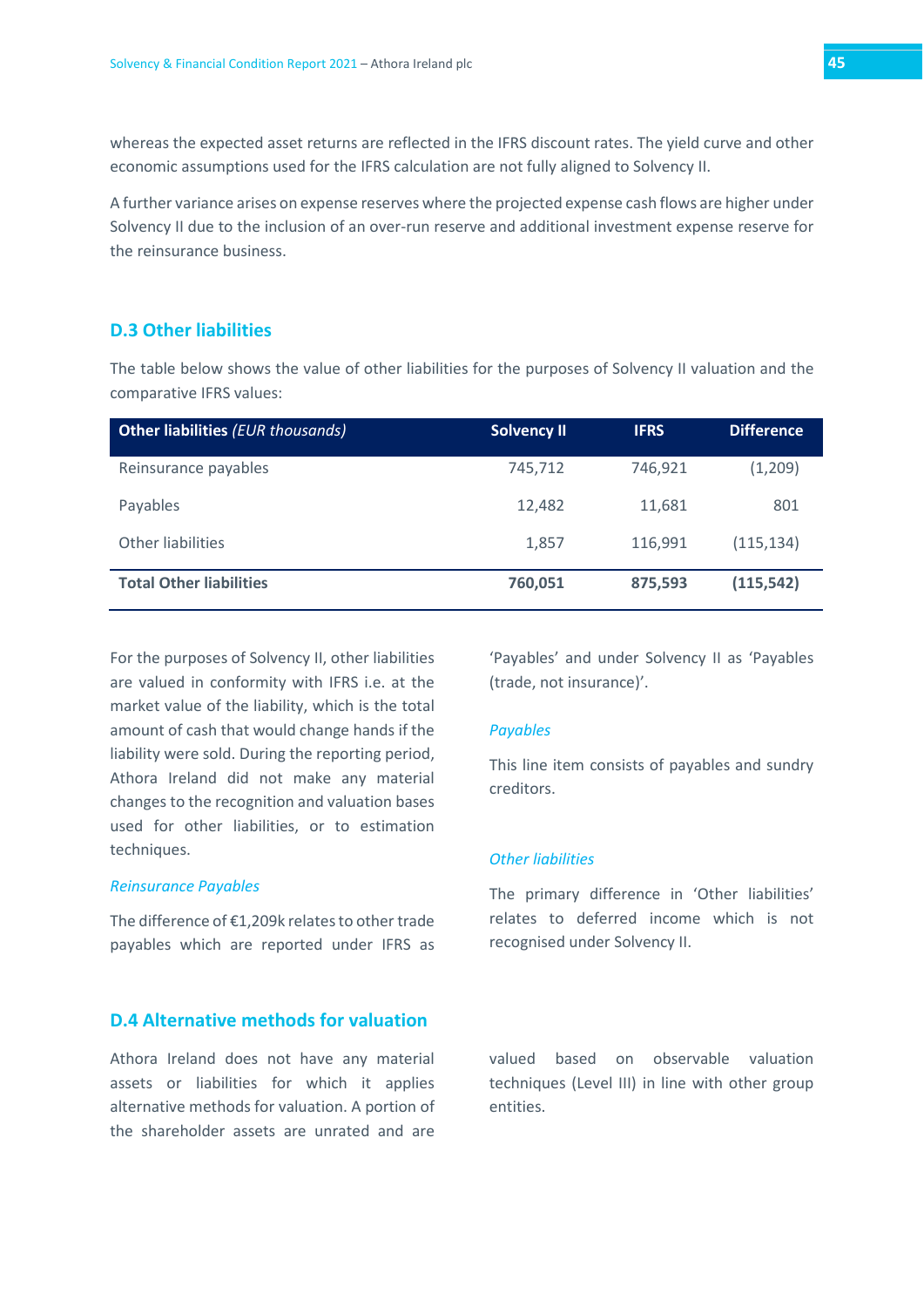# <span id="page-45-0"></span>**D.5 Any other information**

There is no further material information to note regarding valuation for solvency purposes.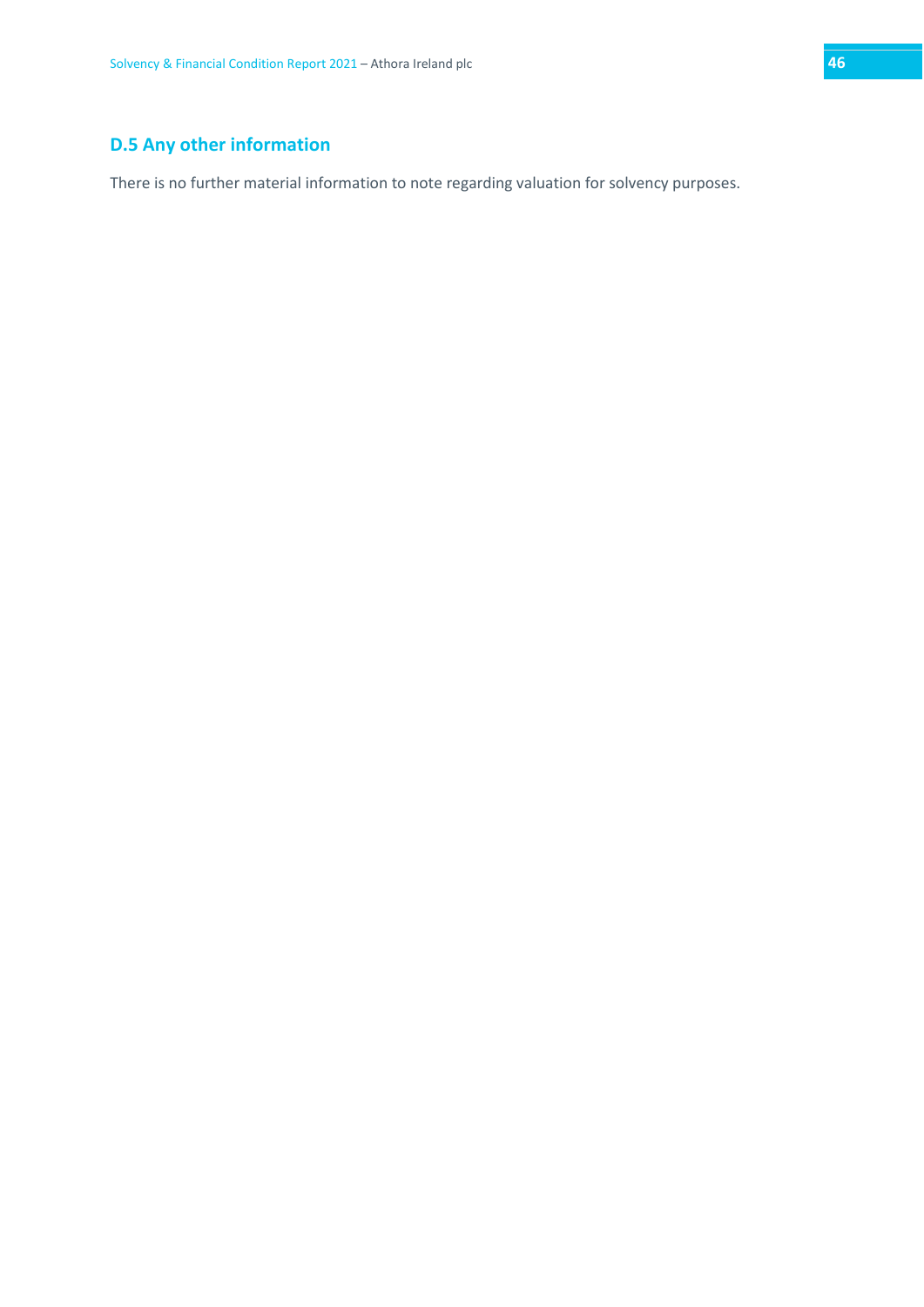# <span id="page-46-0"></span>**E. CAPITAL MANAGEMENT**

# <span id="page-46-1"></span>**E.1 Own funds**

Athora Ireland's approach to capital management and how it manages available own funds (being the excess of assets over liabilities) is outlined in the Capital Management Policy. Key objectives of the policy are to be compliant with all applicable laws, rules and regulations governing the management of capital and to maintain, at all times, sufficient own funds to cover both the Solvency Capital Requirement and Minimum Capital Requirement. The policy and associated processes help to protect the financial strength of Athora Ireland, by identifying various capital levels, and requiring appropriate actions depending on the current and projected level of capital.

The objectives, policies, and processes for managing own funds over the reporting period were reviewed in line with the revised Athora Group strategy. The Capital Management Committee, Risk Committee and the Board

regularly consider capital assessments and projections for Athora Ireland to ensure that capital is managed with continuous adherence to Athora Ireland's principles around capital adequacy, financial flexibility, and the efficient use of capital.

The ORSA process includes an assessment of the sufficiency of capital available to meet the commitments in light of the risks faced by the business, both now and into the future. Athora Ireland determines its solvency needs by performing capital projections over the business planning period, allowing for the current and expected business strategy, risk profile and capital management activities. The current time horizon used for business planning is usually three years. This exercise allows the Board to make an assessment of Athora Ireland's current and projected solvency needs and helps trigger appropriate and timely capital management actions

# *Tiering of own funds*

The table below sets out the movement in the Solvency II available own funds over the reporting period:

| <b>Own funds (EUR thousands)</b>                        | <b>FY2021</b> | <b>FY2020</b> | <b>Movement</b> |
|---------------------------------------------------------|---------------|---------------|-----------------|
| Ordinary share capital                                  | 105,660       | 105,660       |                 |
| Share premium account                                   | 17,026        | 17,026        |                 |
| Reconciliation reserve                                  | 17,823        | 36,894        | (19,071)        |
| Amount equal to the value of net deferred tax assets    | 11,227        | 9.275         | 1,952           |
| <b>Available own funds</b>                              | 151,736       | 168,855       | (17, 119)       |
| Eligible own funds to meet Solvency Capital Requirement | 148,171       | 168.855       | (20, 684)       |
| Eligible own funds to meet Minimum Capital Requirement  | 140,509       | 159,580       | (19,071)        |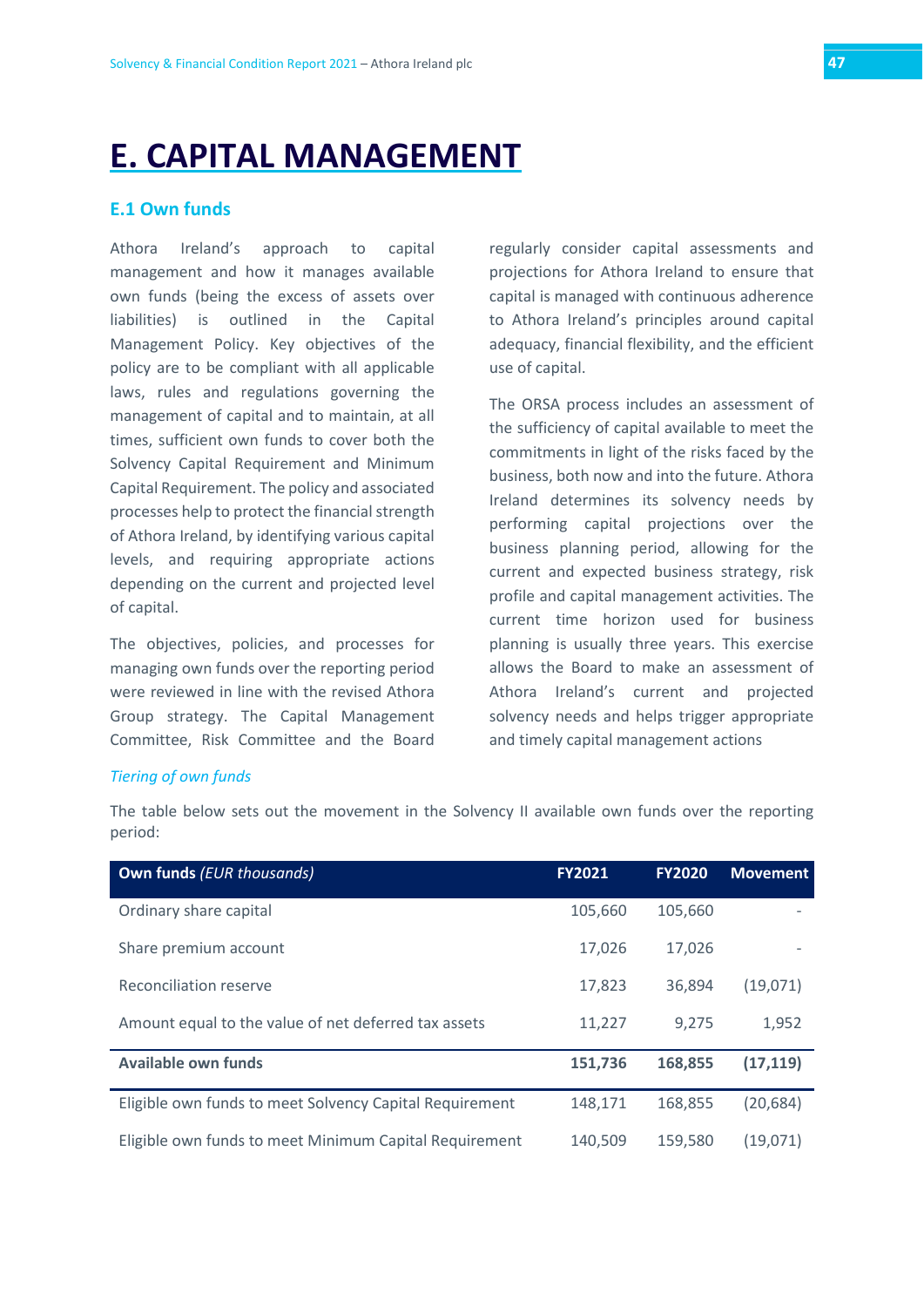As shown below, the majority of Athora Ireland's available own funds consist of Tier 1 capital. The Deferred Tax Asset of €11,227k remains the only lower tier asset and is classified as Tier 3 representing 7.4% of available own funds at year end 2021.

Deferred tax assets are recognised to the extent that it is probable that future taxable profit will be available against which the unused tax losses and unused tax credits can be utilised. Athora Ireland estimates the most probable amount of future taxable profits, using assumptions consistent with those employed in impairment calculations, and taking into account applicable tax legislation in the relevant jurisdiction. These calculations require the use of estimates.

Deferred tax is recognised in respect of timing differences that have originated but not reversed at the statement of financial position date, where transactions or events have occurred at that date that will result in an obligation to pay more or a right to pay less tax. Deferred tax is measured on an undiscounted basis at tax rates that have been or are substantially enacted by the balance sheet date in which timing differences reverse.

| Own funds summary by tier                               | <b>FY2021</b>            |        | <b>FY2020</b>            |                          |
|---------------------------------------------------------|--------------------------|--------|--------------------------|--------------------------|
| (EUR thousands)                                         | <b>Tier 1</b>            | Tier 3 | Tier 1                   | Tier 3                   |
| Ordinary share capital                                  | 105,660                  | -      | 105,660                  | $\overline{\phantom{a}}$ |
| Share premium account                                   | 17,026                   | ٠      | 17,026                   | $\overline{\phantom{a}}$ |
| Reconciliation reserve                                  | 17,823                   | ٠      | 36.894                   | $\overline{\phantom{a}}$ |
| Amount equal to the value of net deferred<br>tax assets | $\overline{\phantom{a}}$ | 11,227 | $\overline{\phantom{a}}$ | 9,275                    |
| <b>Available own funds</b>                              | 140,509                  | 11,227 | 159,580                  | 9,275                    |

There is no restriction on Athora Ireland's eligible own funds to meet the Minimum Capital Requirement and Solvency Capital Requirement requirements. No ancillary own funds or own funds items that are subject to transitional arrangements exist.

As at 31 December 2021, 'Ordinary share capital' comprises 105,660,001 ordinary shares of €1 each. The 'Share premium account' of €17,026k related to share capital issued at a premium and held by Athora Ireland's direct parent, Athora Life Re Ltd.

The 'Reconciliation Reserve' presented above is derived by taking the excess of assets over liabilities from the balance sheet and reducing it by basic own fund items (other than subordinated liabilities) and other specified adjustments. This is summarised in the table below and is consistent with the own funds Quantitative Reporting Template included in the Appendix (S.23.01.01).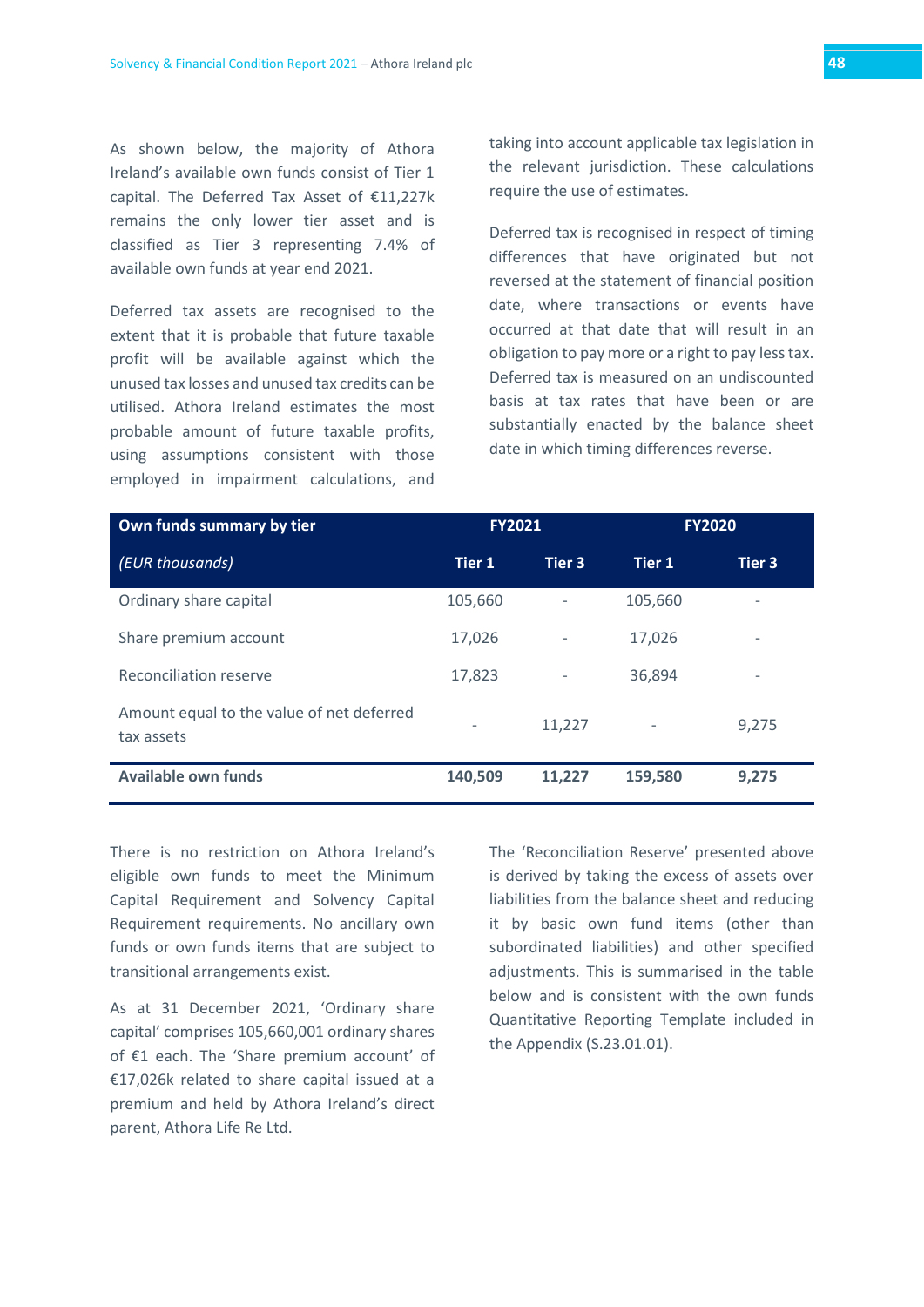| Reconciliation reserve (EUR thousands)                  | <b>FY2021</b> | <b>FY2020</b> |
|---------------------------------------------------------|---------------|---------------|
| Available own funds / Excess of assets over liabilities | 151,736       | 168,855       |
| Other basic own fund items                              | (133, 913)    | (131,961)     |
| <b>Reconciliation reserve</b>                           | 17,823        | 36,894        |

#### *Difference between own funds and IFRS Shareholders Equity*

The main differences between available own funds (excess of assets over liabilities) and IFRS Shareholder Equity relate to removal of deferred costs of €-87,723k which are not recognised under Solvency II, addition of the Risk Margin, and the differing valuation bases for the best estimate liability and reinsurance recoverable asset. The table below provides a reconciliation from IFRS Equity to total own funds for both year-end 2021 and the prior period.

| <b>IFRS Equity to own funds (EUR thousands)</b> | <b>FY2021</b> | <b>FY2020</b> |
|-------------------------------------------------|---------------|---------------|
| <b>Total IFRS equity</b>                        | 152,261       | 215,529       |
| Difference in technical provisions              | (18, 392)     | (60, 154)     |
| Deferred tax adjustment                         | 76            | 6,668         |
| Reinsurance recoverable asset                   | 105,402       | 779,749       |
| Reinsurance loss                                | (88, 160)     | (771, 994)    |
| Subordinated debt fair value adjustment         | 549           | (943)         |
| <b>Total own funds</b>                          | 151,736       | 168,855       |

#### *Description of items deducted from own funds*

There are no items deducted from own funds, nor any significant restriction affecting the availability and transferability of own funds.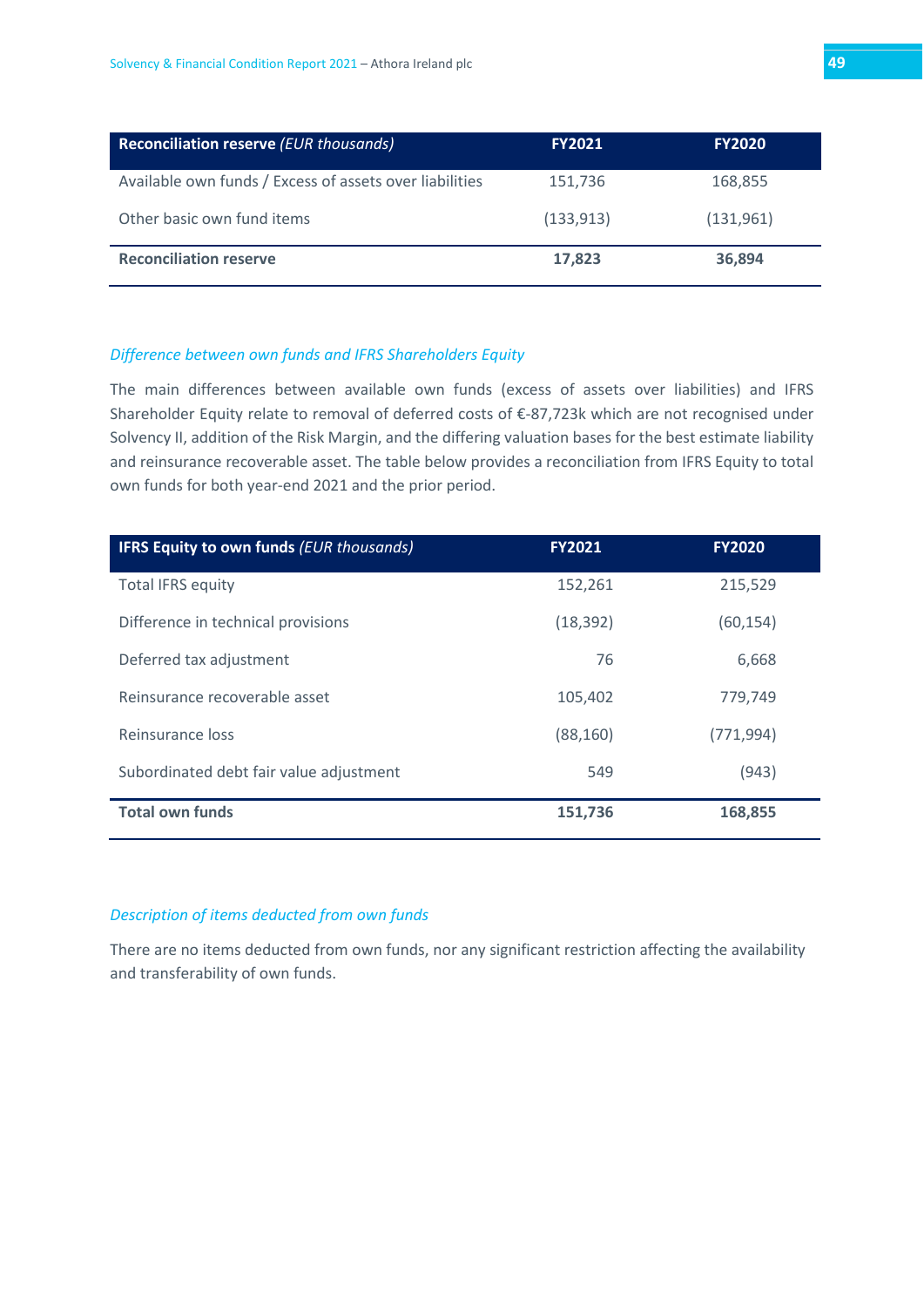# <span id="page-49-0"></span>**E.2 Solvency Capital Requirement and Minimum Capital Requirement**

#### *Solvency Capital Requirement*

The eligible own funds, Solvency Capital Requirement, and solvency ratio as at 31 December 2021 and the prior period are presented below:

| <b>Solvency II key figures (EUR thousands)</b> | <b>FY2021</b> | <b>FY2020</b> |
|------------------------------------------------|---------------|---------------|
| Eligible Own Funds                             | 148,171       | 168,855       |
| <b>Solvency Capital Requirement</b>            | 51,081        | 108,631       |
| <b>Solvency Ratio</b>                          | 290%          | 155%          |

Athora Ireland does not use any undertaking-specific parameters in the Solvency Capital Requirement calculations.

#### *Solvency Capital Requirement split by risk module*

The table below shows the net Solvency Capital Requirement split by risk module.

| Solvency Capital Requirement by risk module (EUR thousands) | <b>FY2021</b> | <b>FY2020</b> |
|-------------------------------------------------------------|---------------|---------------|
| Market risk                                                 | 37,038        | 52,582        |
| Counterparty default risk                                   | 11,442        | 21,713        |
| Life underwriting risk                                      | 9,583         | 39,833        |
| Diversification                                             | (12,910)      | (31, 221)     |
| <b>Basic Solvency Capital Requirement</b>                   | 45,153        | 82,907        |
| Operational risk                                            | 5,928         | 25,724        |
| Loss-absorbing capacity of technical provisions             |               |               |
| Loss-absorbing capacity of deferred taxes                   |               |               |
| <b>Solvency Capital Requirement</b>                         | 51,081        | 108,631       |

The net Solvency Capital Requirement decreased by €57,465k (c. 50%) over 2021. The main driver of this change across all risk modules was the transfer of the ULG business and associated reduction in asset exposures. Some additional changes in the asset portfolio and assumption changes also contributed to a lesser extent. Each risk module is examined separately below:

 *Market risk Solvency Capital Requirement:* The decrease of €15,541k was primarily caused by a reduction in exposure to private debt holdings as a result of the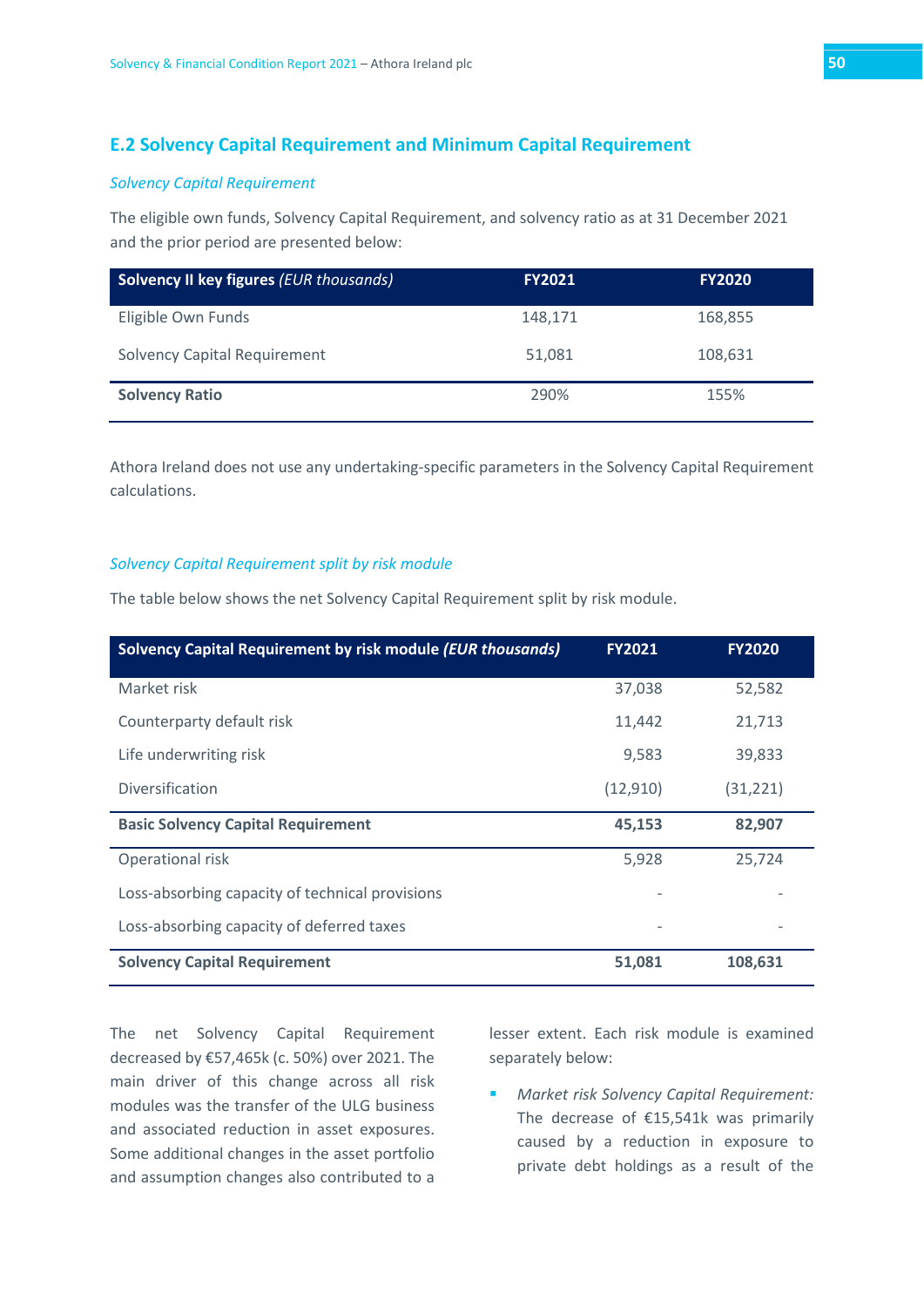transfer of the ULG business. There was also a reduction in concentration risk capital due to decreased exposure to AHL.

 *Counterparty Default Risk Solvency Capital Requirement:* The main driver of the €9,836k reduction was the upgrade of the credit rating of Athora Life Re to whom a

portion of the reinsurance business is retroceded.

 *Life Underwriting risk Solvency Capital Requirement:* This risk module decreased by €30,262k over 2021 due to the transfer of the ULG business, and most significantly the removal of the associated longevity risk.

#### *Minimum Capital Requirement*

The Minimum Capital Requirement figure has reduced by €14,367k, from €27,158k at the previous year-end to €12,791k as at 31 December 2021.

| <b>Minimum Capital Requirement (EUR thousands)</b> | <b>FY2021</b> | <b>FY2020</b> |
|----------------------------------------------------|---------------|---------------|
| Linear Minimum Capital Requirement                 | 6,025         | 13,947        |
| <b>Solvency Capital Requirement</b>                | 51,081        | 108,631       |
| Minimum Capital Requirement cap                    | 22,986        | 48,884        |
| Minimum Capital Requirement floor                  | 12.770        | 27,158        |
| <b>Combined Minimum Capital Requirement</b>        | 12.770        | 27,158        |
| Absolute Floor                                     | 3,700         | 3,700         |
| <b>Minimum Capital Requirement</b>                 | 12.770        | 27,158        |

The inputs used to calculate the Minimum Capital Requirement are outlined in the table above:

- The Linear Minimum Capital Requirement is a calculation based on the value of technical provisions and capital at risk.
- The Linear Minimum Capital Requirement is subject to a respective floor of 25% and a cap of 45% of the Solvency Capital Requirement.
- An Absolute Floor of €3,700k is prescribed by the European Insurance and Occupational Pension Authority.

The Minimum Capital Requirement reduced by c. 50% over the reporting period, driven by the same factors that caused the change in the Solvency Capital Requirement.

#### *Simplified calculations*

In the calculation of the Counterparty Default Risk module, a simplified calculation of the risk mitigating effect is used, pursuant to Article 111 of the Delegated Regulation. The simplified calculation is proportionate to the nature, scale and complexity of the risks faced for this risk module.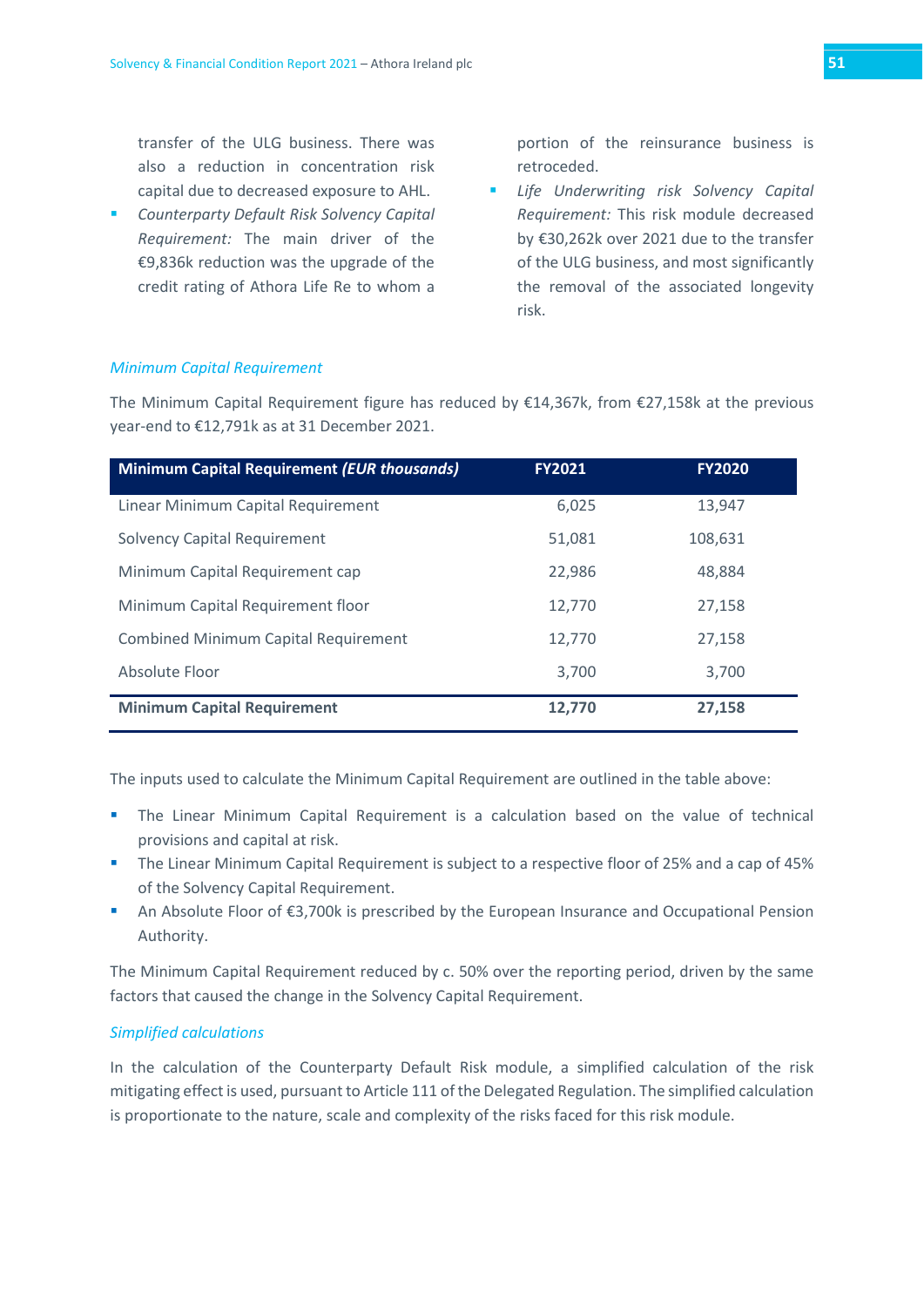#### *Article 51(2) of Directive 2009/138/EC*

The Central Bank of Ireland does not require Athora Ireland to hold a capital add-on.

# <span id="page-51-0"></span>**E.3 Use of the duration-based equity risk sub-module in the calculation of the Solvency Capital Requirement**

Athora Ireland does not make use of the duration-based equity risk sub-module set out in Article 304 of Directive 2009/138/EC for the calculation of the Standard Formula Solvency Capital Requirement.

# <span id="page-51-1"></span>**E.4 Differences between the standard formula and any internal model used**

Athora Ireland does not have an approved Internal Model for use in the calculation of the Solvency Capital Requirement.

# <span id="page-51-2"></span>**E.5 Non-compliance with the Minimum Capital Requirement and non-compliance with the Solvency Capital Requirement**

There were no incidences of non-compliance with capital requirements throughout the period covered by this report as Athora Ireland has maintained sufficient capital to meet both the Minimum Capital Requirement and Solvency Capital Requirement.

#### <span id="page-51-3"></span>**E.6 Any other information**

There is no further material information to note regarding Athora Ireland's capital management.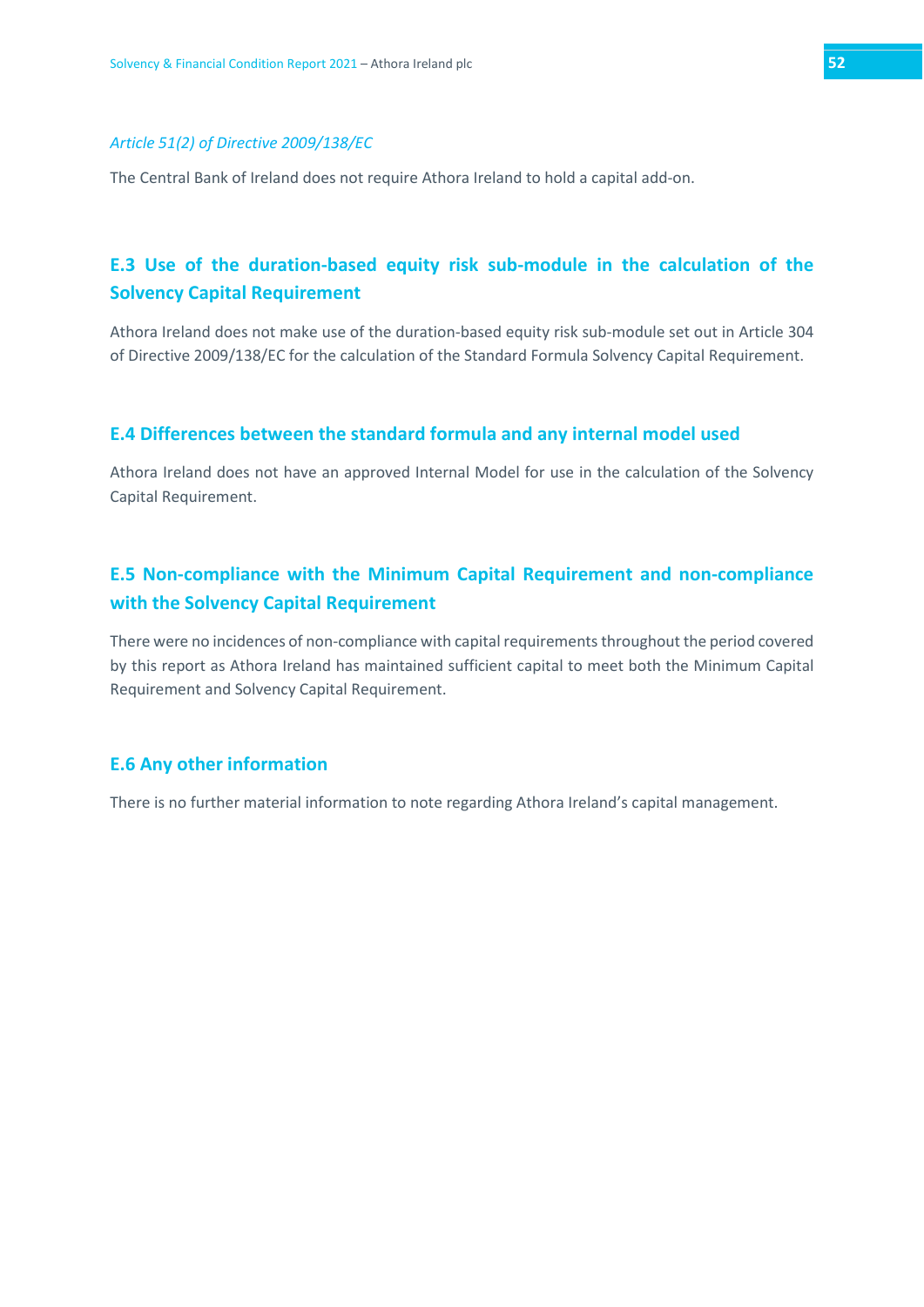# <span id="page-52-0"></span>**APPENDIX – QUANTITATIVE REPORTING TEMPLATES**

**All values are in €000's** 

# <span id="page-52-1"></span>**S.02.01.02 – Balance sheet**

|                                                                                 |       | Solvency II |
|---------------------------------------------------------------------------------|-------|-------------|
|                                                                                 |       | value       |
|                                                                                 |       | C0010       |
| <b>Assets</b>                                                                   |       |             |
| Goodwill                                                                        | R0010 |             |
| Deferred acquisition costs                                                      | R0020 |             |
| Intangible assets                                                               | R0030 |             |
| Deferred tax assets                                                             | R0040 | 11,227      |
| Pension benefit surplus                                                         | R0050 |             |
| Property, plant & equipment held for own use                                    | R0060 | 10,076      |
| Investments (other than assets held for index-linked and unit-linked contracts) | R0070 | 1,171,815   |
| Property (other than for own use)                                               | R0080 |             |
| Holdings in related undertakings, including participations                      | R0090 |             |
| Equities                                                                        | R0100 |             |
| Equities - listed                                                               | R0110 |             |
| Equities - unlisted                                                             | R0120 |             |
| <b>Bonds</b>                                                                    | R0130 | 571,224     |
| Government Bonds                                                                | R0140 | 237,644     |
| Corporate Bonds                                                                 | R0150 | 333,580     |
| Structured notes                                                                | R0160 |             |
| <b>Collateralised securities</b>                                                | R0170 |             |
| <b>Collective Investments Undertakings</b>                                      | R0180 | 600,591     |
| Derivatives                                                                     | R0190 |             |
| Deposits other than cash equivalents                                            | R0200 |             |
| Other investments                                                               | R0210 |             |
| Assets held for index-linked and unit-linked contracts                          | R0220 |             |
| Loans and mortgages                                                             | R0230 | 7,001       |
| Loans on policies                                                               | R0240 |             |
| Loans and mortgages to individuals                                              | R0250 |             |
| Other loans and mortgages                                                       | R0260 | 7,001       |
| Reinsurance recoverables from:                                                  | R0270 | 802,319     |
| Non-life and health similar to non-life                                         | R0280 |             |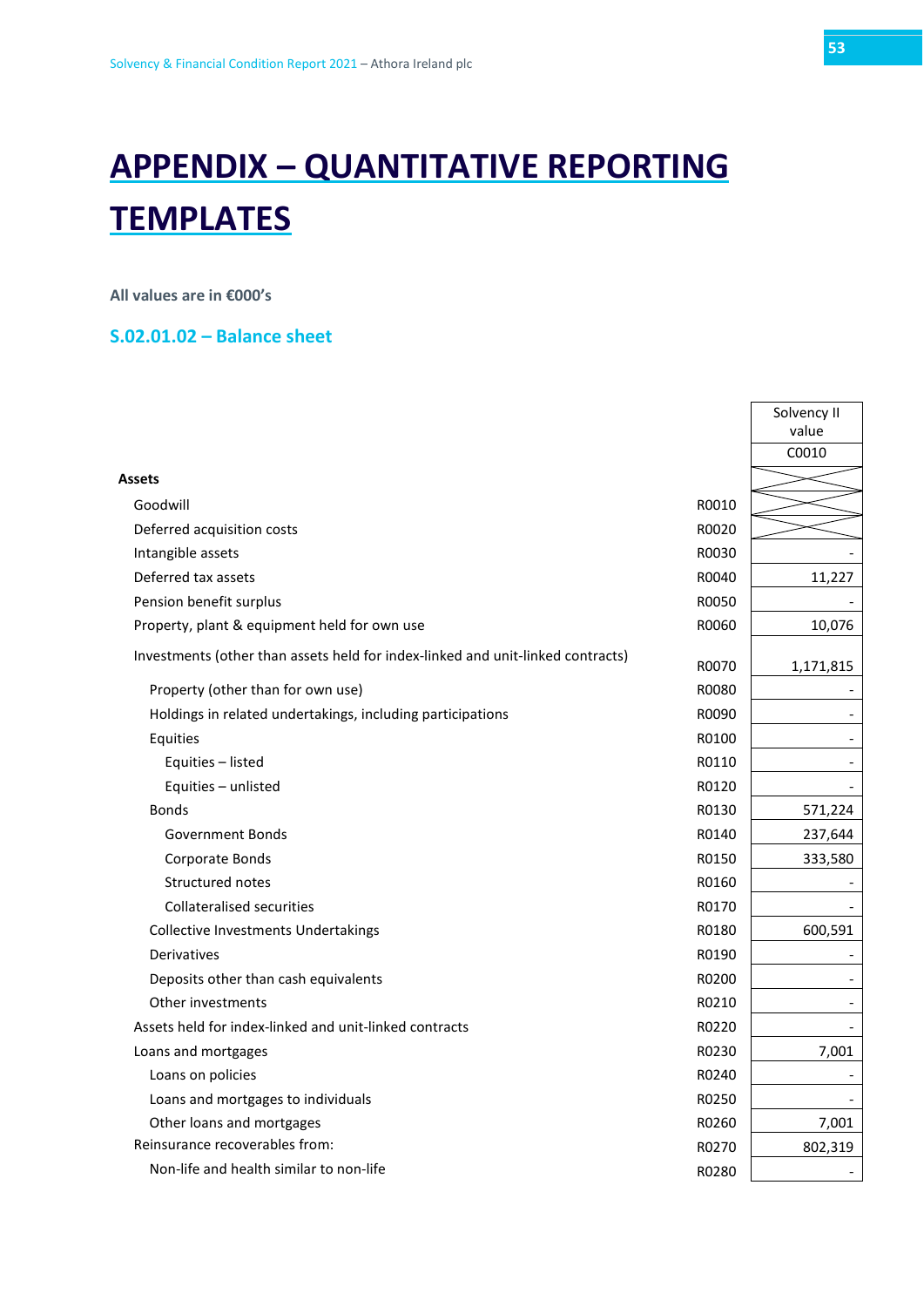|                                                                                        |              | Solvency II<br>value |
|----------------------------------------------------------------------------------------|--------------|----------------------|
|                                                                                        |              | C0010                |
| Non-life excluding health                                                              | R0290        |                      |
| Health similar to non-life                                                             | R0300        |                      |
| Life and health similar to life, excluding health and index-linked and unit-linked     | R0310        | 802,319              |
| Health similar to life                                                                 | R0320        |                      |
| Life excluding health and index-linked and unit-linked                                 | R0330        |                      |
| Life index-linked and unit-linked                                                      | R0340        |                      |
| Deposits to cedants                                                                    | R0350        |                      |
| Insurance and intermediaries' receivables                                              | R0360        |                      |
| Reinsurance receivables                                                                | R0370        | 6,390                |
| Receivables (trade, not insurance)                                                     | R0380        | 2,909                |
| Own shares (held directly)                                                             | R0390        |                      |
| Amounts due in respect of own fund items or initial fund called up but not yet paid in | R0400        |                      |
| Cash and cash equivalents                                                              | R0410        | 2,423                |
| Any other assets, not elsewhere shown                                                  | R0420        |                      |
| <b>Total assets</b>                                                                    | <b>R0500</b> | 2,014,160            |

|                                                                                 |       | Solvency II |
|---------------------------------------------------------------------------------|-------|-------------|
|                                                                                 |       | value       |
|                                                                                 |       | C0010       |
| <b>Liabilities</b>                                                              |       |             |
| Technical provisions - non-life                                                 | R0510 |             |
| Technical provisions - non-life (excluding health)                              | R0520 |             |
| Technical provisions calculated as a whole                                      | R0530 |             |
| <b>Best Estimate</b>                                                            | R0540 |             |
| Risk margin                                                                     | R0550 |             |
| Technical provisions - health (similar to non-life)                             | R0560 |             |
| Technical provisions calculated as a whole                                      | R0570 |             |
| <b>Best Estimate</b>                                                            | R0580 |             |
| Risk margin                                                                     | R0590 |             |
| Technical provisions - life (excluding index-linked and unit-linked)            | R0600 | 1,101,466   |
| Technical provisions - health (similar to life)                                 | R0610 |             |
| Technical provisions calculated as a whole                                      | R0620 |             |
| <b>Best Estimate</b>                                                            | R0630 |             |
| Risk margin                                                                     | R0640 |             |
|                                                                                 |       |             |
| Technical provisions – life (excluding health and index-linked and unit-linked) | R0650 | 1,089,196   |
| Technical provisions calculated as a whole                                      | R0660 |             |
| <b>Best Estimate</b>                                                            | R0670 | 1,089,196   |
| Risk margin                                                                     | R0680 | 12,270      |
| Technical provisions – index-linked and unit-linked                             | R0690 | 62          |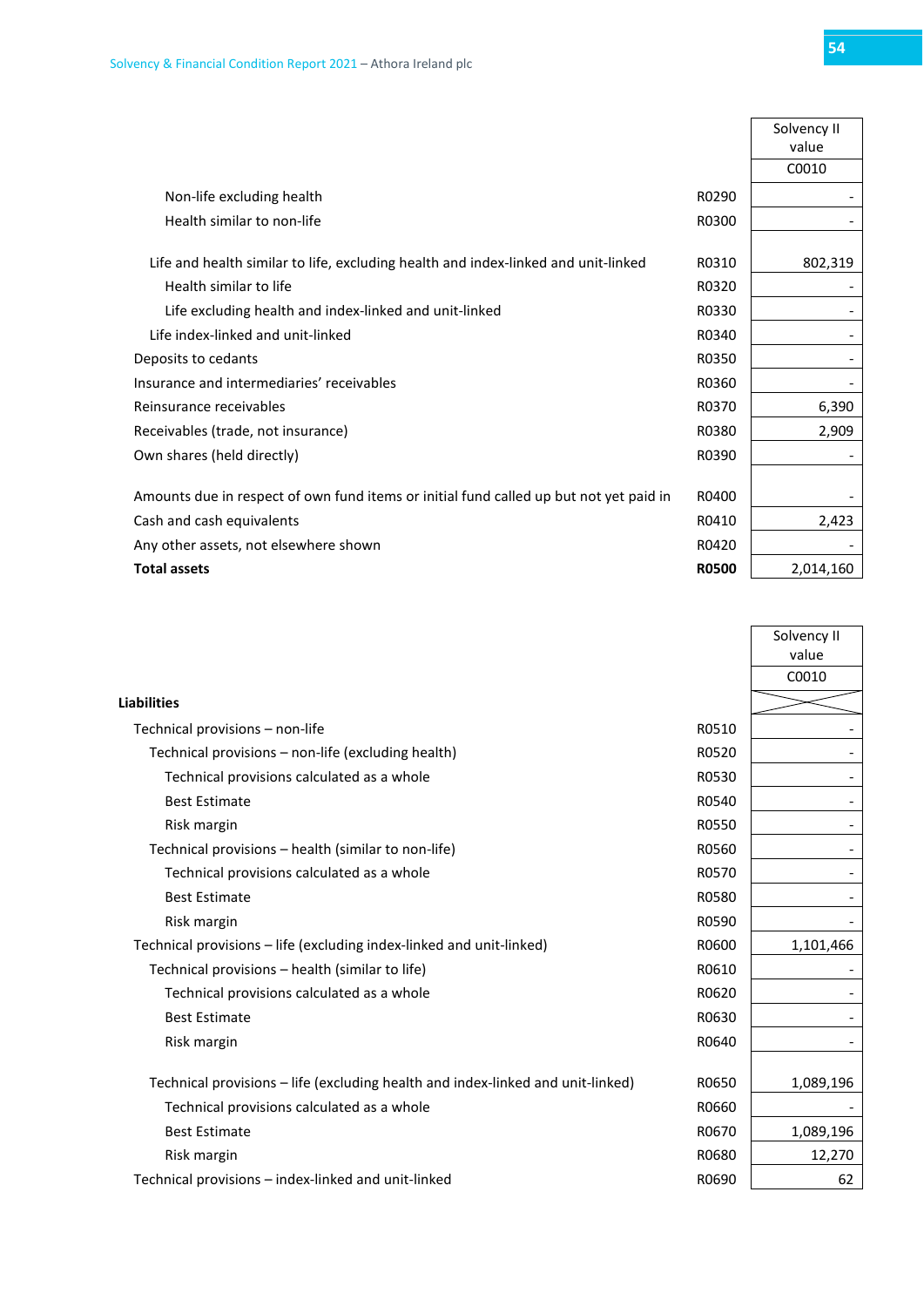|                                                                    |              | Solvency II              |
|--------------------------------------------------------------------|--------------|--------------------------|
|                                                                    |              | value                    |
|                                                                    |              | C0010                    |
| Technical provisions calculated as a whole                         | R0700        |                          |
| <b>Best Estimate</b>                                               | R0710        |                          |
| Risk margin                                                        | R0720        | 62                       |
| Other technical provisions                                         | R0730        |                          |
| Contingent liabilities                                             | R0740        | $\overline{\phantom{a}}$ |
| Provisions other than technical provisions                         | R0750        | $\overline{\phantom{a}}$ |
| Pension benefit obligations                                        | R0760        | $\overline{\phantom{a}}$ |
| Deposits from reinsurers                                           | R0770        | $\overline{\phantom{a}}$ |
| Deferred tax liabilities                                           | R0780        |                          |
| <b>Derivatives</b>                                                 | R0790        | 845                      |
| Debts owed to credit institutions                                  | R0800        |                          |
|                                                                    |              |                          |
| Financial liabilities other than debts owed to credit institutions | R0810        |                          |
| Insurance & intermediaries payables                                | R0820        | $\overline{\phantom{0}}$ |
| Reinsurance payables                                               | R0830        | 745,712                  |
| Payables (trade, not insurance)                                    | R0840        | 12,482                   |
| Subordinated liabilities                                           | R0850        |                          |
| Subordinated liabilities not in Basic Own Funds                    | R0860        |                          |
| Subordinated liabilities in Basic Own Funds                        | R0870        |                          |
| Any other liabilities, not elsewhere shown                         | R0880        | 1,857                    |
| <b>Total liabilities</b>                                           | <b>R0900</b> | 1,862,424                |
| <b>Excess of assets over liabilities</b>                           | R1000        | 151,736                  |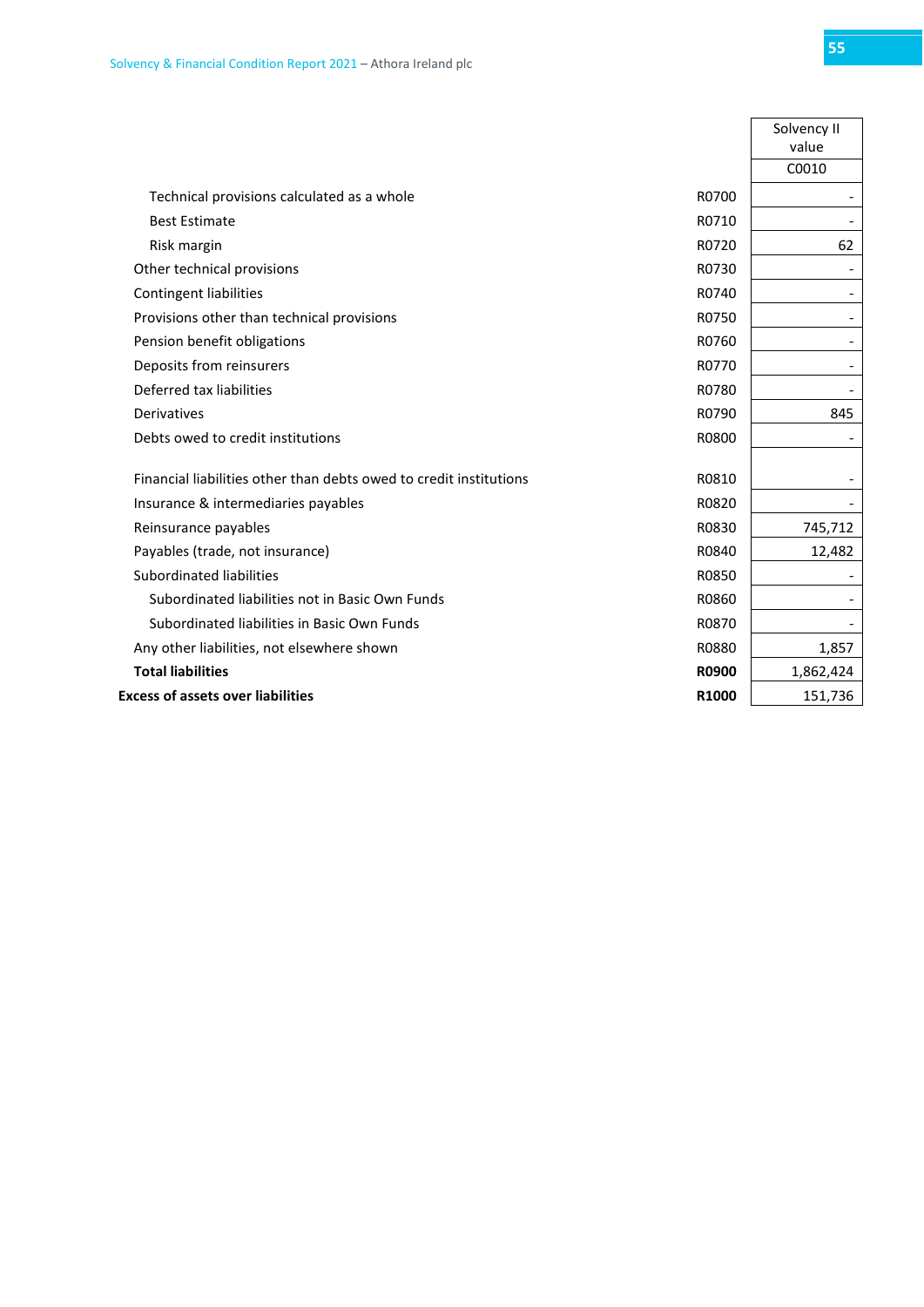# <span id="page-55-0"></span>**S.05.01.02 – Premiums, claims and expenses by line of business**

*Columns containing no data have been excluded*

| Life                                     |       | Line of Business for:<br>life insurance<br>obligations | Life reinsurance<br>obligations | <b>Total</b> |  |
|------------------------------------------|-------|--------------------------------------------------------|---------------------------------|--------------|--|
|                                          |       | <b>Index-linked and</b><br>unit-linked<br>insurance    | Life-reinsurance                |              |  |
|                                          |       | C0230                                                  | C0280                           | C0300        |  |
| <b>Premiums written</b>                  |       |                                                        |                                 |              |  |
| Gross                                    | R1410 | (793)                                                  | 26,491                          | 25,698       |  |
| Reinsurers' share                        | R1420 | 16,417                                                 | 21,559                          | 37,976       |  |
| <b>Net</b>                               | R1500 | (17, 210)                                              | 4,932                           | (12, 278)    |  |
| <b>Premiums earned</b>                   |       |                                                        |                                 |              |  |
| Gross                                    | R1510 | (793)                                                  | 26,491                          | 25,698       |  |
| Reinsurers' share                        | R1520 | 16,417                                                 | 21,559                          | 37,976       |  |
| <b>Net</b>                               | R1600 | (17, 210)                                              | 4,932                           | (12, 278)    |  |
| <b>Claims incurred</b>                   |       |                                                        |                                 |              |  |
| Gross                                    | R1610 | 102,028                                                | 37,687                          | 139,715      |  |
| Reinsurers' share                        | R1620 | 144                                                    | 28,178                          | 28,322       |  |
| <b>Net</b>                               | R1700 | 101,884                                                | 9,509                           | 111,393      |  |
| Changes in other technical<br>provisions |       |                                                        |                                 |              |  |
| Gross                                    | R1710 |                                                        |                                 |              |  |
| Reinsurers' share                        | R1720 |                                                        |                                 |              |  |
| Net                                      | R1800 |                                                        |                                 |              |  |
| <b>Expenses incurred</b>                 | R1900 | 5,429                                                  | 8,531                           | 13,960       |  |
| <b>Other expenses</b>                    | R2500 |                                                        |                                 |              |  |
| <b>Total expenses</b>                    | R2600 |                                                        |                                 | 13,960       |  |
|                                          |       |                                                        |                                 |              |  |

| Total amount of surrenders | R2700 | 49,016 | 49.01 <sup>7</sup> |
|----------------------------|-------|--------|--------------------|
|                            |       |        |                    |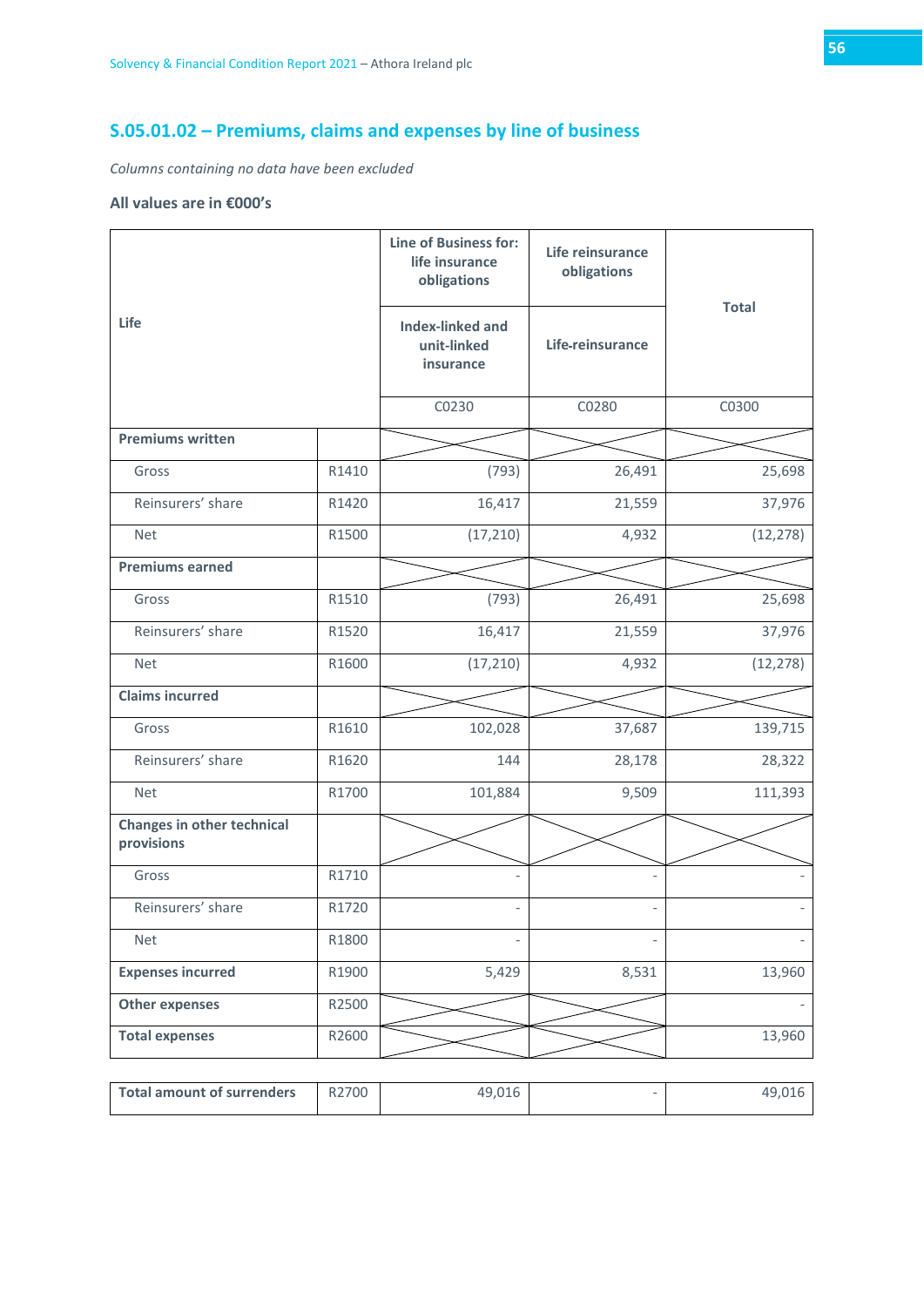# **S.05.02.01 – Premiums, claims and expenses by country**

*Columns containing no data have been excluded*

<span id="page-56-0"></span>

| <b>Life</b>             |       | Home<br>Country          |           | Top 5 countries (by amount of gross written premiums) - Life |                          |                          |         |           |  |  |
|-------------------------|-------|--------------------------|-----------|--------------------------------------------------------------|--------------------------|--------------------------|---------|-----------|--|--|
|                         |       |                          | <b>BE</b> | <b>GB</b>                                                    | <b>FR</b>                | <b>CH</b>                | DE      |           |  |  |
|                         |       | C0220                    | C0230     | C0240                                                        | C0250                    | C0260                    | C0270   | C0280     |  |  |
| <b>Premiums written</b> |       |                          |           |                                                              |                          |                          |         |           |  |  |
| Gross                   | R1410 |                          | 19,729    | 3,727                                                        | 2,242                    |                          |         | 25,698    |  |  |
| Reinsurers' share       | R1420 |                          | 14,797    | 15,072                                                       | 2,242                    | 4,779                    | 1,077   | 37,967    |  |  |
| <b>Net</b>              | R1500 | $\overline{\phantom{a}}$ | 4,932     | (11, 345)                                                    |                          | (4, 779)                 | (1,077) | (12, 269) |  |  |
| <b>Premiums earned</b>  |       |                          |           |                                                              |                          |                          |         |           |  |  |
| Gross                   | R1510 | $\overline{\phantom{0}}$ | 19,729    | 3,727                                                        | 2,242                    |                          |         | 25,698    |  |  |
| Reinsurers' share       | R1520 |                          | 14,797    | 15,072                                                       | 2,242                    | 4,779                    | 1,077   | 37,967    |  |  |
| <b>Net</b>              | R1600 | $\overline{\phantom{a}}$ | 4,932     | (11, 345)                                                    | $\overline{\phantom{0}}$ | (4, 779)                 | (1,077) | (12, 269) |  |  |
| <b>Claims incurred</b>  |       |                          |           |                                                              |                          |                          |         |           |  |  |
| Gross                   | R1610 |                          | 37,570    | 95,225                                                       |                          |                          | 6,817   | 139,612   |  |  |
| Reinsurers' share       | R1620 | $\overline{\phantom{a}}$ | 28,178    | 144                                                          | $\overline{\phantom{a}}$ | $\overline{\phantom{a}}$ |         | 28,322    |  |  |
| <b>Net</b>              | R1700 |                          | 9,392     | 95,081                                                       |                          |                          | 6,817   | 111,290   |  |  |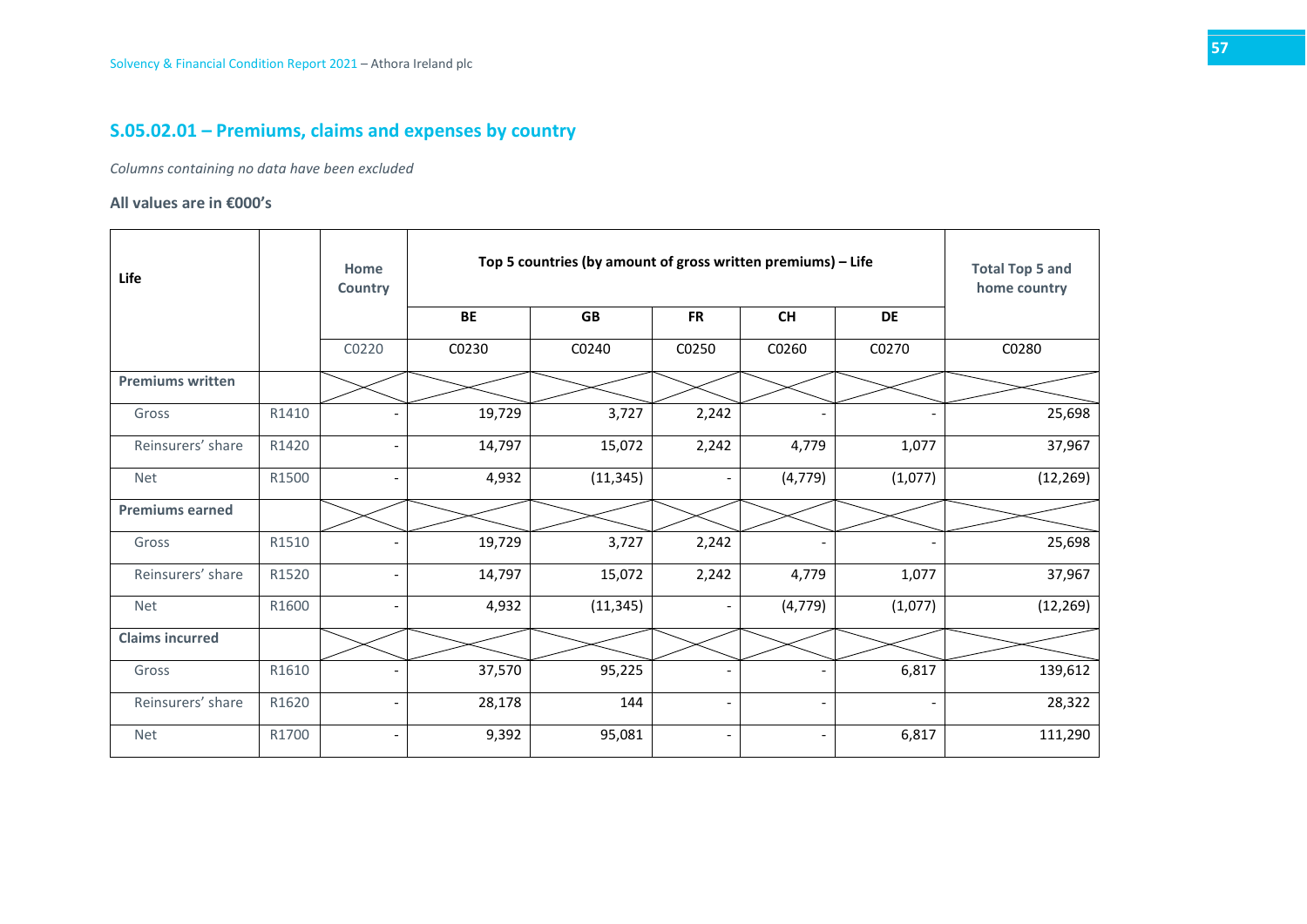| Life                                     |       | Home<br>Country          |                              | Top 5 countries (by amount of gross written premiums) - Life |                          |                          |                          |                          |  |  |  |
|------------------------------------------|-------|--------------------------|------------------------------|--------------------------------------------------------------|--------------------------|--------------------------|--------------------------|--------------------------|--|--|--|
|                                          |       |                          | <b>BE</b>                    | <b>GB</b>                                                    | <b>FR</b>                | <b>CH</b>                | <b>DE</b>                |                          |  |  |  |
|                                          |       | C0220                    | C0230                        | C0240                                                        | C0250                    | C0260                    | C0270                    | C0280                    |  |  |  |
| Changes in other<br>technical provisions |       |                          |                              |                                                              |                          |                          |                          |                          |  |  |  |
| Gross                                    | R1710 |                          |                              | $\overline{\phantom{0}}$                                     |                          |                          |                          |                          |  |  |  |
| Reinsurers' share                        | R1720 | $\overline{\phantom{0}}$ | $\qquad \qquad \blacksquare$ | $\overline{\phantom{a}}$                                     | $\overline{\phantom{a}}$ | $\overline{\phantom{0}}$ | $\overline{\phantom{a}}$ | $\overline{\phantom{a}}$ |  |  |  |
| <b>Net</b>                               | R1800 | $\overline{\phantom{a}}$ | $\overline{\phantom{a}}$     | $\overline{\phantom{a}}$                                     |                          | $\overline{\phantom{0}}$ | $\overline{\phantom{a}}$ | $\overline{\phantom{a}}$ |  |  |  |
| <b>Expenses incurred</b>                 | R1900 |                          | 8,531                        | 5,236                                                        |                          | $\overline{\phantom{0}}$ | 193                      | 13,960                   |  |  |  |
| <b>Other expenses</b>                    | R2500 |                          |                              |                                                              |                          |                          |                          | $\overline{\phantom{0}}$ |  |  |  |
| <b>Total expenses</b>                    | R2600 |                          |                              |                                                              |                          |                          |                          | 13,960                   |  |  |  |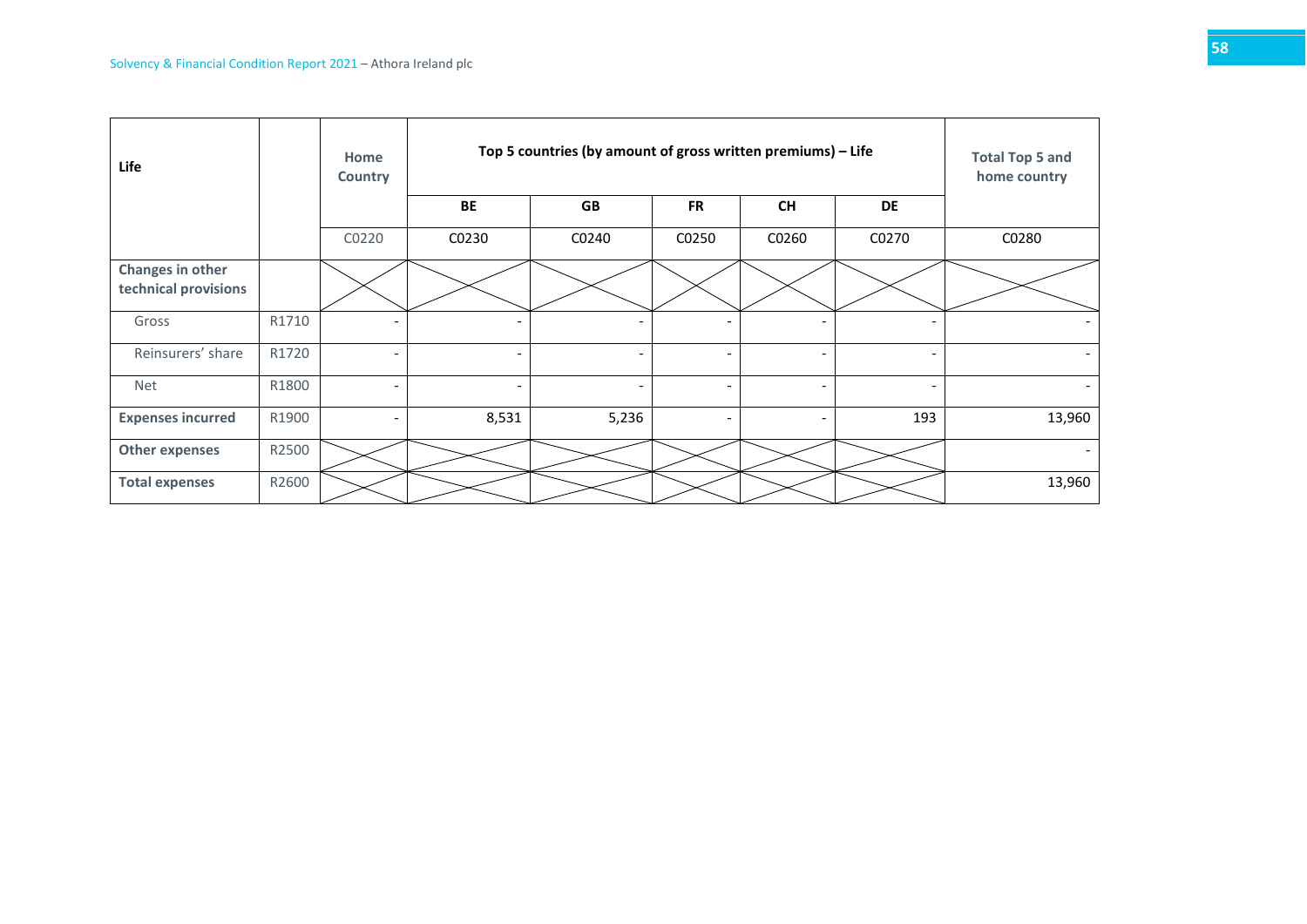# **S.12.01.02 – Life and Health SLT Technical Provisions**

*Columns containing no data have been excluded*

<span id="page-58-0"></span>

|                                                                                                                                                                                   |       | Index-linked and unit-<br>linked insurance |                                               | Accepted reinsurance |                                                  |                         | <b>Total (Life</b>                                       |
|-----------------------------------------------------------------------------------------------------------------------------------------------------------------------------------|-------|--------------------------------------------|-----------------------------------------------|----------------------|--------------------------------------------------|-------------------------|----------------------------------------------------------|
|                                                                                                                                                                                   |       |                                            | Contracts<br>with<br>options or<br>guarantees |                      | Index-linked<br>and unit-<br>linked<br>insurance | Other life<br>insurance | other than<br>health<br>insurance, incl.<br>Unit-Linked) |
|                                                                                                                                                                                   |       | C0030                                      | C0050                                         | C0100                | C0120                                            | C0130                   | C0150                                                    |
| Technical provisions calculated as a whole                                                                                                                                        | R0010 |                                            |                                               |                      |                                                  |                         |                                                          |
| <b>Total Recoverables from reinsurance/SPV and Finite</b><br>Re after the adjustment for expected losses due to<br>counterparty default associated to TP calculated as a<br>whole | R0020 |                                            |                                               |                      |                                                  |                         |                                                          |
| Technical provisions calculated as a sum of BE and<br><b>RM</b>                                                                                                                   |       |                                            |                                               |                      |                                                  |                         |                                                          |
| <b>Best Estimate</b>                                                                                                                                                              |       |                                            |                                               |                      |                                                  |                         |                                                          |
| <b>Gross Best Estimate</b>                                                                                                                                                        | R0030 |                                            |                                               | 1,089,196            |                                                  | 1,089,196               | 1,089,196                                                |
| Total Recoverables from reinsurance/SPV and<br>Finite Re after the adjustment for expected losses due<br>to counterparty default                                                  | R0080 |                                            |                                               | 802,319              |                                                  | 802,319                 | 802,319                                                  |
| Best estimate minus recoverables from<br>reinsurance/SPV and Finite Re - total                                                                                                    | R0090 |                                            |                                               | 286,877              |                                                  |                         | 286,877                                                  |
| <b>Risk Margin</b>                                                                                                                                                                | R0100 | 37                                         |                                               | 12,295               | 25                                               | 12,270                  | 12,332                                                   |
| <b>Amount of the transitional on Technical Provisions</b>                                                                                                                         |       |                                            |                                               |                      |                                                  |                         |                                                          |
| Technical Provisions calculated as a whole                                                                                                                                        | R0110 |                                            |                                               |                      |                                                  |                         |                                                          |
| Best estimate                                                                                                                                                                     | R0120 |                                            |                                               |                      |                                                  |                         |                                                          |
| Risk margin                                                                                                                                                                       | R0130 | 37                                         |                                               |                      |                                                  |                         |                                                          |
| Technical provisions - total                                                                                                                                                      | R0200 | 37                                         |                                               | 1,101,491            |                                                  |                         | 1,101,528                                                |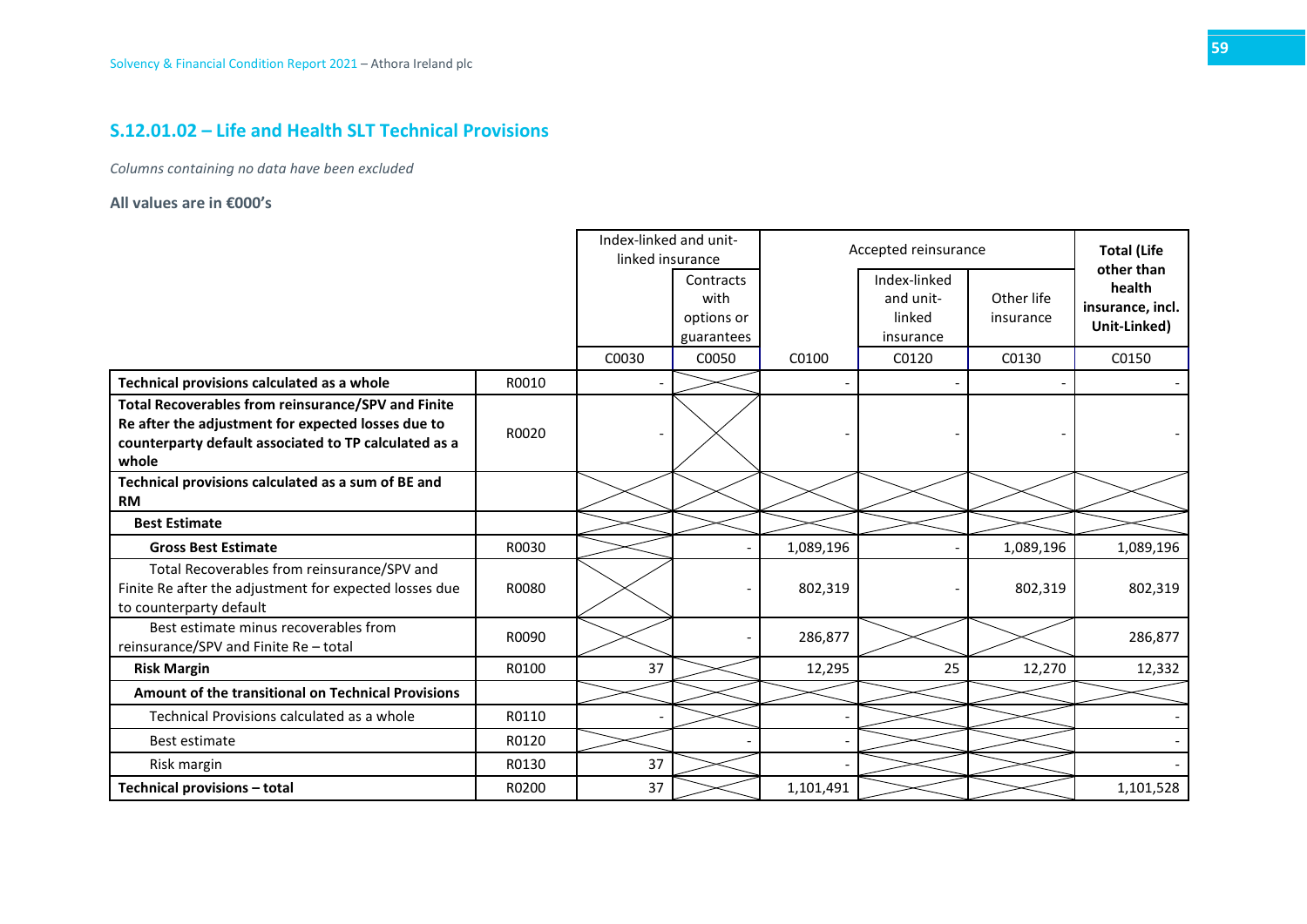# **S.23.01.01 – Own funds**

<span id="page-59-0"></span>

|                                                                               |       | <b>Total</b> | Tier $1-$<br>unrestricted | Tier $1-$<br>restricted | Tier 2 | Tier 3 |
|-------------------------------------------------------------------------------|-------|--------------|---------------------------|-------------------------|--------|--------|
|                                                                               |       | C0010        | C0020                     | C0030                   | C0040  | C0050  |
| Basic own funds before deduction for participations in other financial sector |       |              |                           |                         |        |        |
| as foreseen in article 68 of Delegated Regulation 2015/35                     |       |              |                           |                         |        |        |
| Ordinary share capital (gross of own shares)                                  | R0010 | 105,660      | 105,660                   |                         |        |        |
| Share premium account related to ordinary share capital                       | R0030 | 17,026       | 17,026                    |                         |        |        |
| Initial funds, members' contributions or the equivalent basic own - fund      | R0040 |              |                           |                         |        |        |
| item for mutual and mutual-type undertakings                                  |       |              |                           |                         |        |        |
| Subordinated mutual member accounts                                           | R0050 |              |                           |                         |        |        |
| Surplus funds                                                                 | R0070 |              |                           |                         |        |        |
| Preference shares                                                             | R0090 |              |                           |                         |        |        |
| Share premium account related to preference shares                            | R0110 |              |                           |                         |        |        |
| Reconciliation reserve                                                        | R0130 | 17,823       | 17,823                    |                         |        |        |
| Subordinated liabilities                                                      | R0140 |              |                           |                         |        |        |
| An amount equal to the value of net deferred tax assets                       | R0160 | 11,227       |                           |                         |        | 11,227 |
| Other own fund items approved by the supervisory authority as basic own       | R0180 |              |                           |                         |        |        |
| funds not specified above                                                     |       |              |                           |                         |        |        |
| Own funds from the financial statements that should not be represented by     |       |              |                           |                         |        |        |
| the reconciliation reserve and do not meet the criteria to be classified as   |       |              |                           |                         |        |        |
| Solvency II own funds                                                         |       |              |                           |                         |        |        |
| Own funds from the financial statements that should not be represented by     |       |              |                           |                         |        |        |
| the reconciliation reserve and do not meet the criteria to be classified as   | R0220 |              |                           |                         |        |        |
| Solvency II own funds                                                         |       |              |                           |                         |        |        |
| <b>Deductions</b>                                                             |       |              |                           |                         |        |        |
| Deductions for participations in financial and credit institutions            | R0230 |              |                           |                         |        |        |
| Total basic own funds after deductions                                        | R0290 | 151,736      | 140,509                   |                         |        | 11,227 |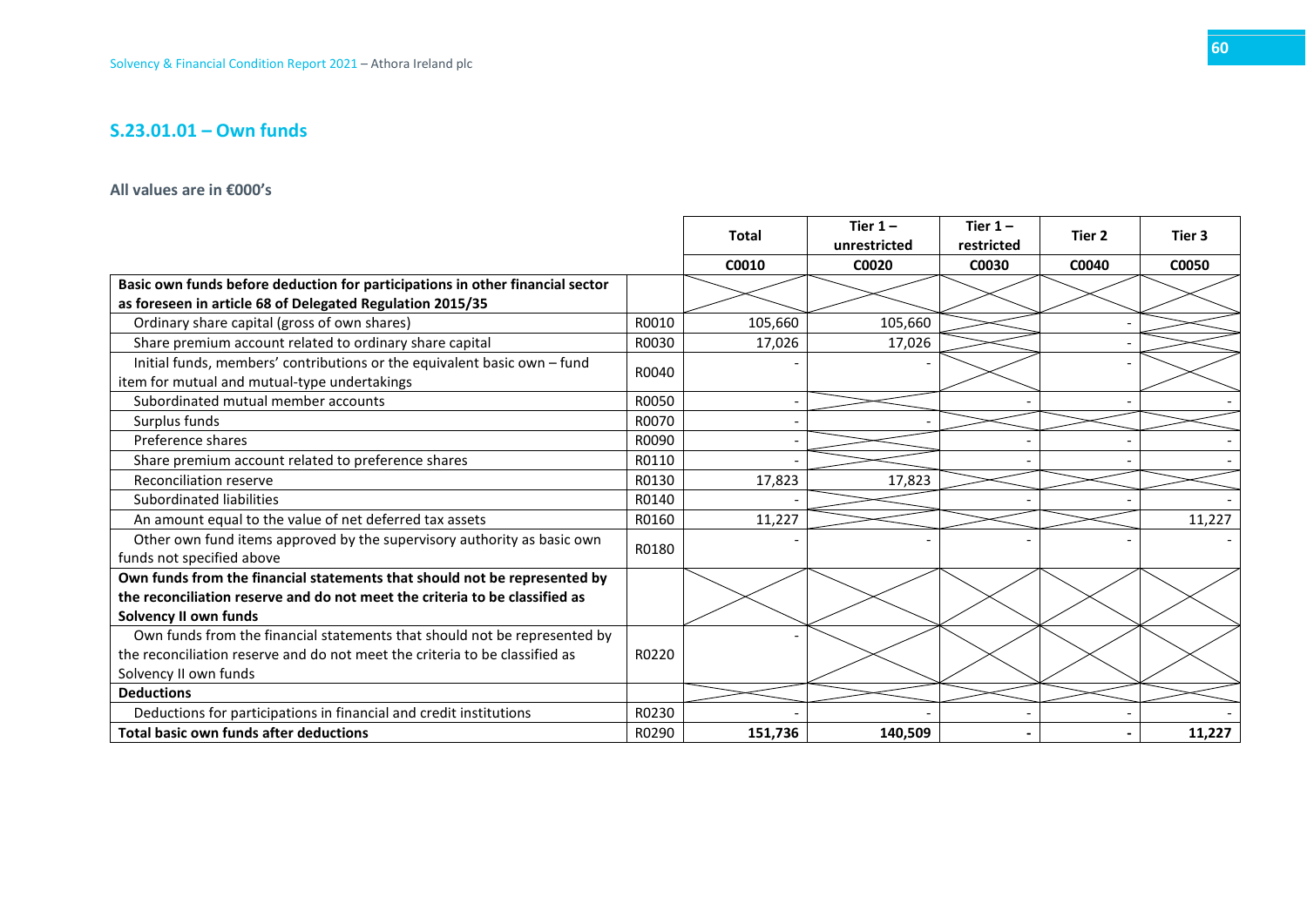|                                                                              |       | <b>Total</b> | Tier $1 -$   | Tier $1 -$ | Tier 2 | Tier 3 |
|------------------------------------------------------------------------------|-------|--------------|--------------|------------|--------|--------|
|                                                                              |       |              | unrestricted | restricted |        |        |
|                                                                              |       | C0010        | C0020        | C0030      | C0040  | C0050  |
| <b>Ancillary own funds</b>                                                   |       |              |              |            |        |        |
| Unpaid and uncalled ordinary share capital callable on demand                | R0300 |              |              |            |        |        |
| Unpaid and uncalled initial funds, members' contributions, or the equivalent |       |              |              |            |        |        |
| basic own fund item for mutual and mutual - type undertakings, callable on   | R0310 |              |              |            |        |        |
| demand                                                                       |       |              |              |            |        |        |
| Unpaid and uncalled preference shares callable on demand                     | R0320 |              |              |            |        |        |
| A legally binding commitment to subscribe and pay for subordinated           | R0330 |              |              |            |        |        |
| liabilities on demand                                                        |       |              |              |            |        |        |
| Letters of credit and guarantees under Article 96(2) of the Directive        | R0340 |              |              |            |        |        |
| 2009/138/EC                                                                  |       |              |              |            |        |        |
| Letters of credit and guarantees other than under Article 96(2) of the       | R0350 |              |              |            |        |        |
| Directive 2009/138/EC                                                        |       |              |              |            |        |        |
| Supplementary members calls under first subparagraph of Article 96(3) of     | R0360 |              |              |            |        |        |
| the Directive 2009/138/EC                                                    |       |              |              |            |        |        |
| Supplementary members calls - other than under first subparagraph of         | R0370 |              |              |            |        |        |
| Article 96(3) of the Directive 2009/138/EC                                   |       |              |              |            |        |        |
| Other ancillary own funds                                                    | R0390 |              |              |            |        |        |
| <b>Total ancillary own funds</b>                                             | R0400 |              |              |            |        |        |
| Available and eligible own funds                                             |       |              |              |            |        |        |
| Total available own funds to meet the SCR                                    | R0500 | 151,736      | 140,509      |            |        | 11,227 |
| Total available own funds to meet the MCR                                    | R0510 | 140,509      | 140,509      |            |        |        |
| Total eligible own funds to meet the SCR                                     | R0540 | 148,171      | 140,509      |            |        | 7,662  |
| Total eligible own funds to meet the MCR                                     | R0550 | 140,509      | 140,509      |            |        |        |
| <b>SCR</b>                                                                   | R0580 | 51,081       |              |            |        |        |
| <b>MCR</b>                                                                   | R0600 | 12,770       |              |            |        |        |
| Ratio of Eligible own funds to SCR                                           | R0620 | 290%         |              |            |        |        |
| Ratio of Eligible own funds to MCR                                           | R0640 | 1100%        |              |            |        |        |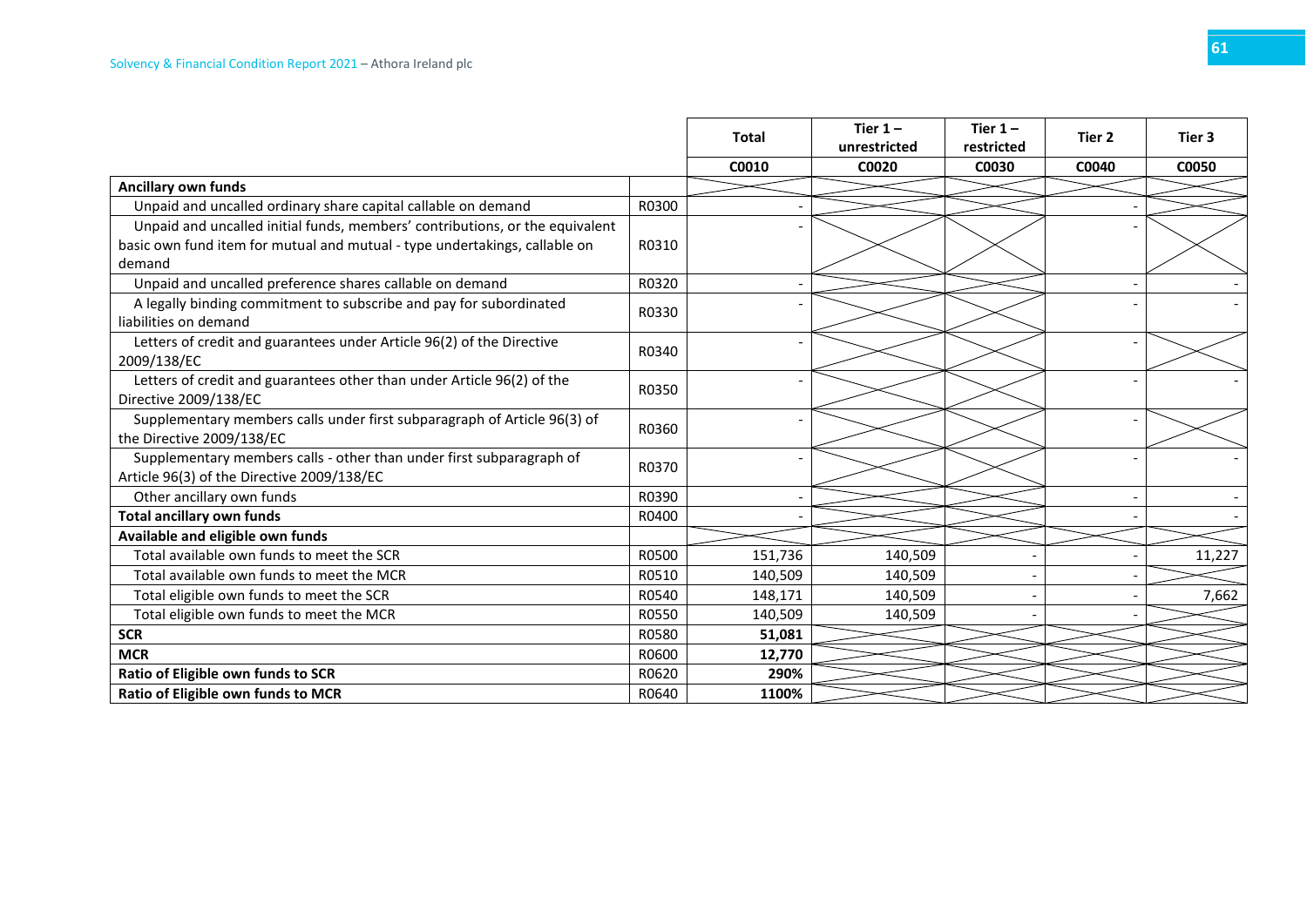|                                                                            |       | C0060   |
|----------------------------------------------------------------------------|-------|---------|
| <b>Reconciliation reserve</b>                                              |       |         |
| Excess of assets over liabilities                                          | R0700 | 151,736 |
| Own shares (held directly and indirectly)                                  | R0710 |         |
| Foreseeable dividends, distributions, and charges                          | R0720 |         |
| Other basic own fund items                                                 | R0730 | 133,913 |
| Adjustment for restricted own fund items in respect of matching adjustment | R0740 |         |
| portfolios and ring-fenced funds                                           |       |         |
| <b>Reconciliation reserve</b>                                              | R0760 | 17,823  |
| <b>Expected profits</b>                                                    |       |         |
| Expected profits included in future premiums (EPIFP) - Life business       | R0770 |         |
| Expected profits included in future premiums (EPIFP) - Non-life business   | R0780 |         |
| Total Expected profits included in future premiums (EPIFP)                 | R0790 |         |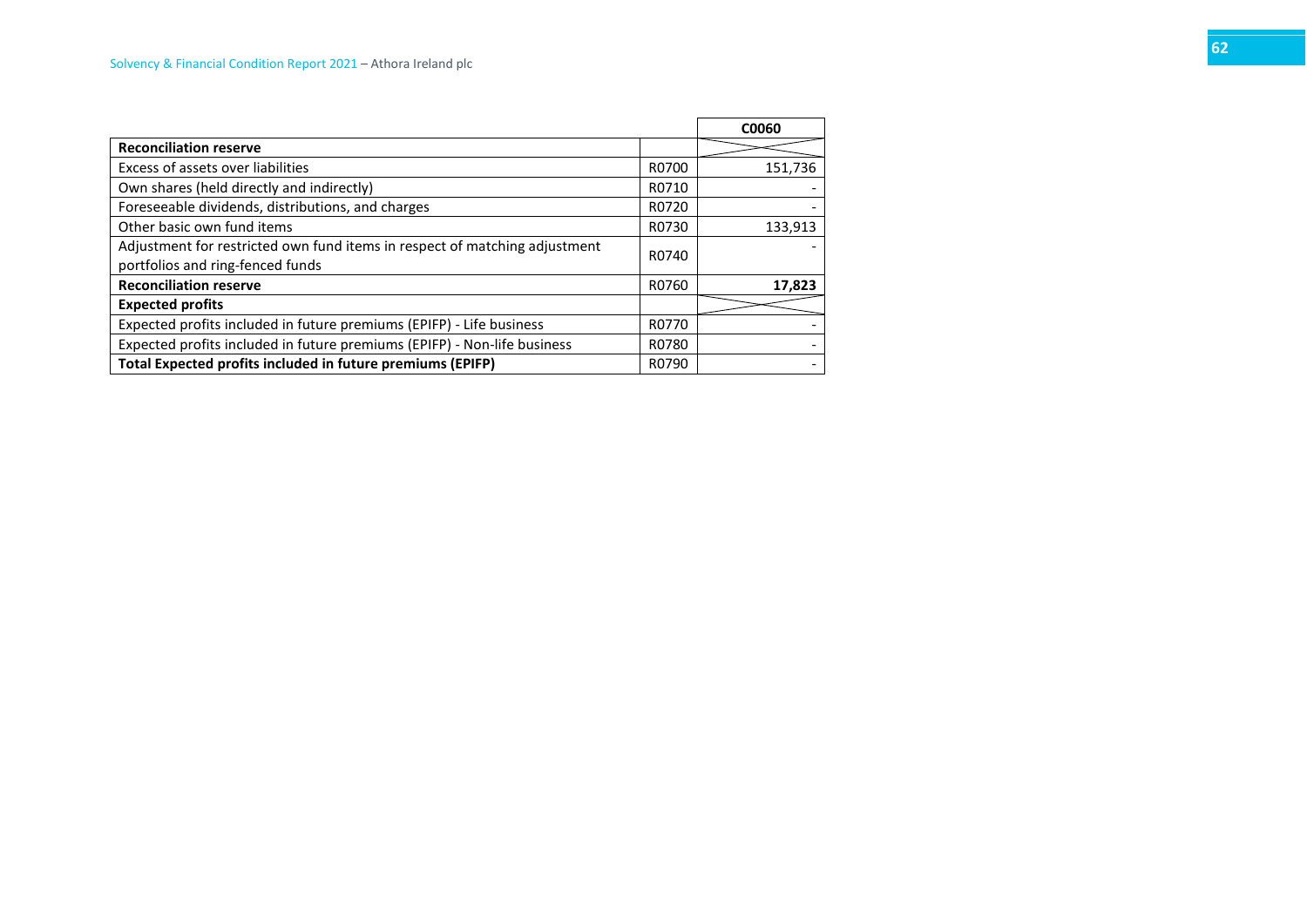# **S.25.01.21 - Solvency Capital Requirement**

*Columns containing no data have been excluded*

<span id="page-62-0"></span>

|                                           |       | Gross solvency capital<br>requirement | Simplifications |
|-------------------------------------------|-------|---------------------------------------|-----------------|
|                                           |       | C0040                                 | C0120           |
| Market risk                               | R0010 | 37,038                                | None            |
| Counterparty default risk                 | R0020 | 11,442                                |                 |
| Life underwriting risk                    | R0030 | 9,583                                 | None            |
| Health underwriting risk                  | R0040 |                                       | None            |
| Non-life underwriting risk                | R0050 |                                       | None            |
| Diversification                           | R0060 | (12, 910)                             |                 |
| Intangible asset risk                     | R0070 |                                       |                 |
| <b>Basic Solvency Capital Requirement</b> | R0100 | 45,153                                |                 |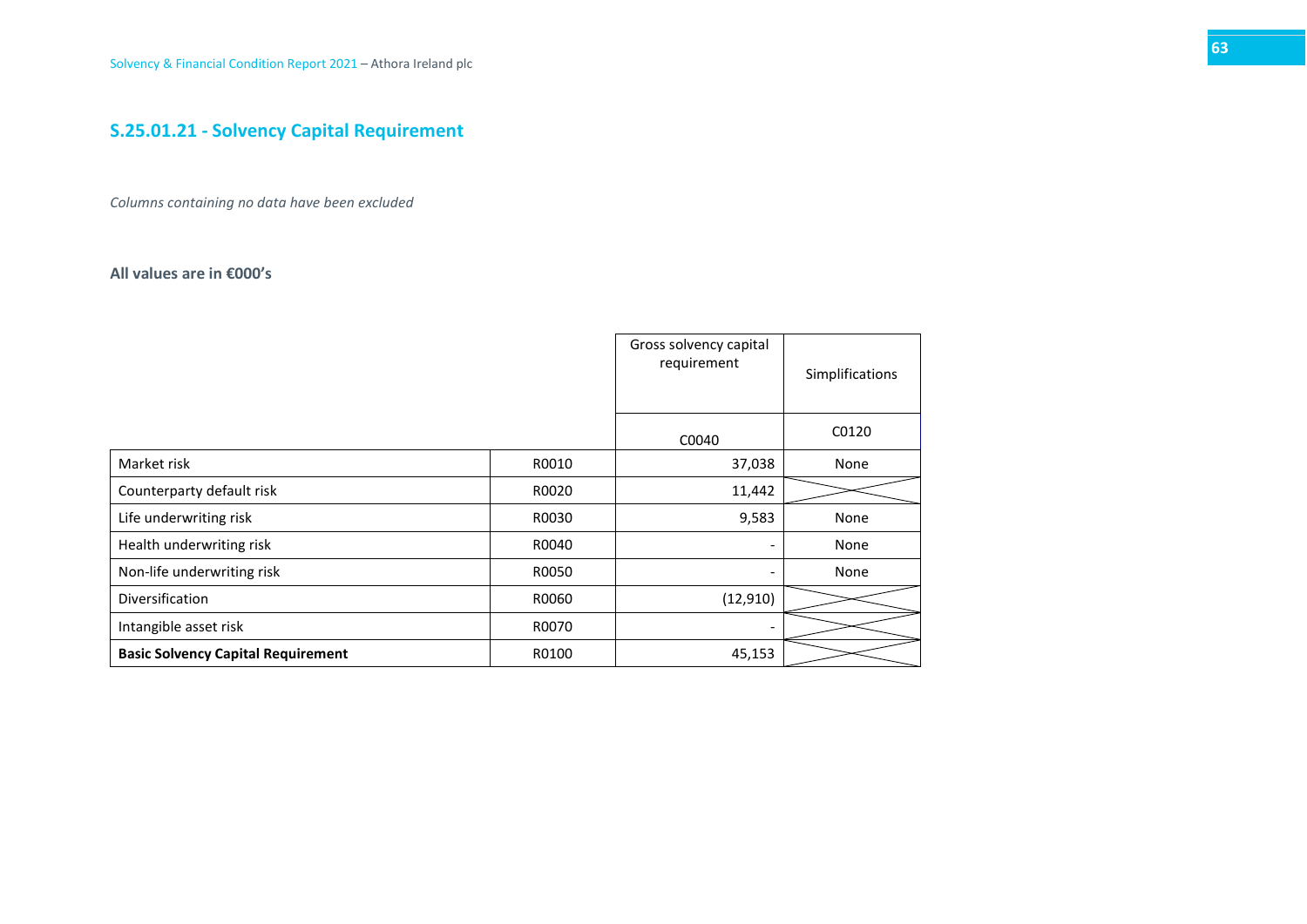# **Basic Solvency Capital Requirement (USP)**

|                            |       | USP   |
|----------------------------|-------|-------|
|                            |       | C0090 |
| Life underwriting risk     | R0030 | None  |
| Health underwriting risk   | R0040 | None  |
| Non-life underwriting risk | R0050 | None  |

### **Calculation of Solvency Capital Requirement**

|                                                                                                |       | Value  |
|------------------------------------------------------------------------------------------------|-------|--------|
|                                                                                                |       | C0100  |
| Operational risk                                                                               | R0130 | 5,928  |
| Loss-absorbing capacity of technical provisions                                                | R0140 |        |
| Loss-absorbing capacity of deferred taxes                                                      | R0150 |        |
| Capital requirement for business operated in accordance with Art. 4 of Directive<br>2003/41/EC | R0160 |        |
| Solvency Capital Requirement excluding capital add-on                                          | R0200 | 51,081 |
| Capital add-on already set                                                                     | R0210 |        |
| Solvency capital requirement                                                                   | R0220 | 51,081 |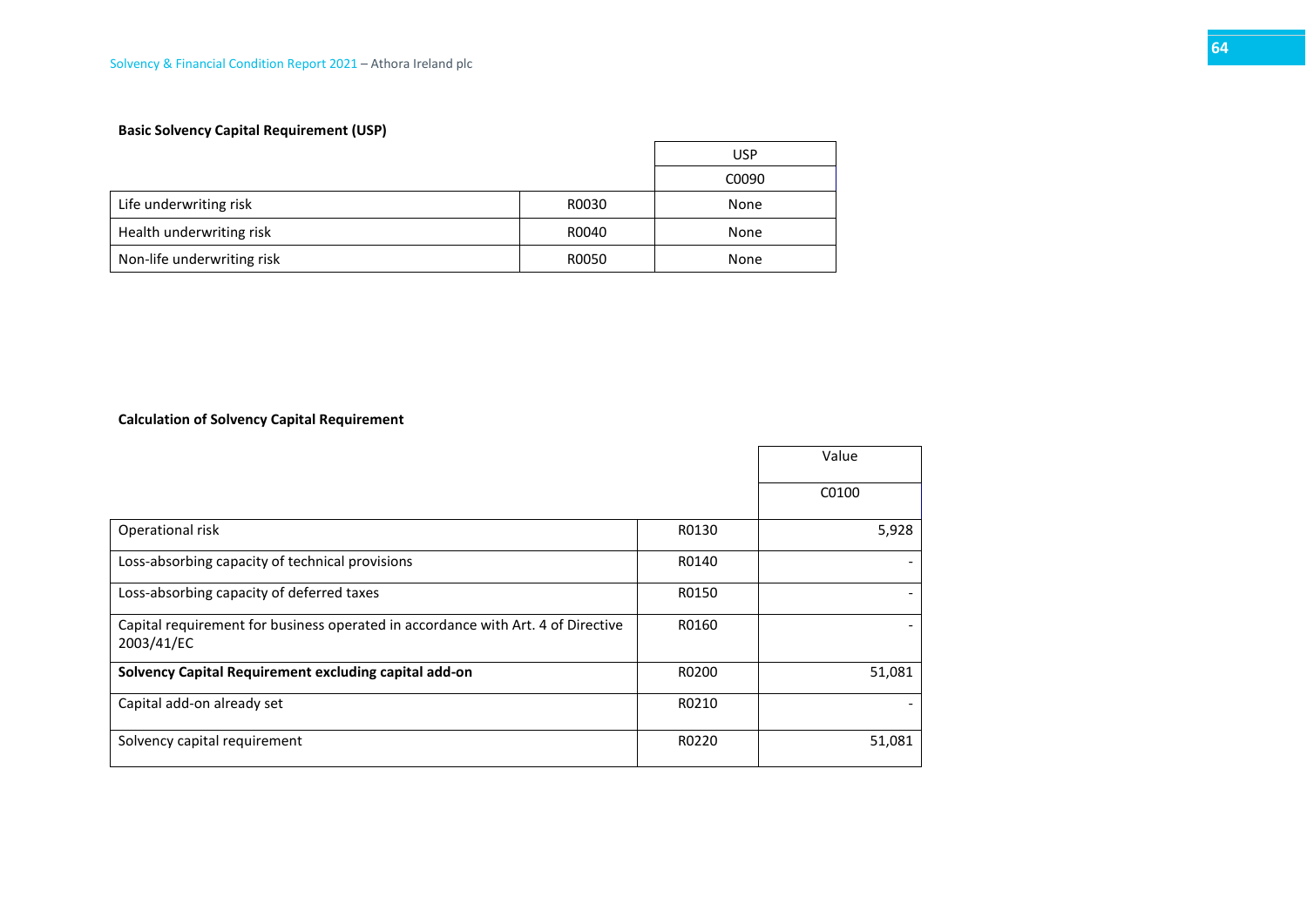#### **Other information on SCR**

| Capital requirement for duration-based equity risk sub-module                                | R0400 |  |
|----------------------------------------------------------------------------------------------|-------|--|
| Total amount of Notional Solvency Capital Requirements for remaining part                    | R0410 |  |
| Total amount of Notional Solvency Capital Requirements for ring fenced funds                 | R0420 |  |
| Total amount of Notional Solvency Capital Requirements for matching<br>adjustment portfolios | R0430 |  |
| Diversification effects due to RFF nSCR aggregation for article 304                          | R0440 |  |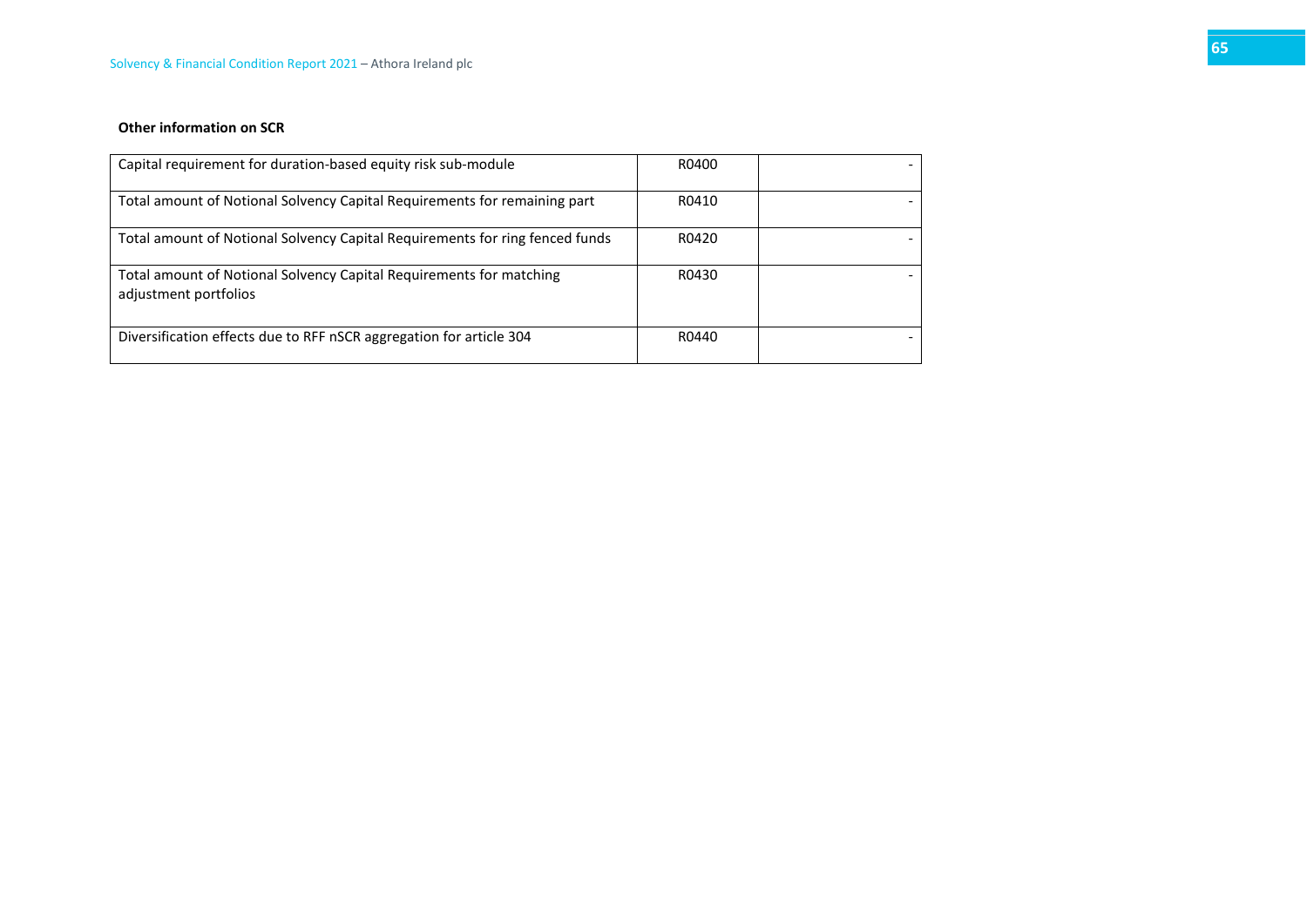# **S.28.01.01 - Minimum Capital Requirement**

Columns containing no data have been excluded.

#### **All values are in €000's**

#### **Linear formula component for life insurance and reinsurance obligations**

|             |       | C0040 |
|-------------|-------|-------|
| MCRL Result | R0200 | ت ے ت |

#### **Total capital at risk for all life (re)insurance obligations**

<span id="page-65-0"></span>

|                                                                       |       | Net (of reinsurance/SPV)<br>best estimate and TP<br>calculated as a whole | Net (of reinsurance/SPV)<br>total capital at risk |
|-----------------------------------------------------------------------|-------|---------------------------------------------------------------------------|---------------------------------------------------|
|                                                                       |       | C0050                                                                     | C0060                                             |
| Obligations with profit participation - guaranteed benefits           | R0210 |                                                                           |                                                   |
| Obligations with profit participation - future discretionary benefits | R0220 |                                                                           |                                                   |
| Index-linked and unit-linked insurance obligations                    | R0230 |                                                                           |                                                   |
| Other life (re)insurance and health (re)insurance obligations         | R0240 | 286,877                                                                   |                                                   |
| Total capital at risk for all life (re)insurance obligations          | R0250 |                                                                           | 171                                               |